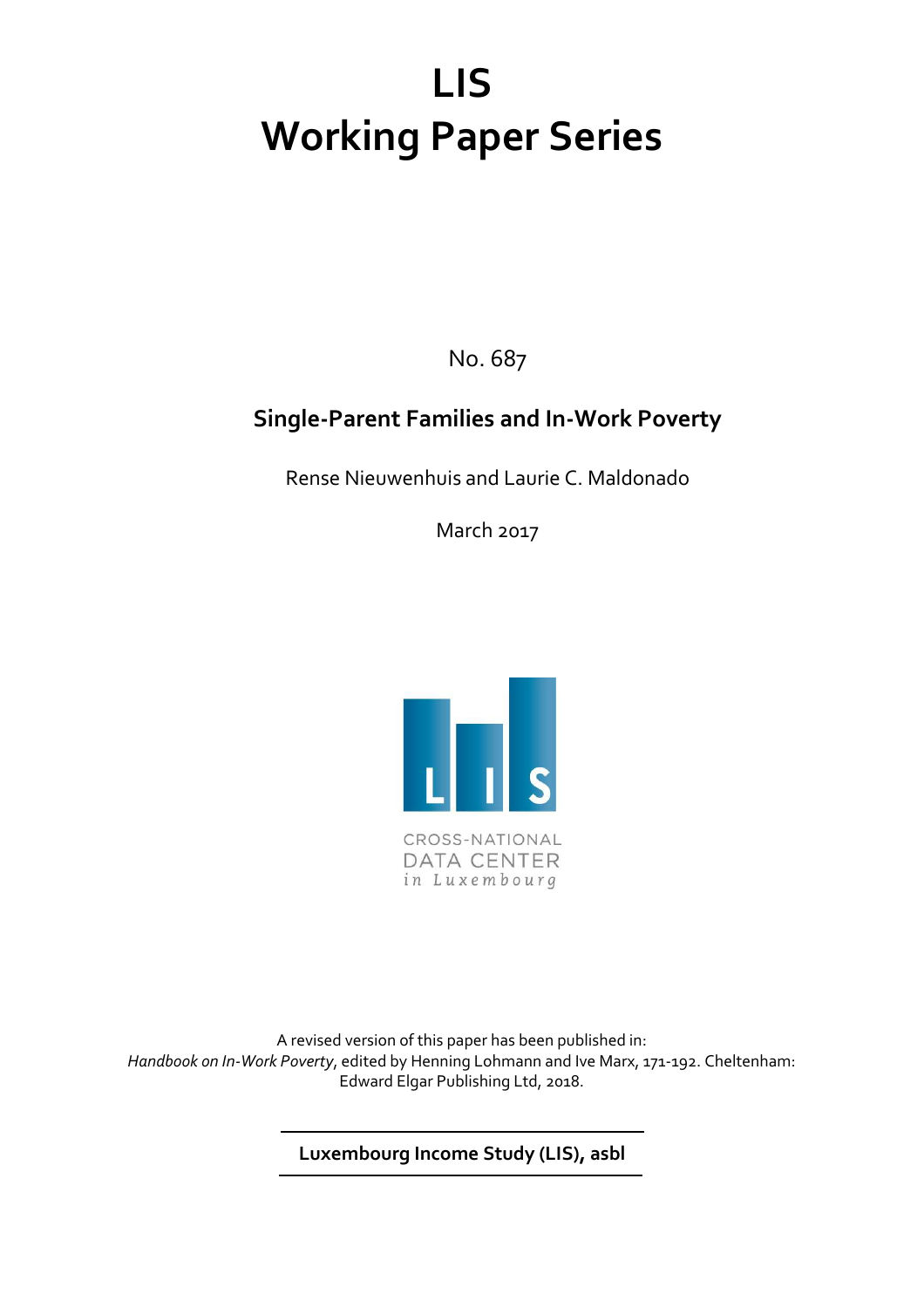### **Single-Parent Families and In-Work Poverty**

**Rense Nieuwenhuis**

Swedish Institute for Social Research (SOFI), Stockholm University rense.nieuwenhuis@sofi.su.se

**Laurie C. Maldonado**

LIS – Luxembourg Income Study maldonado@lisdatacenter.org

This chapter is forthcoming in the 'Handbook of Research on in-Work Poverty', edited by Henning Lohmann and Ive Marx. Please cite as:

Nieuwenhuis, R. and L. C. Maldonado (forthcoming). "Single-Parent Families and In-Work Poverty". In: *Handbook of Research on In-Work Poverty*. Ed. by H. Lohmann and I. Marx. Edward Elgar.

#### **Abstract**

Single-parent families face unique challenges when it comes to in-work poverty. Without a second caregiver and earner, single parents have to compete with dual-earner couples for their position in the earnings distribution. Facing precarious employment and gendered wage inequality, single-parent families face a high risk to experience poverty even when they are working. This chapter presents empirical evidence on in-work poverty and inadequate wages in the policy context of 18 OECD countries. The impact of family structure, occupation, regulations of part-time work, paid parental leave, and various redistributive policies are examined. We distinguish three distinct patterns of performance in countries' approach to in-work poverty among single parents: A balanced approach of ensuring low inequality on the labor market combined with redistribution, an unbalanced approach of combating in-work poverty mostly through redistribution, and an approach in which high inequality on the labor market is compensated with redistributive policies only to a very limited extent. Countries that rely on a balanced approach to reduce inequality on the labor market, both with respect to class and gender, combined with an adequate level of redistribution, seem best situated for a durable reduction of poverty among working single parents.

#### **Funding**

Nieuwenhuis was partially supported by the Swedish Research Council for Health, Working Life and Welfare (Forte), grant #2015-00921

Maldonado was supported by the AFR Ph.D. Grant 4039120 of the Fonds National de la Recherche Luxembourg.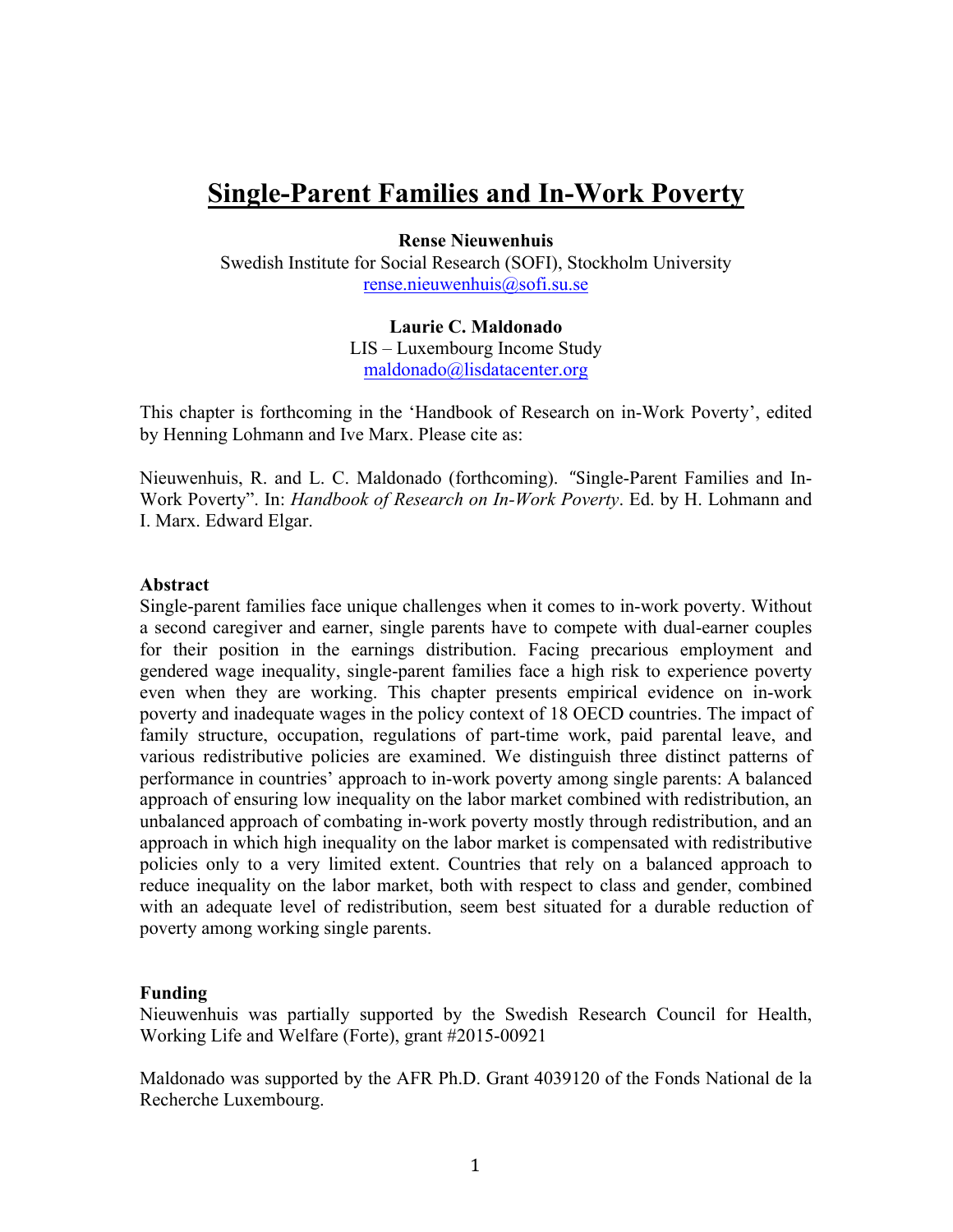#### **Introduction**

Single-parent families represent an increasingly common family structure. Across OECD countries, on average, about 15% of children live in a single-parent household (OECD, 2011a). The number of single-parent families ranges from a low 5% in Greece to a high of 26% in the United States. Single-parent families are projected to rise substantially in nearly all OECD countries by the next decade (OECD, 2011b). Single-parent families face a high risk to experience some degree of income insecurity and, in some cases, poverty (OECD, 2011a; Gornick & Jäntti, 2012; Brady & Burroway, 2012; Maldonado & Nieuwenhuis, 2015a).

The majority of single-parent families are in paid employment (OECD, 2011a, p. 216). Across OECD countries, on average, single parent employment has increased from about 67% in the mid-1980s to over 75% in 2008 (ibid). Single-parent families are often in full-time employment (Casey & Maldonado, 2012). Yet, on average, 21% of employed single parents and their families live in poverty, compared to 61% among the nonemployed (OECD, 2011a). While employment is an important factor to reduce single parents' risk of poverty, for many, earnings from employment are not sufficient to lift their household above the poverty threshold (Marx & Nolan, 2012).

In this chapter, we describe the unique challenges of single-parent families, and how difficulties intensify if a single parent is employed in an occupation with lower earnings potential. We first present empirical evidence on in-work poverty and inadequate wages in the policy context of 18 OECD countries. Next we turn our attention to country case studies to better understand how certain policies may reduce poverty among working single parents.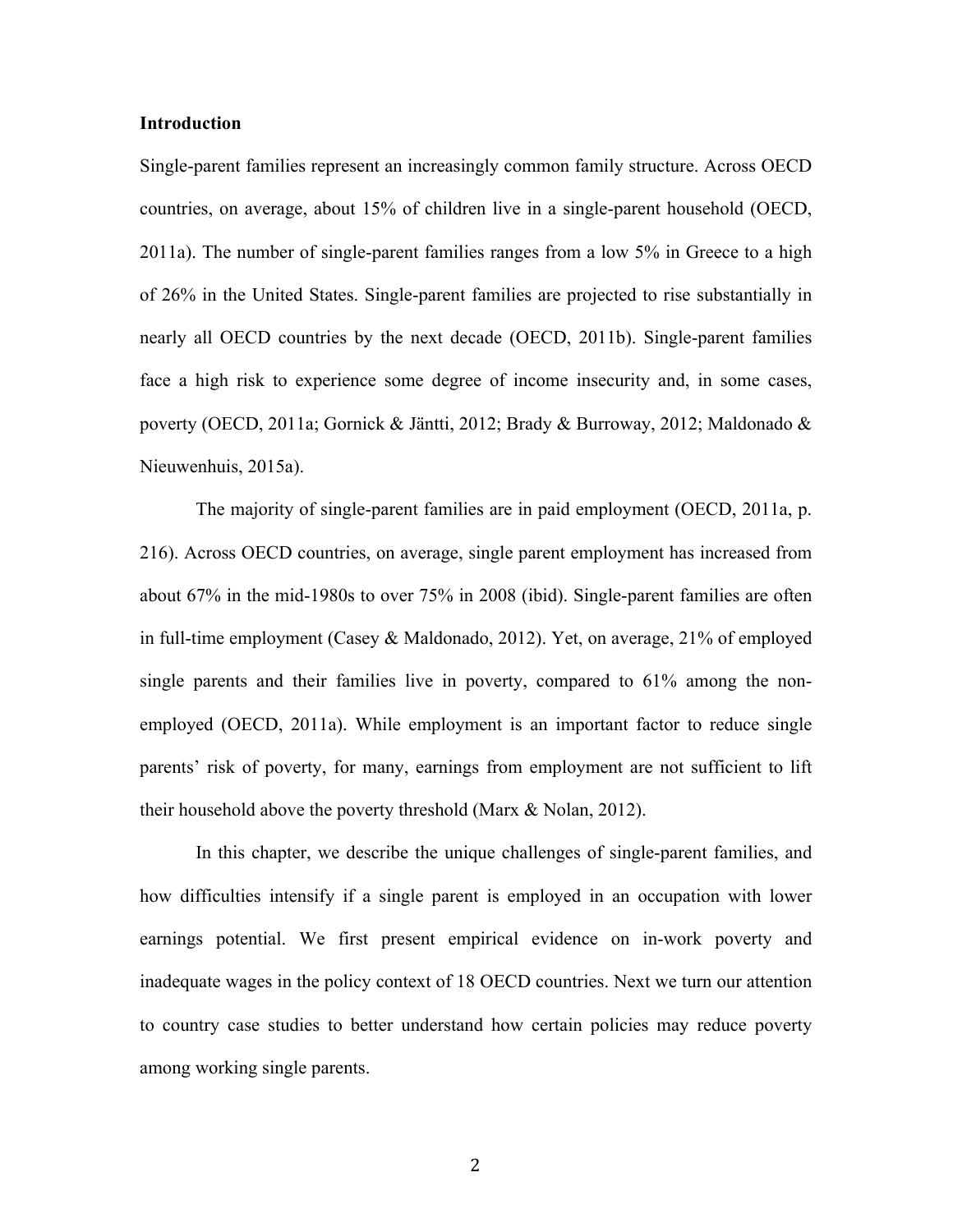#### **Single Parents and Work**

Single parenthood is strongly gendered. Single mothers are more likely to face economic disadvantage as compared to single fathers. Women are disadvantaged in the labor market, which further compounds the economic vulnerabilities of single-parent families. On average, women have lower earnings than men due to the gender wage gap and occupation segregation by gender, which is stronger among mothers (Budig, Misra  $\&$ Boeckman, 2015). In the United States, as women entered occupations in large numbers that were previously held by mostly men, these occupations paid significantly less than before (Levanon, England, & Allison, 2009). Patterns of segregation persist; this is also the case with women's advancement in education. Women nowadays are increasingly more likely than men to graduate with a university degree (Bradley, 2000), but the majority of women graduate in humanities, which typically have lower earnings potential than the sciences (OECD, 2011a). Women are more likely to be employed in low-wage jobs and part-time employment than their male counterparts. Part-time employment is substantially more common among women, with an average of 22% women and 4% men working in part-time employment in OECD countries (ibid). Moreover, such part-time jobs are low paid and often don't allow for the scheduling of regular weekly hours, flexible working hours, and/or paid annual leave (Marx & Verbist, 2008).

It is within this context, that single-parent families are particularly challenged in terms of in-work poverty. First of all, single-parent families lack a second parent in the household, thus lacking a second caregiver and a second earner. While dual-earnership is often promoted as a strategy against poverty, this is not an option for single-parent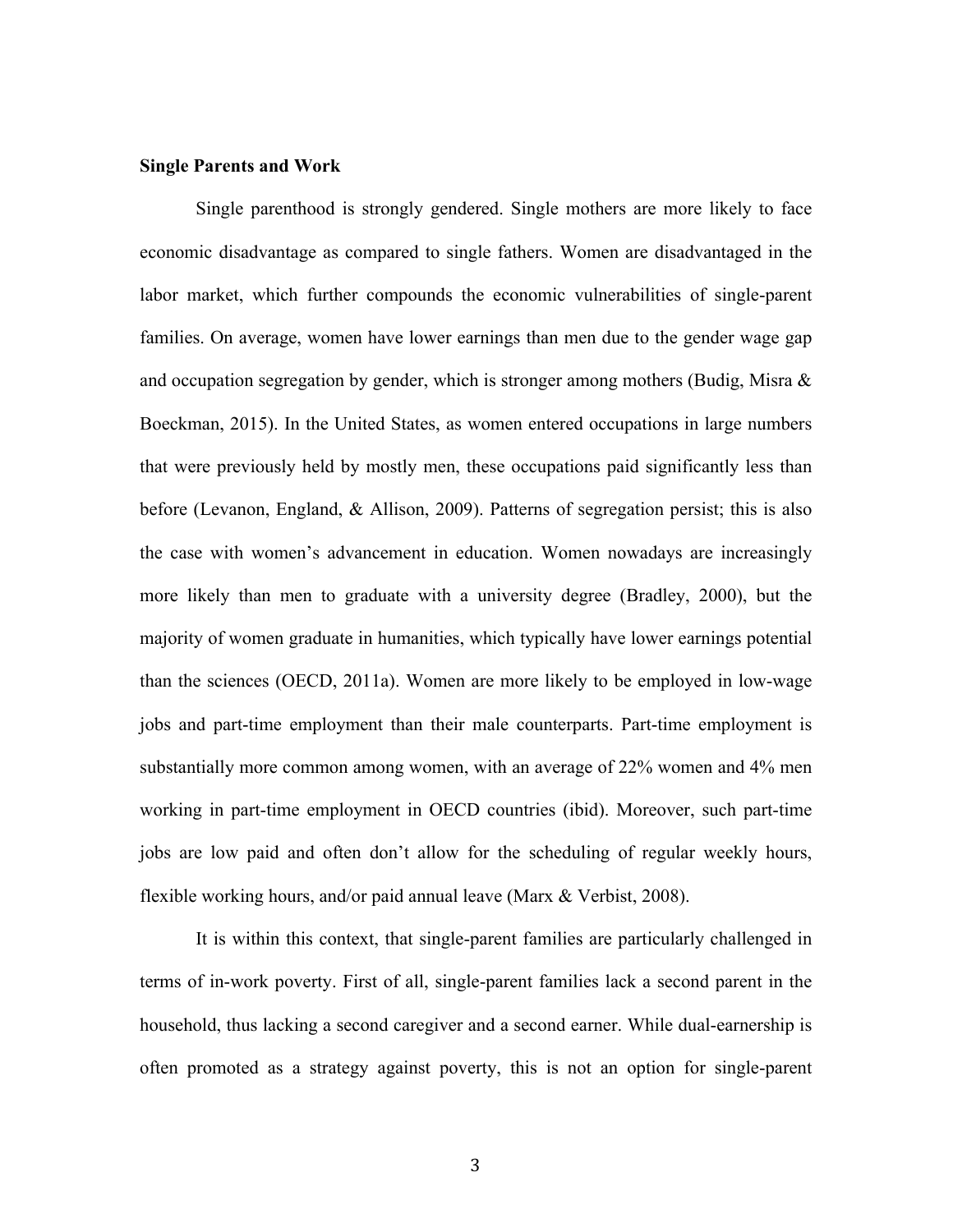families. While some single-parent families include grandparents and other adults, only 7% of all children in the OECD live in such households (OECD, 2011a). The absence, in many cases, of a (potential) second earner is not only important because it limits single parents' potential to increase earnings by combining two wages, but also because a second earner can help compensate for periods of income loss of one partner.

Besides as a second earner, the absence of the second parent also restricts the single parents' capability to balance and share in the distribution of childcare and household tasks (Gornick & Meyers, 2003). For instance, a dual-earner couple can decide which parent will take time off from work to care for their sick child. Single parents, on the other hand, are primarily responsible for all the financial and care needs of their children, and may not have the financial opportunity to cover the loss of wages when taking time off from work to care. Single parents face a double bind as they have a deficit in both money and time, with less money to pay for professional childcare and fewer hours during the day to work and care for their children. Care responsibilities and constraints, combined with a time deficit, are more pressing with additional children in the household and when children are young.

Single parents increasingly have to compete with other single earners, singleearner couples and dual-earner couples for their position in the earnings distribution. Educational homogamy is often argued to exacerbate income inequality between single earner and dual-earner households (Karoly & Burtless, 1995; Esping-Andersen, 2009). However, it is debatable how the rise of dual-earner couples, which is closely tied to the rise of women's employment, affects inequality and poverty, as researchers typically find that rising women's employment attenuated inequality (Breen & Salazar, 2009; Harkness,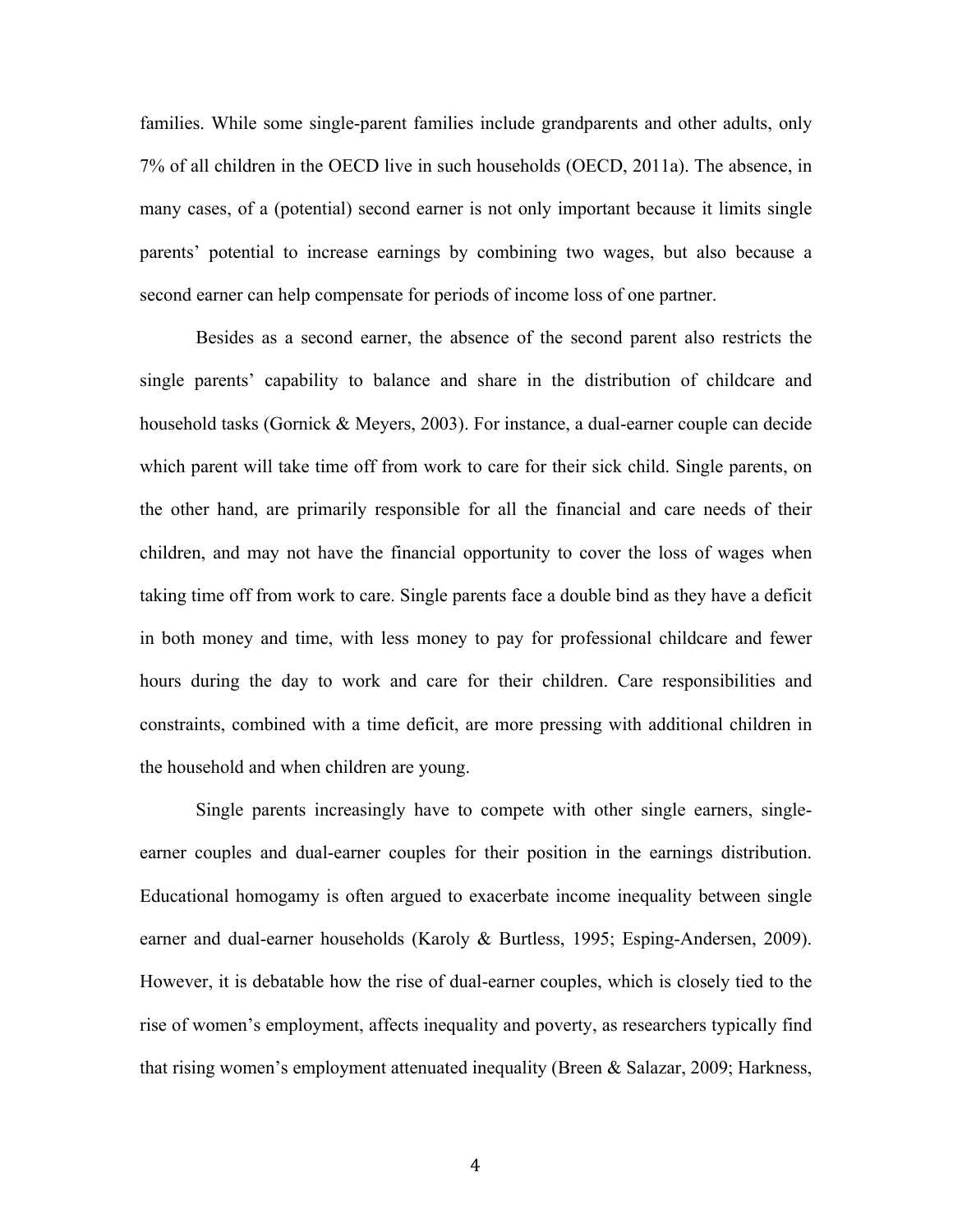2013; Nieuwenhuis, Van der Kolk & Need, 2016); it remains unclear as to what exactly are the consequences of rising women's employment and rising dual-earner couples on single-parent families.

#### **Policy, Work, and Poverty**

To better understand how macro-level policies and institutional contexts can affect in-work poverty among single-parent households, we differentiate between income received through transfers, either from social policies or from inter-household transfers, and wages (and inequality therein) earned on the labor market. In doing so, we follow the model developed by Lohmann and Crettaz in Chapter 4 of this volume.

Policies that provide income support by means of redistributive financial transfers have proven to be effective against single-parent poverty (Gornick & Jäntti, 2012; Gornick & Meyers, 2003). Nevertheless, even after income redistribution, single-parent households face substantially higher poverty risks compared to coupled-parent households, even among those who are employed (Gornick & Jäntti, 2012; Maldonado & Nieuwenhuis, 2015a). There is mounting evidence that child benefits targeted specifically towards single parents are more effective in reducing their poverty than universal policies for all (Van Lancker, Ghysels & Cantillon, 2015). Marx, Salanauskaite and Verbist (2013) have shown that the most generous systems also contain benefit programs that are strongly targeted, and that these systems are effective.

Another significant factor to reduce in-work poverty for single-parent families is child support. Child support is a monetary payment made by the non-custodial parent to the parent that resides with the child(ren). Most countries have a formal child support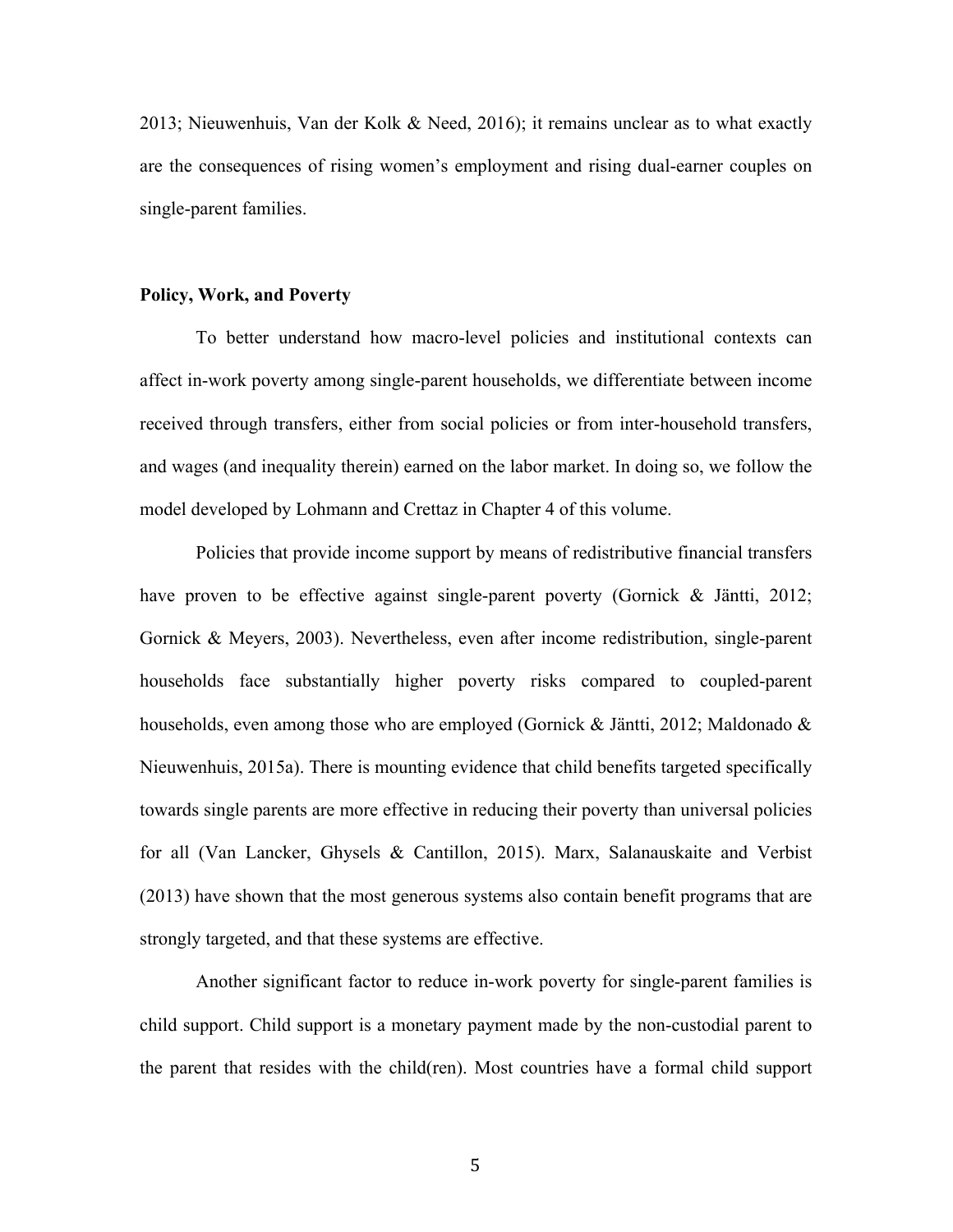system that enforces the child support payment. About half of OECD countries pay an advance on child support payments, if needed: the state advances the money and then demands the non-custodial parent to pay it back in full or part. Examples of countries providing such advance payments are Denmark, Sweden, France, and Germany, although such schemes are more generous in the Nordic countries. The United States does not provide advances on child support payments (OECD, 2011a).

Policy makers increasingly regard employment as an instrument against poverty (Cantillon & Vandenbroucke, 2014). This is reflected in the social investment perspective which seeks to 'prepare' individuals for economic independence, rather than the 'repair' adverse economic outcomes (Morel, Palier & Palme, 2012). There is, however, an increasing concern that while policies based on this approach might be effective in increasing employment (Card, Kluve  $\&$  Weber, 2010), these policies stimulate employment of low quality: jobs with inadequate wages, of a temporary nature, high instability, and few opportunities for promotion (e.g. Krug, 2008; Estevão, 2007; Lightman & Herd, 2010). This concern was particularly raised for those already in weaker socio-economic positions such as single parents (Jaehrling, Kalina & Mesaros, 2014; Kahn, 2012; Rønsen & Skarðhamar, 2009; Lindsay & McQuaid, 2009).

Countries vary markedly in the labor market policies available to workers, for instance legislation that protects employment contracts, and legislation that establishes minimum wages (Lohmann, 2009). Policies that reconcile work-family conflicts have been found to reduce barriers for the employment of parents (Nieuwenhuis, Need & Van der Kolk, 2012), and to reduce the employment and poverty gaps between single-parent and two-parent families (Maldonado & Nieuwenhuis, 2015a). Public childcare services,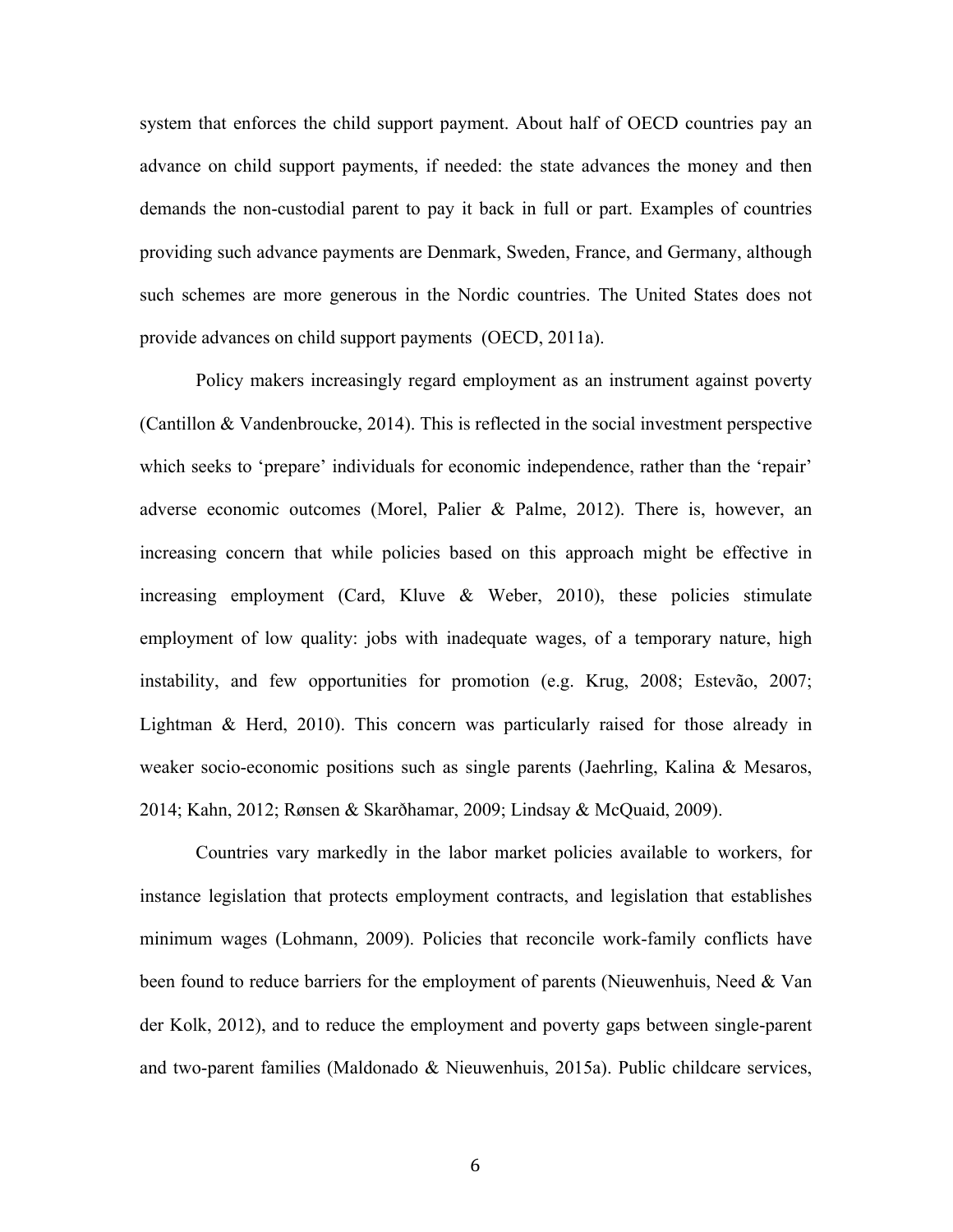if affordable and of sufficient quality, further facilitates parents' ability to maintain employment. In addition, having public childcare in place could facilitate single parents to cope with long or irregular working hours. However, with ongoing flexibilization of labor markets, childcare services sometimes lag behind in terms of flexible operating hours (Gornick & Meyers, 2003). Take-up of childcare services facilitates those with more resources such as coupled-parent households as opposed to those with the least resources (Ghysels & Van Lancker, 2011). In many OECD countries, single parents pay a larger share of their wage to childcare than dual earners (OECD, 2011a).

#### **Data and Methods**

This chapter combines insights from a quantitative comparison of countries and from selected country case studies. For the former, we used data from the Luxembourg Income Study (LIS, 2016) Database. The LIS data provides income data that are harmonized to a common template to maximize comparability across a wide range of countries. The advantage of using the LIS data is that we can examine in-work poverty based on different income concepts, focus on single-parent families who are in employment, and compare them to single-earner and dual-earner couples with children. We can furthermore differentiate between workers' occupations and observe the impact of different types of social transfer policies across a total of 18 countries. These countries are listed in Table 1. We used LIS Wave VIII, which at the time of writing was the most recent wave to cover a wide range of countries. With the exception of Japan - 2008 - all measurements reported here pertain to 2010.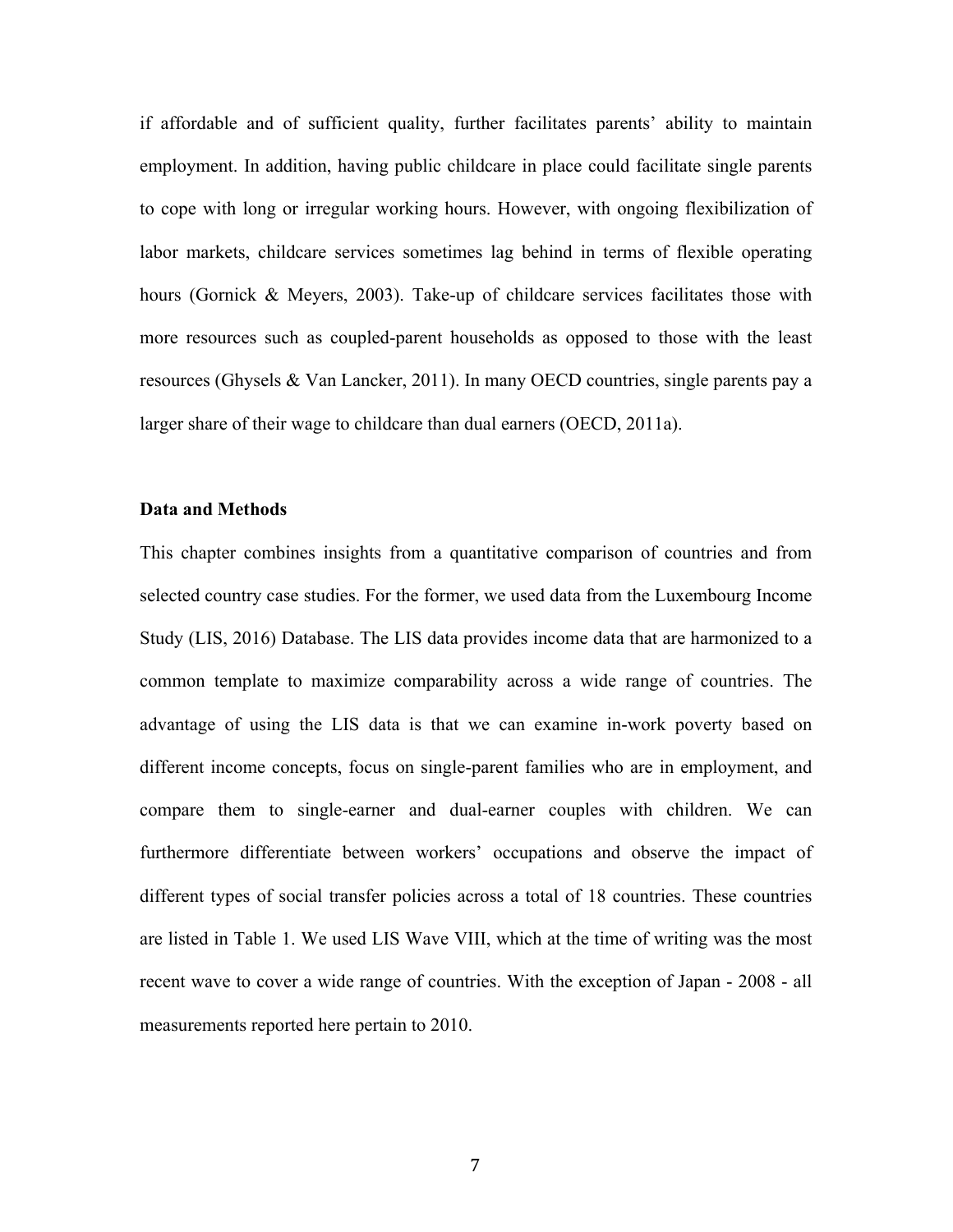#### *In-work poverty and inadequate wages*

We defined two outcome measures that are used throughout this chapter. The first is being at risk of poverty (AROP), defined as having a disposable household income below the poverty line of 60% of the median disposable household income in a country. Disposable household income refers to all income from labor and capital, after income taxes and social security contributions were paid and after social security transfers and private transfers were received. In determining the national poverty line, all households were accounted for; not only single-parent households. All household incomes were equivalized for household size according to the modified OECD equivalence scale (Hagenaars, De Vos & Zaidi, 1994): the first adult was counted as 1, possible other adults were counted as .5 and children aged thirteen or younger as .3. Other equivalence scales are often used as well, such as the square root of the household size that is often used with LIS applications (Atkinson & Brandolini, 2001). The modified OECD equivalence scale used here explicitly captures the absence of a second parent in single-parent families. It should be noted that such standard calculations of poverty assume equal sharing of disposable household income by all household members; an assumption that is challenged particularly among men and women in coupled households (see Ponthieux in Chapter 5 of this volume).

Our second outcome measure indicates inadequate wages, which was defined as the total income from labor of a household being lower than the poverty line. The same poverty line as defined above was applied here. Wages were defined as the total income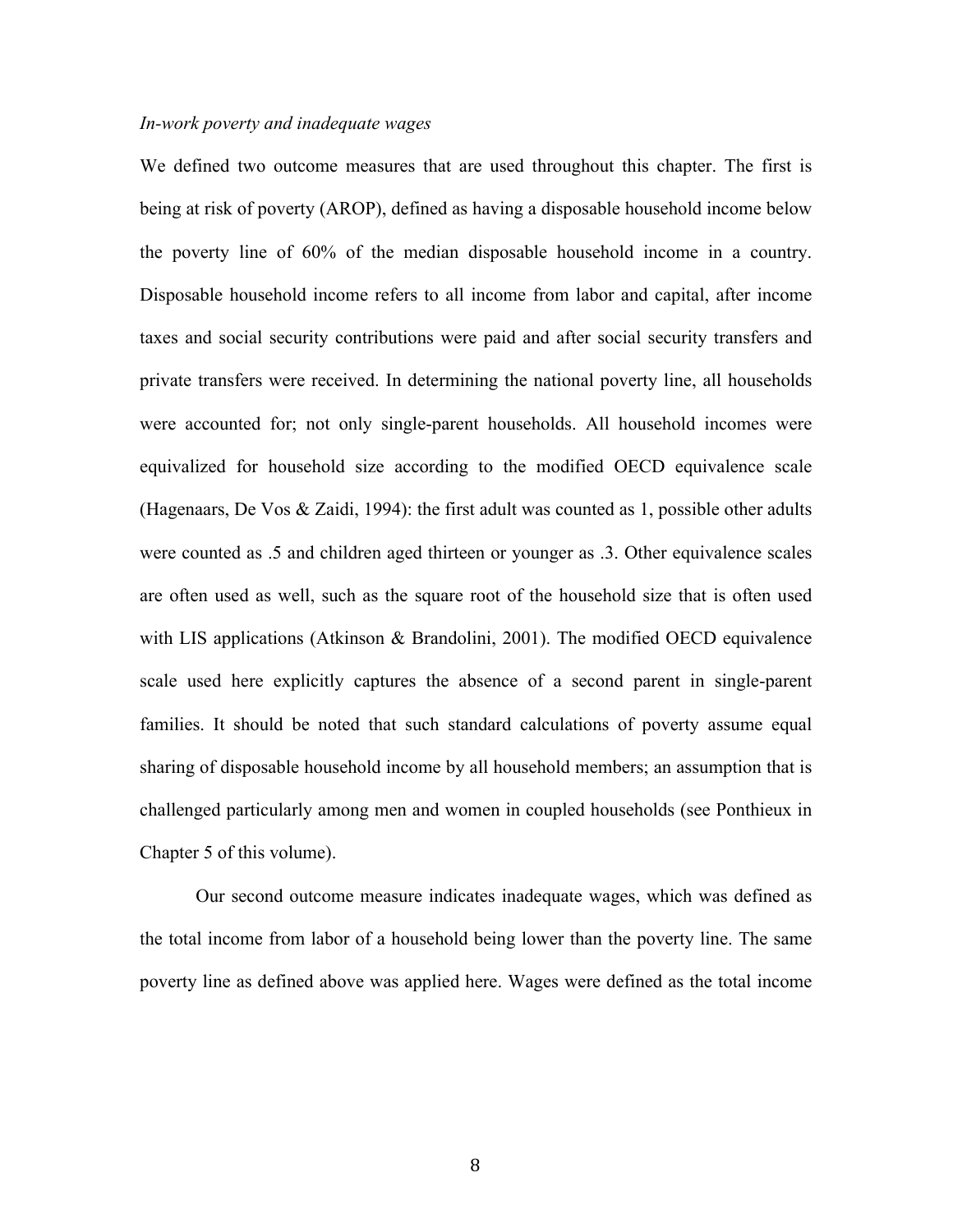obtained from labor: either paid employment or self-employment. Wages were equivalized for household size, and measured before income taxes were deducted.<sup>1</sup>

All our observations were limited to households with children, either single parents or coupled parents, who are in employment. Single-parent households were defined as those households in which an adult parent lives with one or more of her/his children, but without their partner. This definition includes single parents who have a (new) partner, but not if this partner lives in the household. Other adults can live in the household too. We did not differentiate between single mothers or single fathers, as the latter group is very small across countries.

A household was classified as `in work' if the head of the household and / or their partner (if present), had reported "*employment as the usual main activity during the income reference period*".<sup>2</sup> This means that respondents were only regarded as being 'in work' if they were employed for more than 6 months during the income reference period, which is the year over which all income was reported. This definition corresponds as closely as possible to the definition of "usually employed" of the International Labour Organization (ILO). Table 1 presents descriptive statistics on the number of observations per country, as well as the proportion single parents and coupled parents (both singleearner and dual-earner). It is clear from Table 1 that a limitation of using survey data to study working single parents is that the number of observations per country becomes very small in some countries. This is particularly an issue when studying specific sub-groups,

<sup>&</sup>lt;sup>1</sup> LIS Datasets can contain measurements of income that are either gross, or net of taxes and social contributions. Disposable household income is always net of taxation. We limited our analyses to datasets that reported the household income from labour before taxation. As a result of this limitation we had to drop Hungary, Slovenia and Italy. Wages in France were reported gross of income taxes, but net of mandatory social contributions. This may result in an over-estimate of the prevalence of inadequate wages. For more information on net and gross datasets in LIS, as well as some of the complexities of estimating income from labor after taxes, see Nieuwenhuis, Munzi & Gornick (2016).<br><sup>2</sup> All variable descriptions were taken from the LIS Variables Definition List.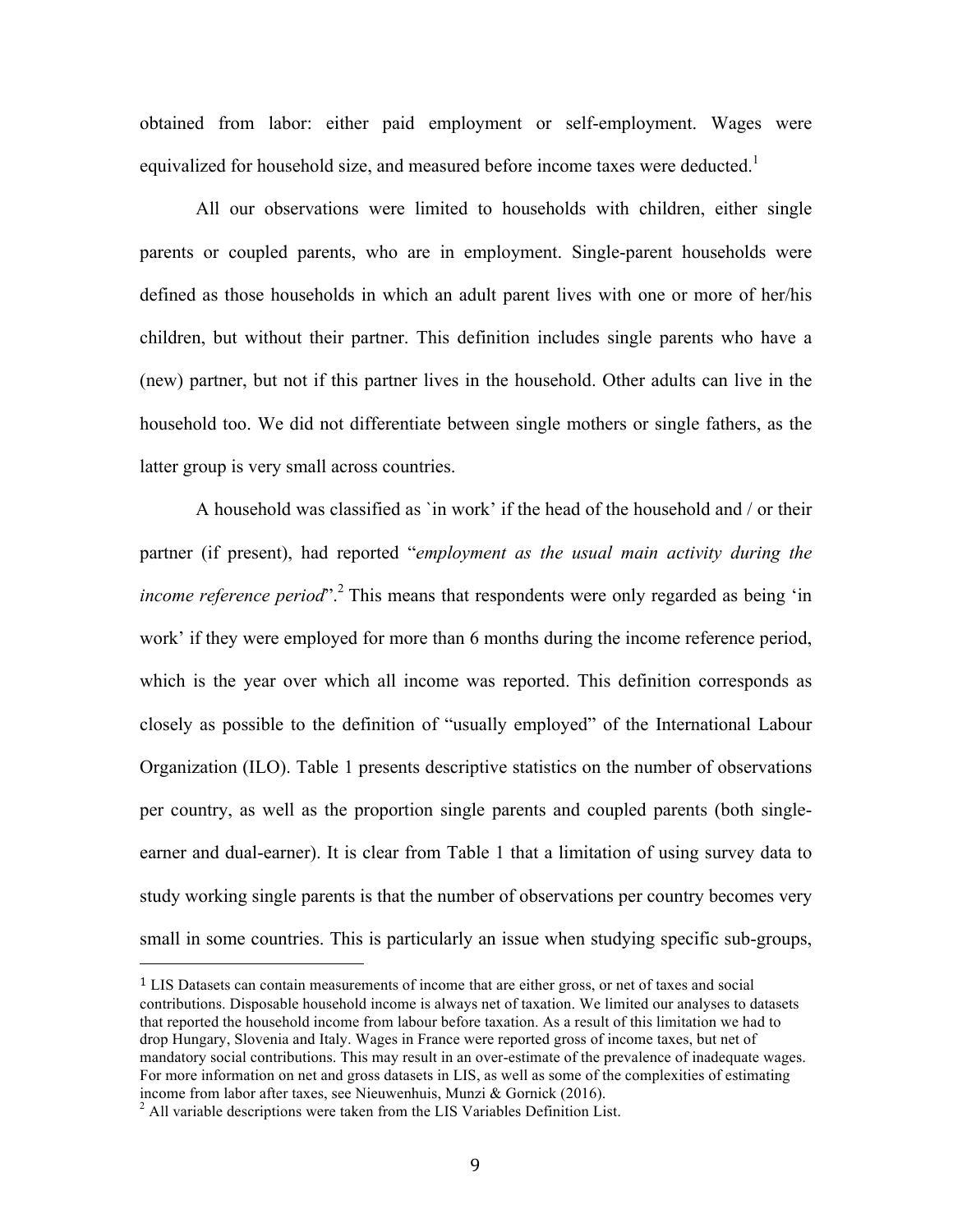such as the occupations introduced below. Therefore, the results should be interpreted on general patterns rather than with an emphasis on specific point-estimates.

|                      |        | <b>Single Parents</b> | Coupled Parents,  | Coupled Parents, |
|----------------------|--------|-----------------------|-------------------|------------------|
| Country              | N      | $(\%)$                | single-earner (%) | dual-earner (%)  |
| Canada               | 8,281  | 17                    | 23                | 61               |
| Czech Republic       | 3,024  | 15                    | 31                | 55               |
| Germany              | 3,443  | 15                    | 37                | 48               |
| Denmark              | 23,507 | 17                    | 10                | 73               |
| Estonia              | 1,889  | 21                    | 32                | 48               |
| Spain                | 4,769  | 9                     | 40                | 51               |
| Finland              | 3,200  | 14                    | 28                | 58               |
| France               | 5,399  | 17                    | 25                | 58               |
| Greece               | 1,919  | 4                     | 44                | 51               |
| Ireland              | 1,353  | 15                    | 44                | 42               |
| Iceland              | 1,592  | 16                    | 17                | 68               |
| Japan                | 2,006  | 6                     | 39                | 55               |
| Luxembourg           | 2,441  | 11                    | 32                | 57               |
| <b>Netherlands</b>   | 3,902  | 11                    | 18                | 71               |
| Norway               | 68,921 | 17                    | 19                | 64               |
| Slovak Republic      | 2,498  | 13                    | 27                | 60               |
| United Kingdom       | 7,356  | 18                    | 25                | 57               |
| <b>United States</b> | 30,829 | 20                    | 31                | 49               |

Table 1. Descriptive Statistics of Numbers of Observations and Family Types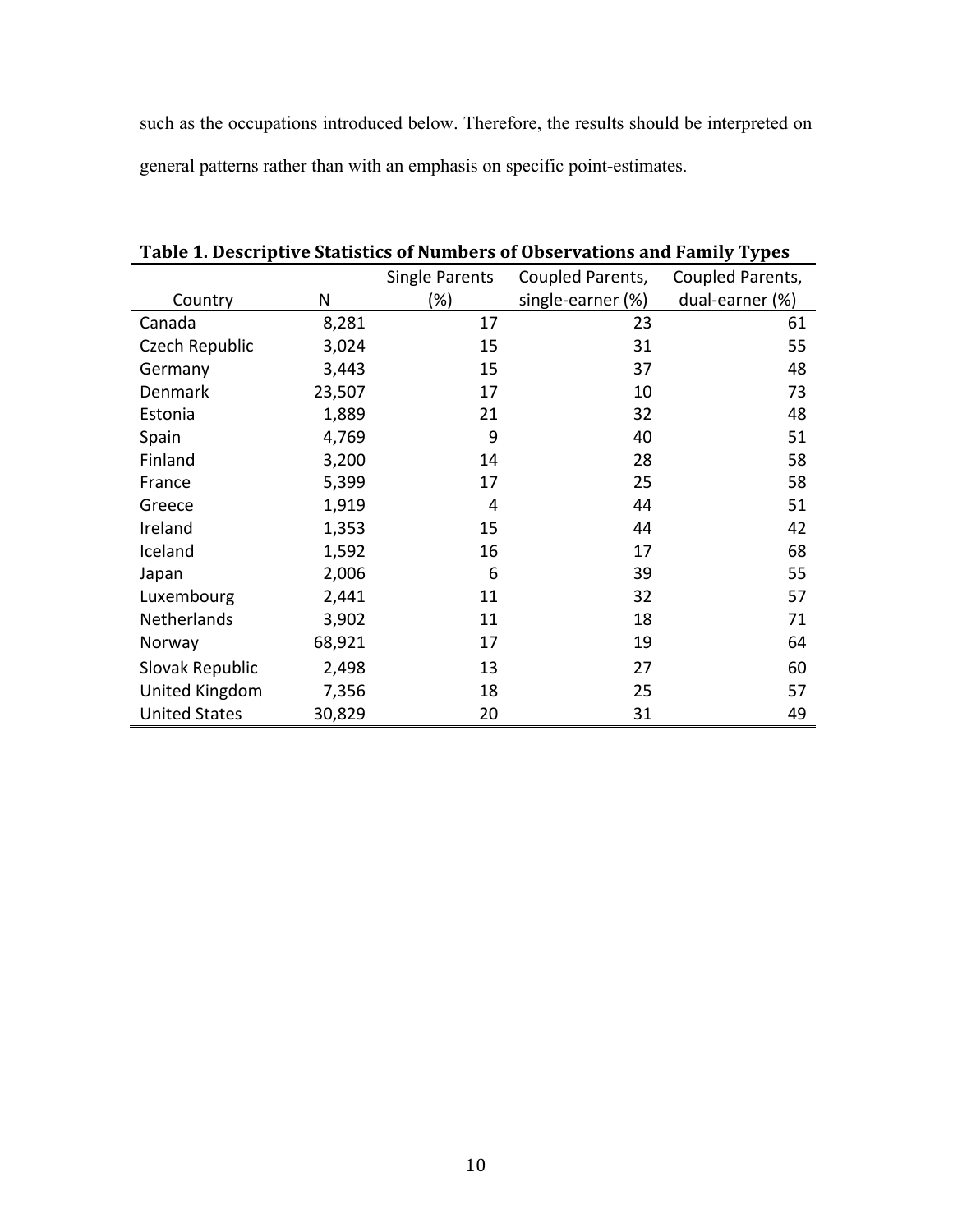For each household, we measured the workers' occupation**,** distinguishing between '*managers and professionals*' (ISCO 1 & 2), '*other skilled workers*' (ISCO 3-8, 10), and '*laborers/elementary*' (ISCO 9). For dual earners, the household was classified as the occupation with the highest earnings potential (i.e. managers and professionals > other skilled workers > laborers/elementary). Percentages are presented in Table 2 in the results section.

#### *Policies*

The micro-level data from the LIS Database were combined with 2 indicators of labor market policy and conditions, measured at the country-level. The first, employment protection, represents the strictness of regulation on the use of fixed-term contracts and temporary work agencies, as regulated by national legislation. This measure was obtained from the OECD/IDB Employment Protection Database (e.g. OECD, 2013a). Secondly, we measured paid parental leave as an indicator of family policies aimed at the reconciliation of work and family life. Paid maternity and parental leav**e** was measured as the number of weeks fully paid "full time equivalent" maternity and parental leave obtained from Thévenon (2011).

In addition to these policies measured at the country-level, we also examine the redistributive impact of various financial transfer policies. We used measurements of all social security transfers combined, as well as for specific transfer policies with different functions. In addition, we measured inter-household transfers, that are mostly comprised of child support and alimonies, including guaranteed payments in a select number of countries where data were available (Germany, Estonia, Finland and Norway).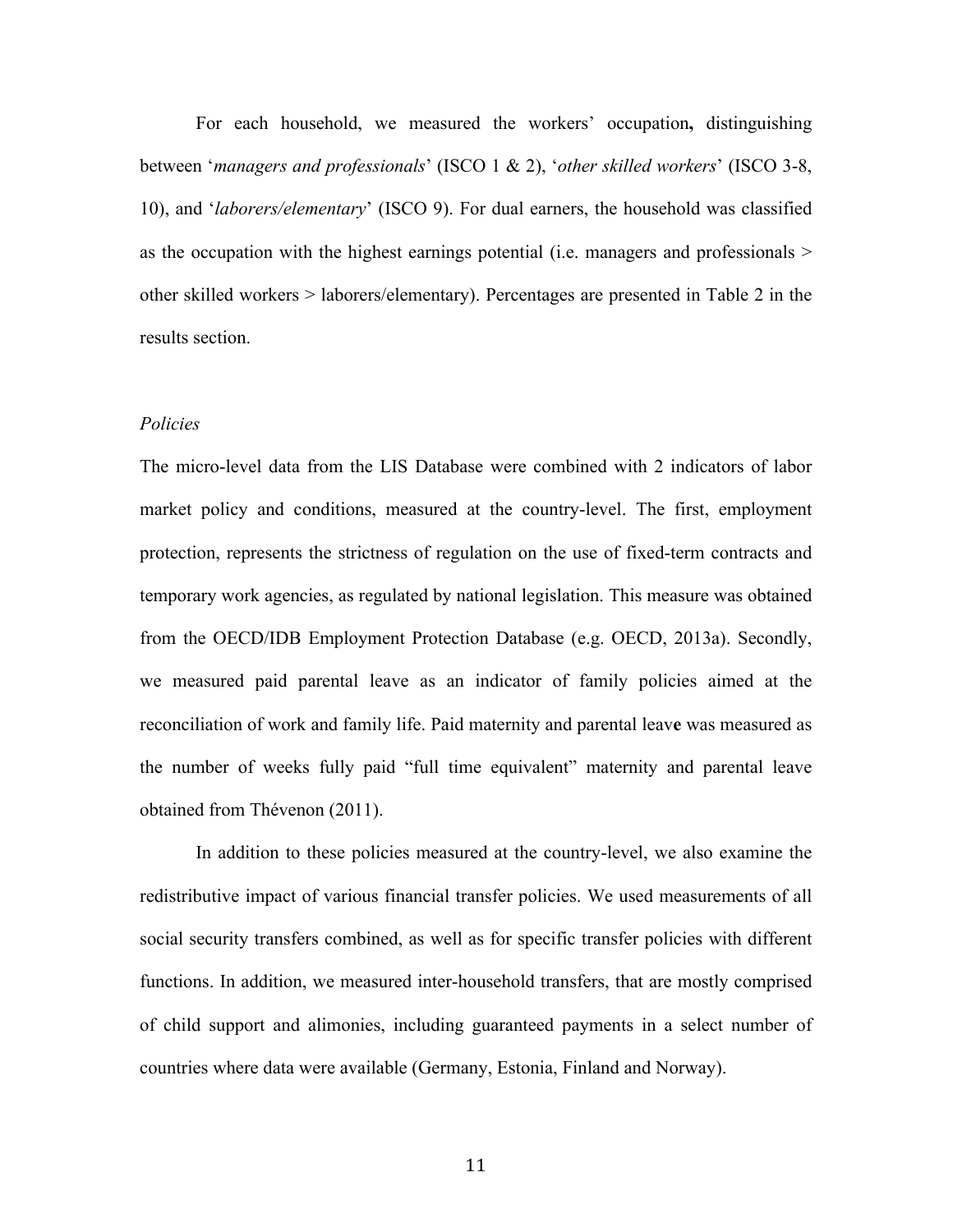#### *Methods*

In this chapter we apply three approaches, of which the first two are based on the data described above. The first approach is to present bivariate associations - for single-parent workers and coupled parents - between inadequate wages and (a.) workers' occupation and (b.) national policies. Naturally, these associations should only be interpreted as illustrative, and not as a causal analysis.

The second approach is to examine the redistributive impact of various types of financial transfer policies. In contrast to the labor market policies, these financial transfer policies were recorded in the LIS Database at the level of the household. This provides the opportunity to examine the extent to which households would be able to reach the poverty threshold with, and without, receiving specific types of transfers. To evaluate the impact of a specific transfer, for each household in our data we (1.) took the (gross, equivalized) wages, (2.) added the amount of the specific transfer received (equivalized for household size), and (3.) re-calculated whether the household was now able to reach the poverty threshold (which was set based on the total disposable household income). Next, for each country, we calculated the difference in the proportion of households that had an income above the poverty line, based on only their wages and on wages plus the specific transfer income. This difference was then attributed to the transfer. Comparisons of income pre and post transfers are commonly performed (Maldonado & Nieuwenhuis, 2015a; 2015b; Morissens & Sainsbury, 2005), but it should be noted that a disaggregated analysis of different types of transfers does not take into account possible complementarities between transfers (Nelson, 2004). A households' income can be so far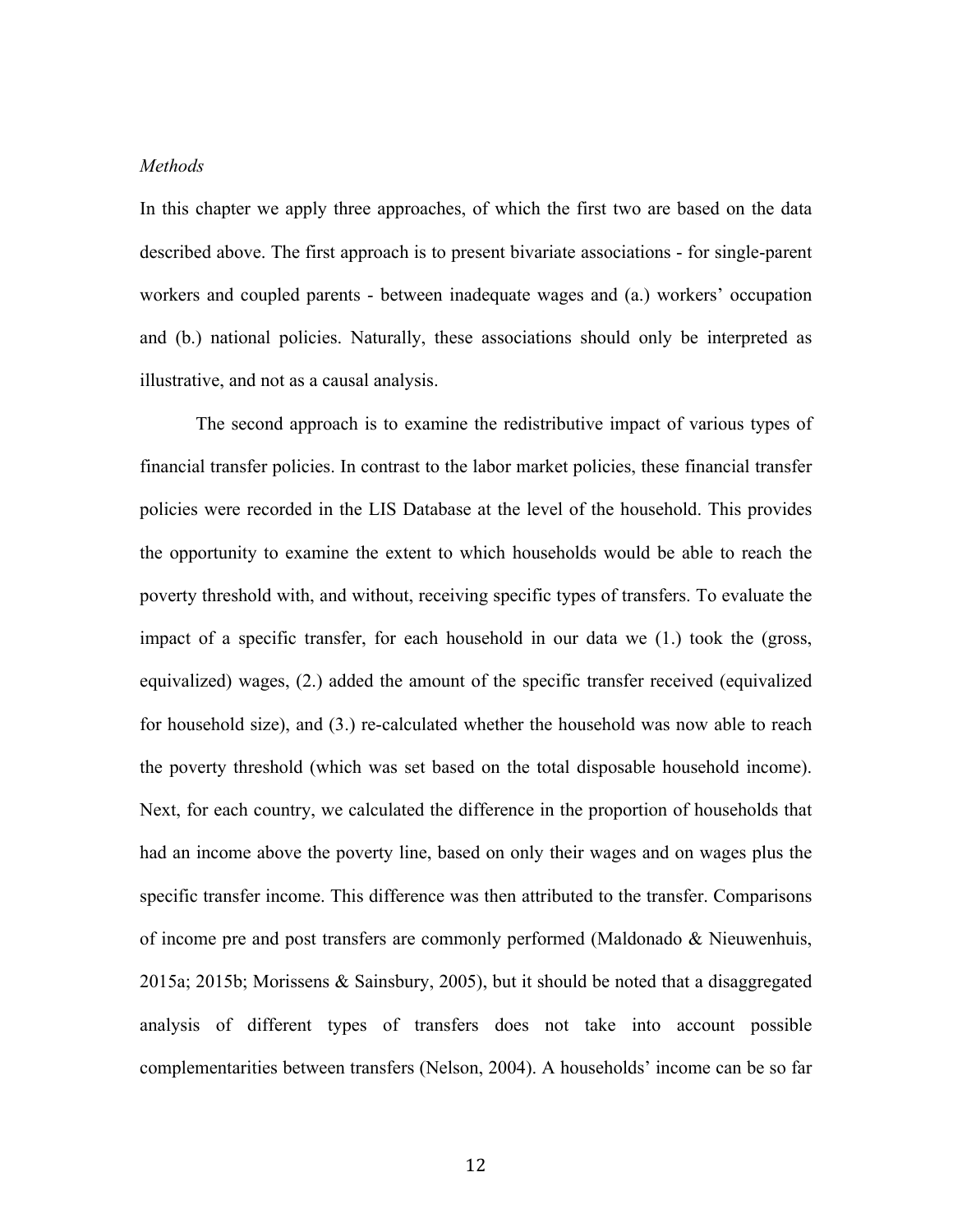removed from the poverty line, that the amount of a single type of transfer (e.g. a family benefit) is insufficient to lift this household above the poverty line. Only if a second transfer is received (e.g. an unemployment benefit) this household would no longer be poor. In our analytical strategy, we would observe a poverty reduction of neither the family benefit nor the unemployment benefit if the latter was to independently lift the household out of poverty. Alternatively, if this household was just below the poverty line, either of these transfers would be sufficient to raise the household above the poverty line. In that case, we would find a poverty reduction to be associated with both transfers, whereas only one would have been sufficient. These complementarities are not easily examined in the presence of various types of transfer policies (Nelson, 2003), and impose that our results can only be interpreted as a general assessment of the relative impact different types of policies have across countries.

These two sets of comparative analyses are broad in design and often neglect to examine the fine details of particular policies at the country-level. Therefore, our third approach is to provide country case studies to illustrate policy arrangements. These country case studies are selected based on the results of the comparative analyses (Lieberman, 2005).

#### **Results**

In this section we present the results of our analyses, starting in Figure 1 with in-work poverty and its link with inadequate wages.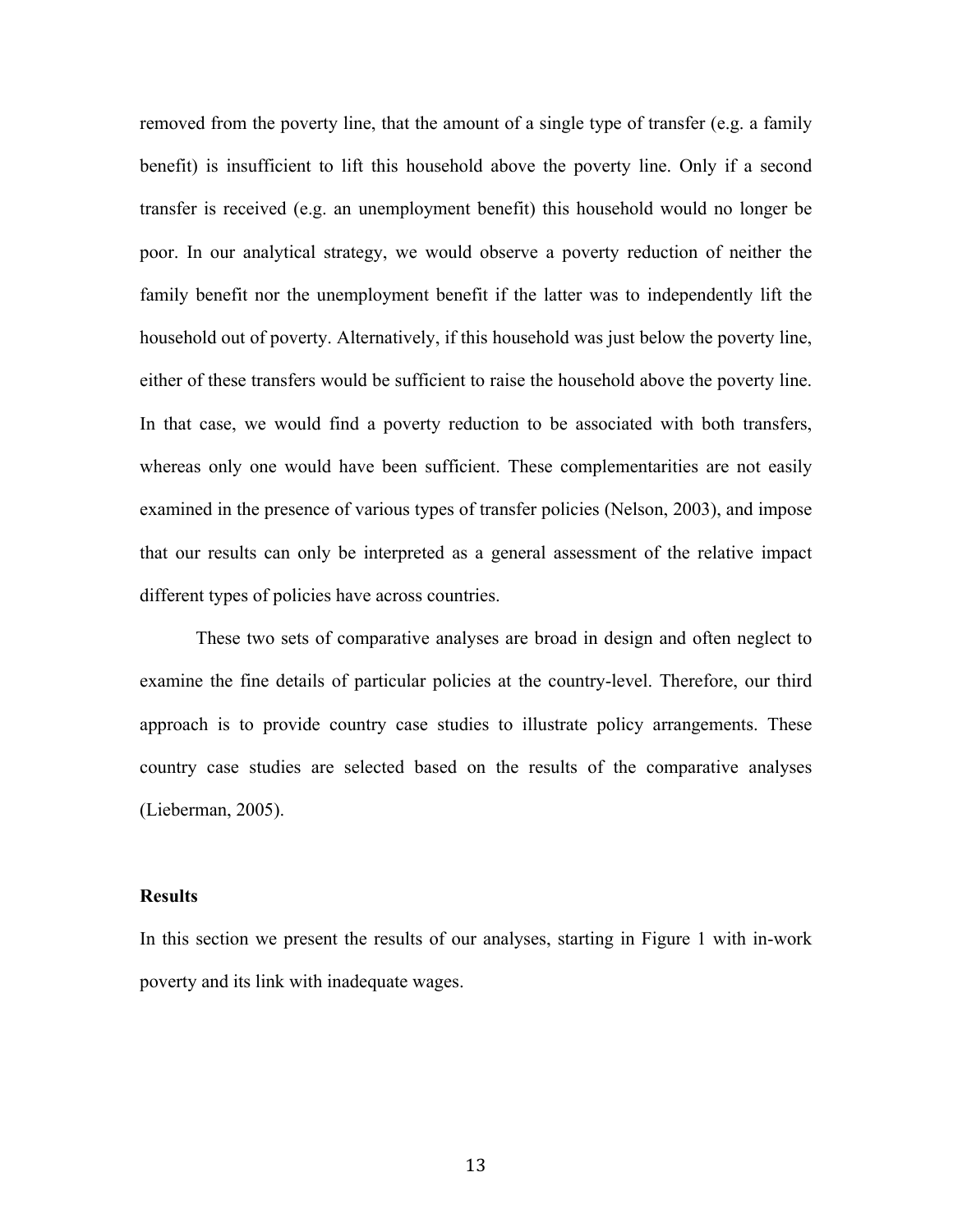

### Figure 1: In-work poverty and inadequate wages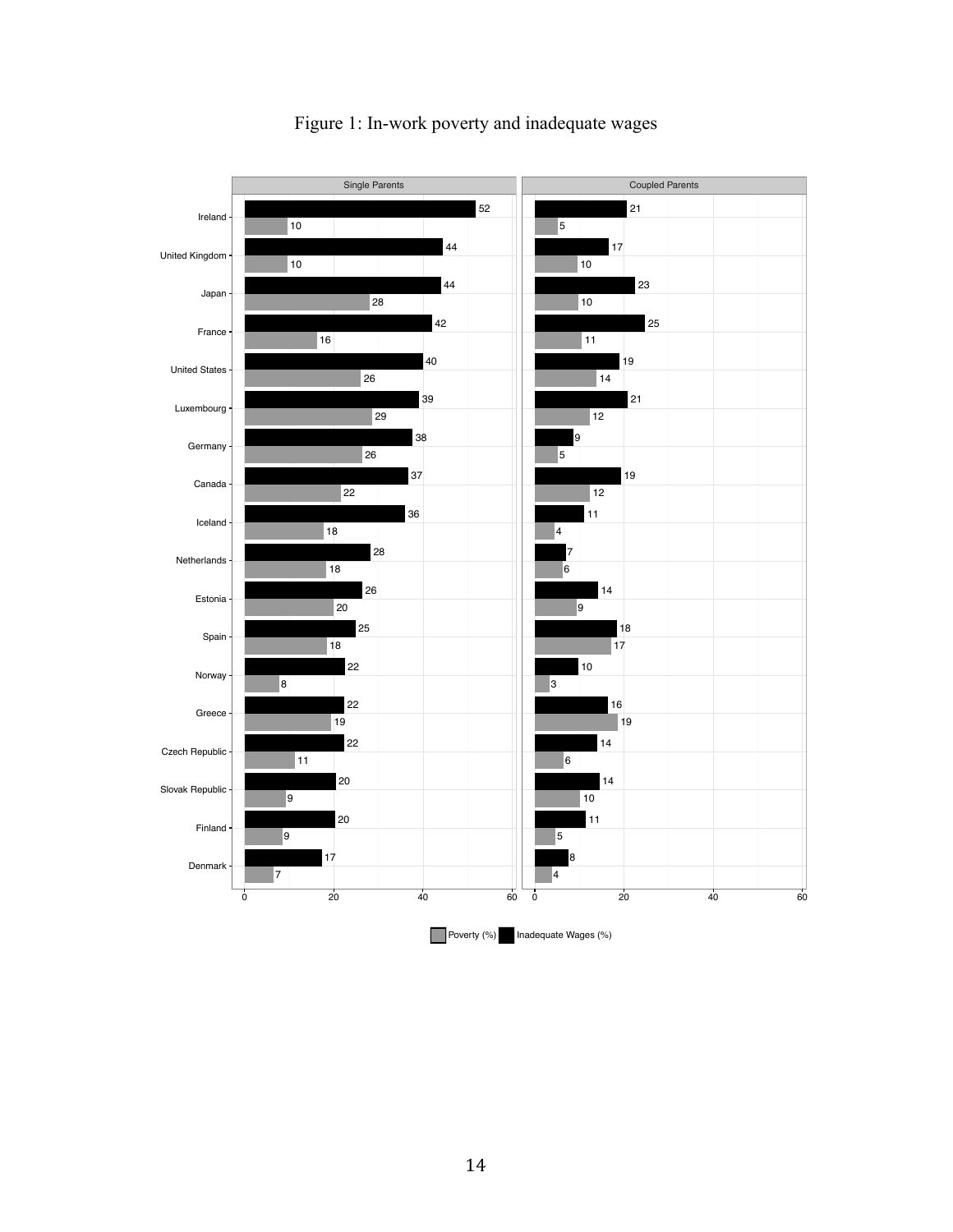We first look at the left panel, presenting the results for single parents. The grey bars represent the (at risk of) poverty rates for 18 countries. The poverty risks for single parents who were employed for most of the year range from 7 percent in Denmark, to 29 percent in Luxembourg. The dark bars show the percentages of households with inadequate wages: the percentage of working households who do not manage to reach above the poverty line based on their labor income alone. Not surprisingly, levels of inadequate wages are higher than poverty rates. This represents the impact of redistribution through the welfare state, private transfers such as child support, and possibly income from capital - in addition to these households paying relatively low levels of taxes. As a general pattern, Figure 1 shows that among single-parent households, higher percentages of inadequate wages are associated with higher rates of poverty. This suggests that inequality on the labor market plays an important role in understanding cross-national differences in working poor single parents. Yet, there are important deviations in which we distinguish three patterns. First, at the bottom of the Figure 1 we observe countries such as Denmark and Finland that have low percentages of both inadequate wages and of poverty. The redistributive effort, measured as the percentage-point difference between inadequate wages and poverty is small but still reduces poverty by half. Secondly, at the top of Figure 1, we observe Ireland and the United Kingdom having very high percentages of single-parent households with inadequate wages, while single-parent poverty risks are similar to those in the Nordic countries. This is due to a substantially higher redistributive effort. Thirdly, we observe countries as Luxembourg and the United States having high rates of inadequate wages,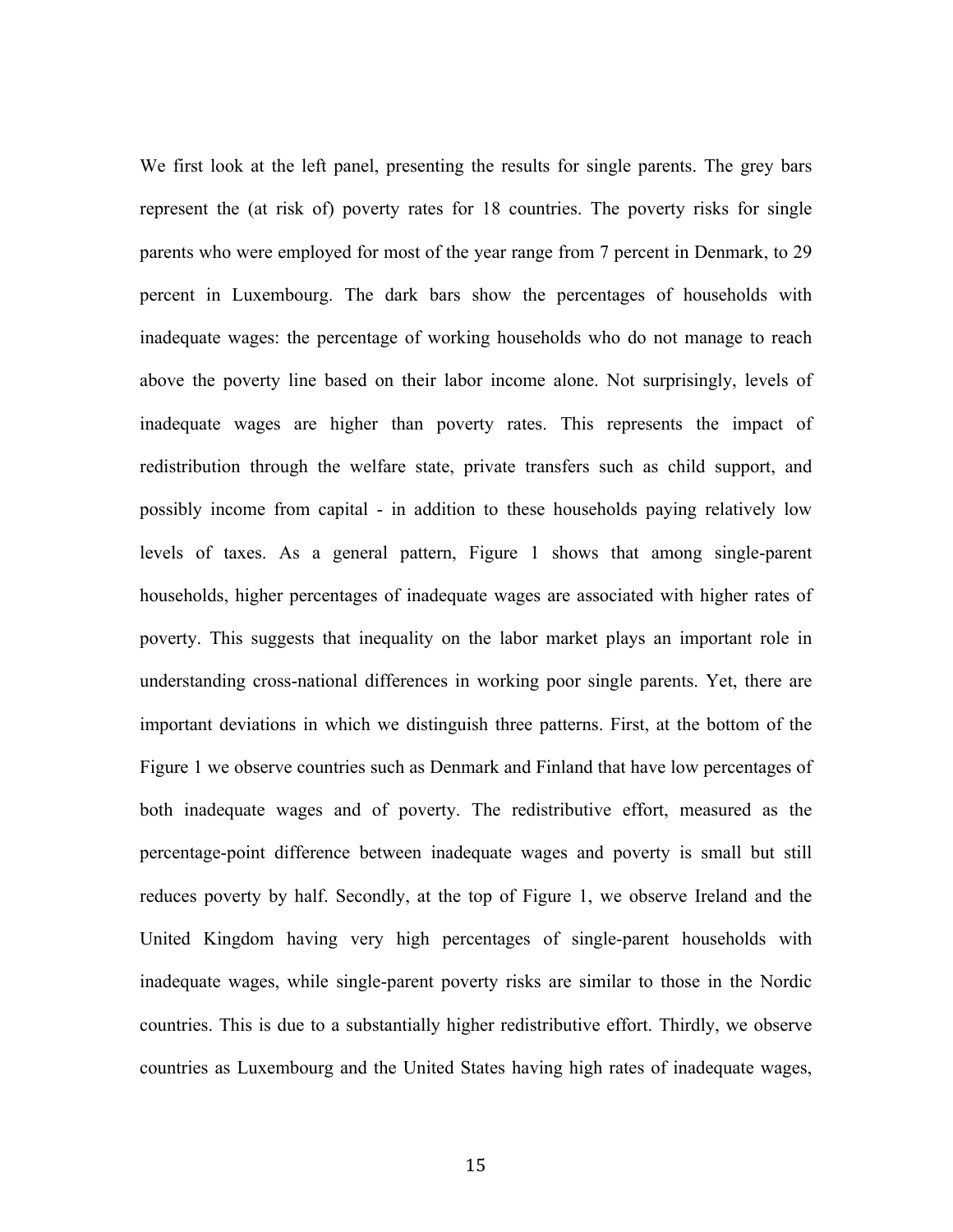combined with limited redistributive effort, resulting in high percentages of poverty among single-parent households.

The right panel shows the results for coupled parents. Both percentages of inadequate wages and of being at risk of poverty are substantially lower than among single parents. Nevertheless, the results in Figure 1 demonstrate that inadequate wages partly shape in-work poverty risks among both single-parent and coupled-parent households, while at the same time redistribution plays an important role. Hence, in the remainder of the analyses we will first show selected determinants of inadequate wages, followed by a more detailed examination of the role of different financial transfer policies.

#### *Inadequate wages: occupation and labor market policies*

Table 2 presents the distribution of occupations as percentages within each household type. In the Czech Republic, for instance, the majority of 76% of the working single parents were in an 'other skilled' occupation. The percentage of single parents working as managers or professionals varies across countries, from 12% in Luxembourg to 41% in Iceland. Looking across family types, it becomes clear that coupled parents that are dual earners are more likely to have at least one partner working as a manager or professional, compared to the other family types. These patterns do not correspond to the educational gradient in divorce (Härkönen and Dronkers, 2006), which is typically negative in countries with lower economic barriers to divorce, such as the Nordic countries. This would suggest fewer single parents to be in professional occupations in these countries, whereas we see very high numbers of single parents as professionals in Iceland and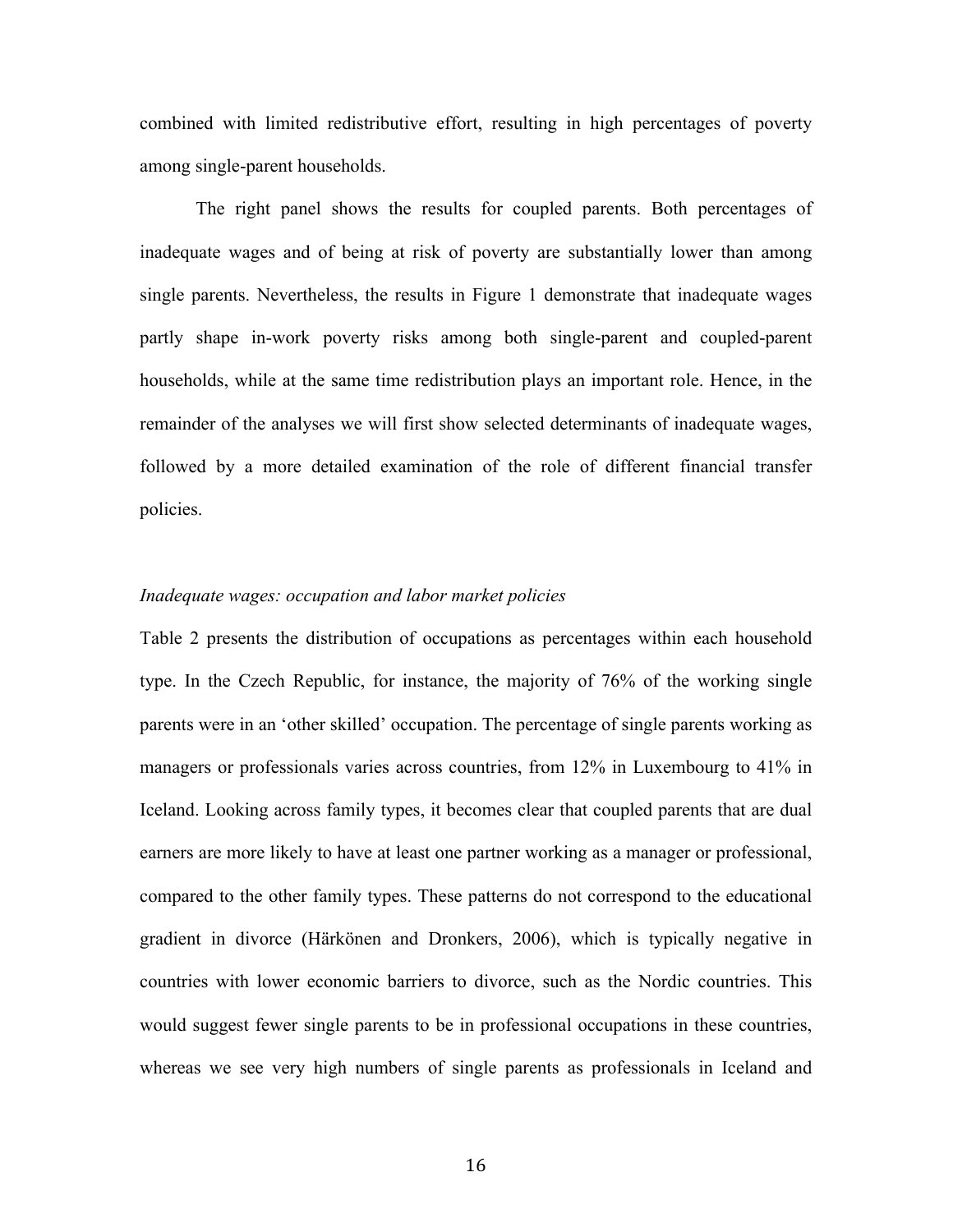Denmark. In Spain, Table 2 shows a large proportion of single parents working as a laborer, which is not in line with the positive educational gradient in divorce found in that country (ibid.). This evidence suggests that the patterns in Table 2 are shaped by countries' occupational structure, rather than by social selectivity into single parenthood.

|                      |                       |         |         |       |                                |         | JI<br>Æ | ο                            |         |  |
|----------------------|-----------------------|---------|---------|-------|--------------------------------|---------|---------|------------------------------|---------|--|
|                      | <b>Single Parents</b> |         |         |       | Coupled Parents, single-earner |         |         | Coupled Parents, dual-earner |         |  |
| Country              | Prof.                 | Skilled | Laborer | Prof. | Skilled                        | Laborer | Prof.   | Skilled                      | Laborer |  |
| Czech Republic       | 15                    | 76      | 9       | 17    | 78                             | 5       | 28      | 71                           | 1       |  |
| Germany              | 19                    | 67      | 14      | 28    | 66                             | 6       | 36      | 63                           | 2       |  |
| Denmark              | 35                    | 57      | 8       | 30    | 59                             | 11      | 52      | 46                           | 3       |  |
| Estonia              | 37                    | 55      | 8       | 35    | 59                             | 6       | 50      | 49                           | 1       |  |
| Spain                | 24                    | 53      | 23      | 22    | 64                             | 13      | 43      | 54                           | 3       |  |
| Finland              | 25                    | 69      | 7       | 36    | 60                             | 4       | 53      | 46                           | 1       |  |
| France               | 19                    | 73      | 8       | 21    | 68                             | 11      | 36      | 63                           | 1       |  |
| Greece               | 21                    | 51      | 28      | 23    | 70                             | 7       | 39      | 59                           | 2       |  |
| Ireland              | 21                    | 68      | 12      | 28    | 61                             | 11      | 52      | 45                           | 3       |  |
| Iceland              | 41                    | 51      | 8       | 44    | 52                             | 4       | 60      | 39                           | 1       |  |
| Luxembourg           | 12                    | 69      | 19      | 26    | 59                             | 15      | 32      | 65                           | 3       |  |
| <b>Netherlands</b>   | 26                    | 62      | 12      | 37    | 57                             | 6       | 54      | 45                           | 1       |  |
| Slovak Republic      | 19                    | 71      | 10      | 19    | 75                             | 6       | 30      | 69                           | 1       |  |
| United Kingdom       | 21                    | 65      | 15      | 34    | 53                             | 13      | 50      | 48                           | 2       |  |
| <b>United States</b> | 27                    | 66      | 7       | 36    | 57                             | 6       | 55      | 44                           | 1       |  |

**Table 2. Descriptive Statistics of Occupation by Family Type (percentages)** 

Note. No data on occupation available in Canada, Japan and Norway.

Figure 2 presents percentages of inadequate wages differentiated by occupation. The left panel shows the results for single parents, and the other two panels separate coupled parents in single-earner and dual-earner households. The larger, round dots represent the average percentage of inadequate wages for the respective family type; for single parents these correspond to the numbers presented in Figure 1. Note that in Canada, Japan, and Norway no information on occupation was available, and therefore only the average percentage of inadequate wages is presented for these countries.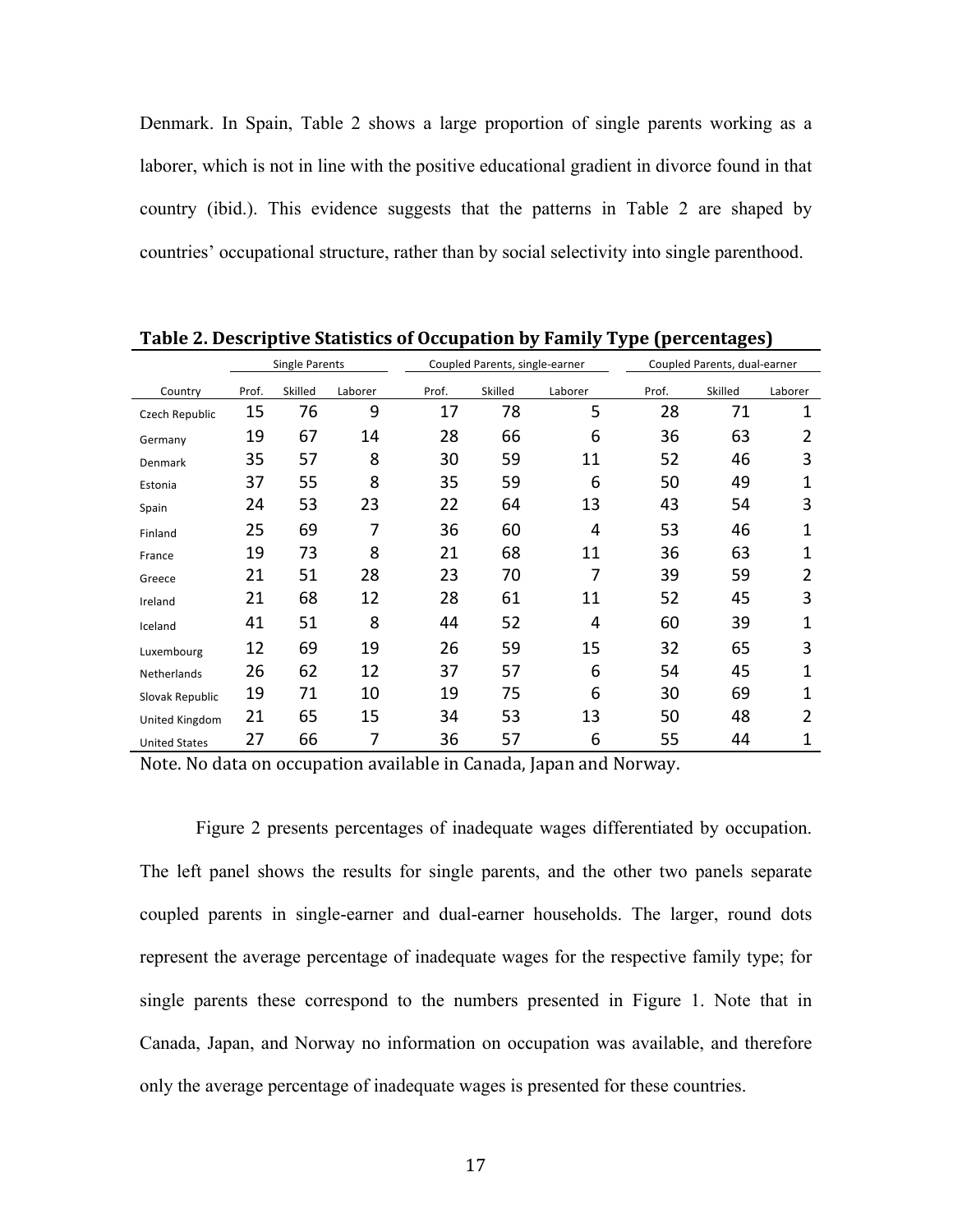

Figure 2: Inadequate wages by occupation and family structure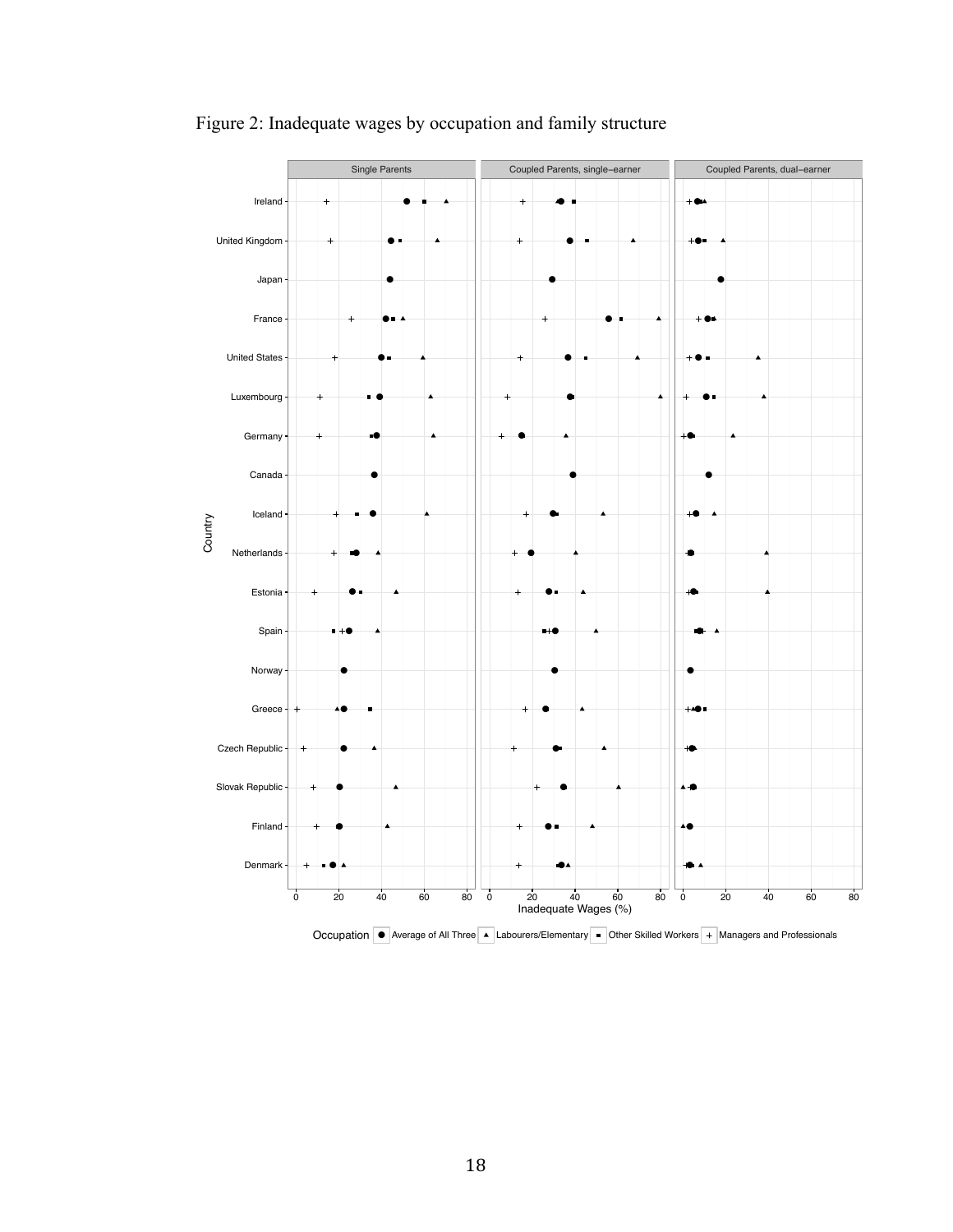First looking at single parents, it is clear that those working as managers or professionals are substantially less likely to have inadequate wages than those who work in other skilled occupations or as laborers. This inequality between occupations is substantially bigger in for instance Ireland, the United Kingdom, and the United States, compared to Denmark, France, and the Netherlands. Returning to the three patterns we observed in Figure 1, we note that particularly in Denmark working single parents are more likely to have a professional occupation (Table 2) and that professional workers have low percentages of inadequate wages (Figure 2). On the contrary, while single parents with professional occupations have relatively low rates of inadequate wages in Ireland, the United Kingdom, and Luxembourg, such occupations are much less common in these countries. This again suggests that the occupational structure plays a role in explaining cross-national differences in inadequate wages among single parents. Finland and the United States, however, show a very similar occupational structure (Table 2), but still widely different rates in adequate wages, suggesting once more that other factors are in play as well.

Comparing single parents to coupled parents, it becomes clear that inadequate wages are substantially less likely among dual earners (right panel) but not so among single earners (middle panel). This suggests that for many a single wage is inadequate to reach above the poverty line. Moreover, comparing these averages to those presented in Figure 1 suggests that the advantage coupled parents have over single parents in terms of inadequate wages and working poverty is to an important extent driven by their capability to both be active in the labor market. Among dual-earner couples with children, only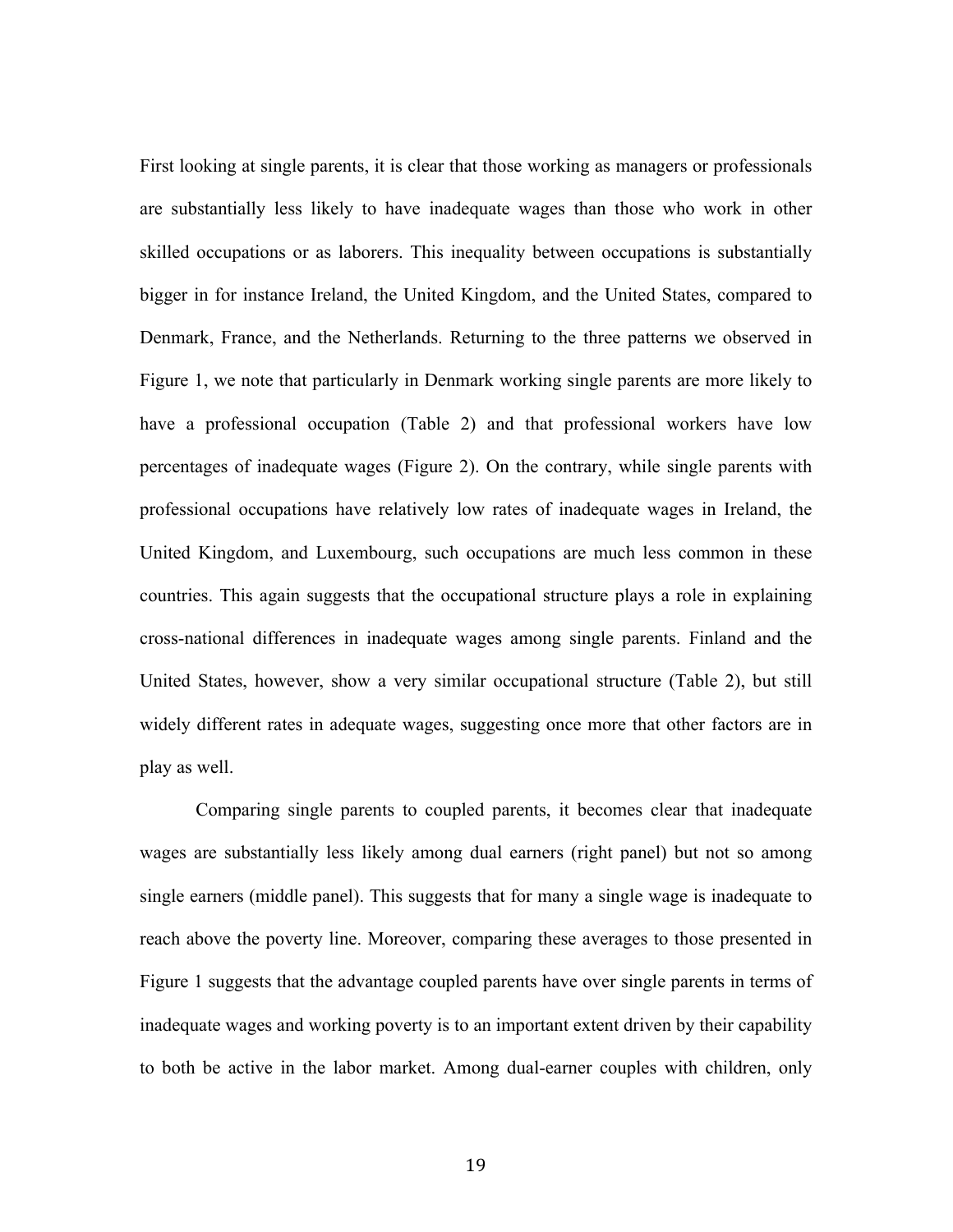those who both work as laborer show comparatively high rates of inadequate wages in a select number of countries.



Figure 3: Inadequate wages and institutional context

Family **a** Coupled Parents **a** Single Parents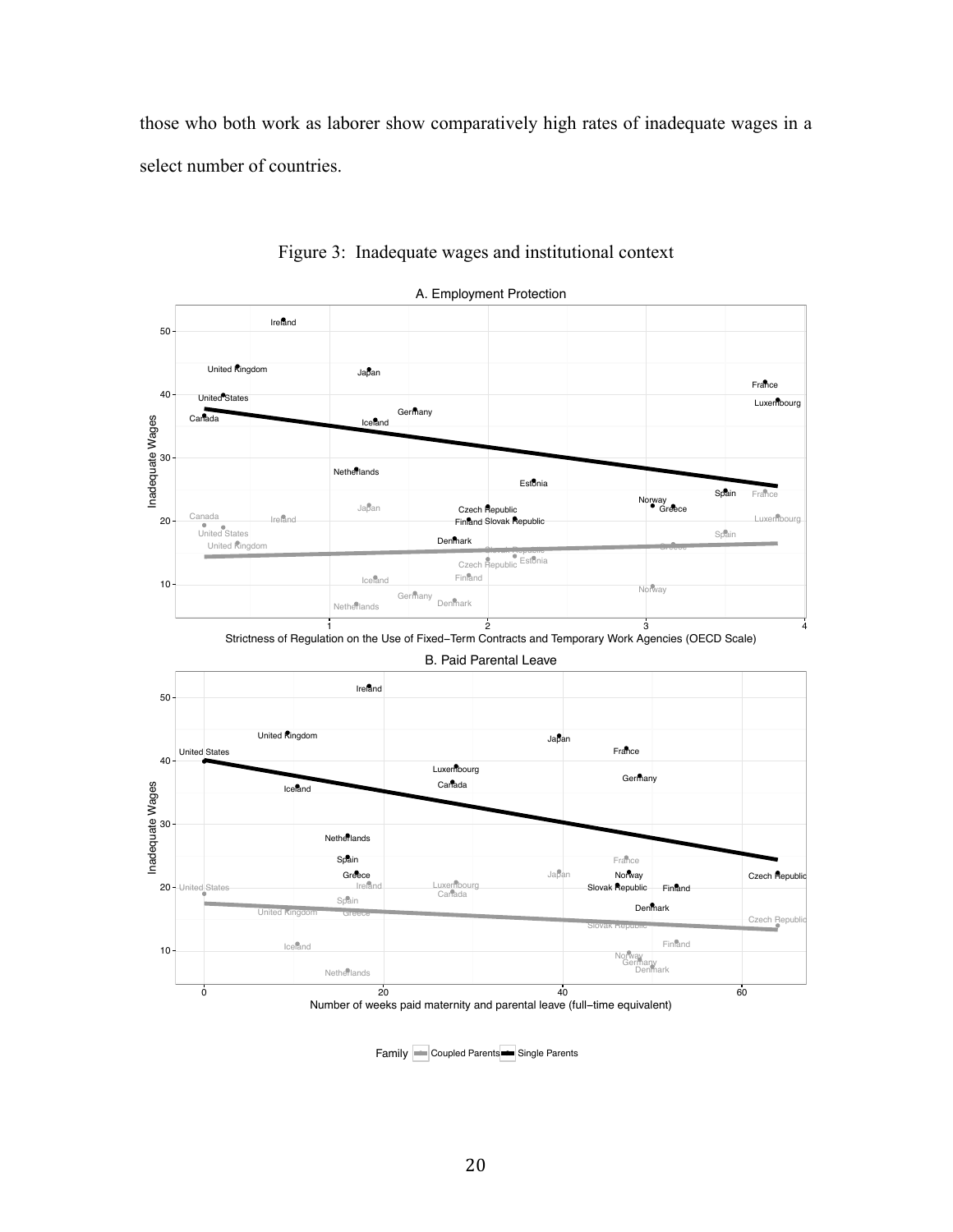Next, in Figure 3, we examine the association between two labor market policies and the prevalence of inadequate wages among single parents and coupled parents. In Panel A, it is shown that a stricter level of regulation of the use of temporary employment contracts is associated with lower rates of inadequate wages among single parents, but not for coupled parents. This suggests that particularly single parents benefit from having more stable employment contracts, while couples can compensate the falling away of each other's wages in case one had a fixed-term contract ended. Of course, it should be emphasized that these bivariate associations can easily be affected by omitted variables. France and Luxembourg represent outliers to the association among single parents, but their removal would not affect our interpretation here (regarding France, see footnote 1). Panel B shows that single-parent workers are less likely to face inadequate wages in countries that provide a longer period of paid maternity and parental leave. For couples this might also be the case, but the association is much weaker. With respect to single parents, it is relevant to note that we cannot differentiate between single parents currently benefiting from the provision of paid leave, or that the observed association is due to mothers maintained their employment prior to becoming a single parent – and thus, after becoming a single parent, benefitting from their prior work experience. Further results (not shown) indicated that inadequate wages were also lower in countries with higher expenditure on childcare and on active labor market policies, although these policies did not seem to close the gap between single and coupled parents. Going back to the three patterns found in Figure 1, we note that the high rates of inadequate wages in the United Kingdom, United States and Ireland are in line with the limited regulation of part-time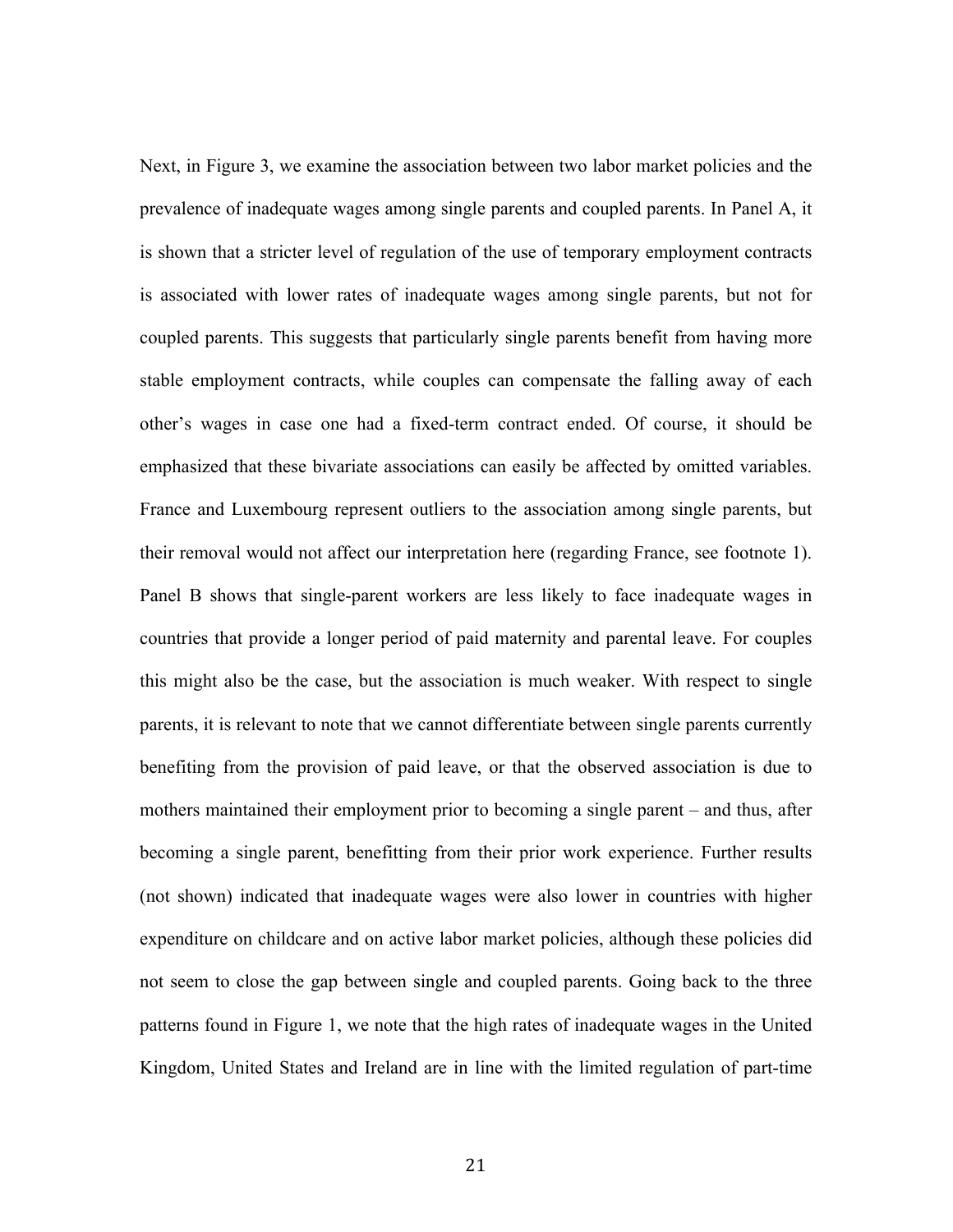work, and limited or no availability of paid maternity and parental leave. The paid leave and stronger regulation of part-time work in Finland (also providing generous public childcare) compared to the United States provide a partial explanation of high rates of inadequate wages we found in the United States compared to Finland, despite both countries having a similar occupational structure.

#### *Redistribution*

Now, we turn to the impact of redistribution through financial transfer policies. Table 3 presents the impact of transfers from various transfer policies and child support on inwork poverty. The first column shows the impact of the combined social security transfers: compared to their inadequate wages, poverty among working single parents is substantially lower across countries in association with social security transfers, ranging from 5 percentage points in Greece up to 42 percentage points in Ireland. Note that these numbers do not exactly match the differences in Figure 1, because here the redistributive impact of social security on top of only wages was examined.

Comparing the impact of different sets of policies, transfers focused on families with children seem to have the biggest impact on reducing poverty among single-parent households. Particularly the large redistributive effort we saw in the United Kingdom and Ireland seems to be founded on extensive family benefits. Many more working singleparent households will qualify for such family and child-oriented transfers, compared to, for instance, unemployment transfers whereas our sample includes the employed and therefore most would not qualify for unemployment. These findings therefore do not mean that family transfers are most important in general, or even most important for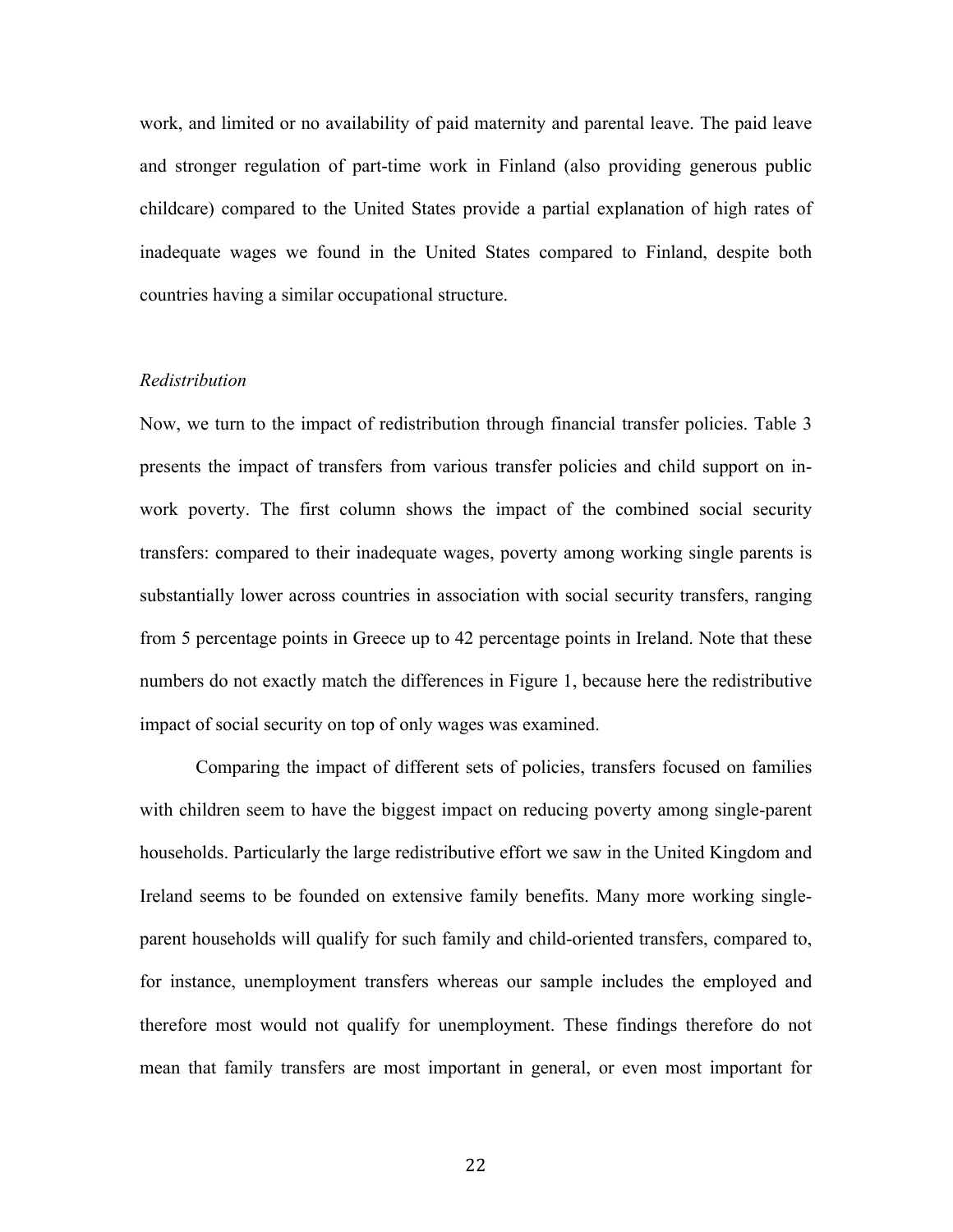single parents. As our study focused on single parents who worked for at least 6 months, many others could potentially benefit more from unemployment transfers. The findings do suggest that a cut in family benefits would likely have a sizeable impact on working single-parent households. The second most important type of transfers are the interhousehold transfers (including advance payments on child support), ranging up to 6 percentage points in Finland and the Netherlands.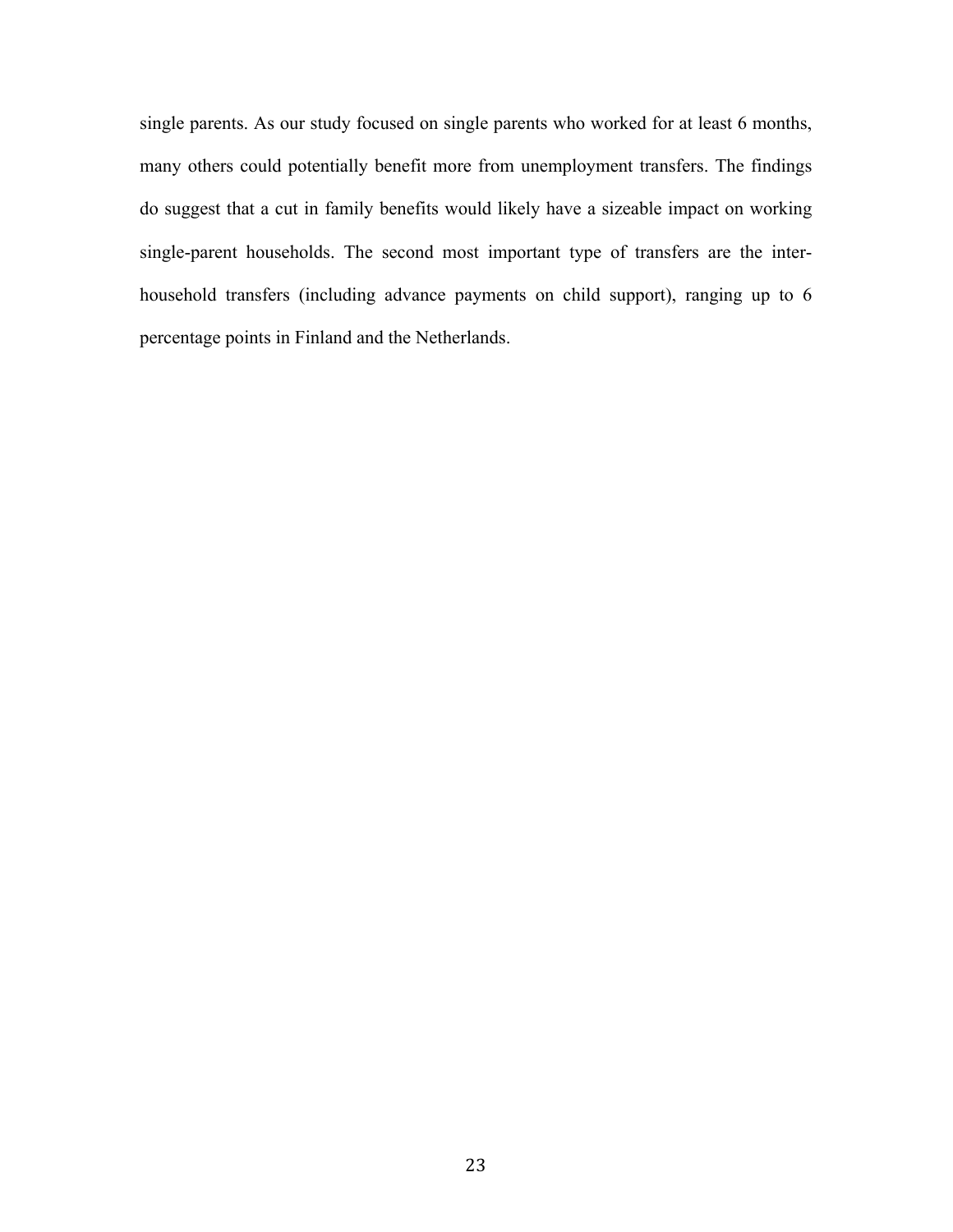|                      |            |          |             |              |                | Inter-    |
|----------------------|------------|----------|-------------|--------------|----------------|-----------|
|                      | All Social |          | Family      |              |                | household |
| Country              | Security   | Survivor | benefits    | Unemployment | <b>Housing</b> | transfers |
| Czech Republic       | -8         |          |             | $\mathbf 0$  | $\mathbf 0$    |           |
| Germany              | $-14$      | $-6$     | $-6$        | $-3$         | $\Omega$       | $-2$      |
| Denmark              | $-14$      |          | -6          | $-2$         | $-2$           | $-3$      |
| Estonia              | $-10$      | $\Omega$ | $-4$        | $\mathbf 0$  |                | $-3$      |
| Spain                | $-7$       | $-3$     | $\mathbf 0$ | $-3$         | $\Omega$       | $-2$      |
| Finland              | $-12$      | $-1$     | $-7$        | $-2$         | $-4$           | $-6$      |
| France               | $-19$      |          | $-5$        | $-2$         | $-4$           | $-5$      |
| Greece               | $-5$       | $-2$     | $-2$        | $\mathbf 0$  | $\Omega$       | $-2$      |
| Ireland              | $-42$      | $-2$     | $-35$       | $-6$         | $-1$           | $-1$      |
| Iceland              | $-17$      | $-1$     | $-4$        | $-1$         | $-5$           | $-3$      |
| Luxembourg           | $-21$      | $-1$     | $-7$        | $-2$         | $\Omega$       | $-1$      |
| Netherlands          | $-14$      | $\Omega$ | $-4$        | $-2$         | $-2$           | $-6$      |
| Norway               | $-19$      | $-1$     | $-7$        | $-1$         | $\Omega$       | $-2$      |
| Slovak Republic      | $-12$      | $-3$     | $-2$        | $-1$         |                | $-4$      |
| United Kingdom       | $-33$      | $\Omega$ | $-15$       | $-1$         | $-3$           | -4        |
| <b>United States</b> | $-15$      | $-1$     | -6          | $-1$         | 0              | $-3$      |

Table 3. Poverty reduction among single-parent households associated with different types of transfer income **(percentage points).** 

Note. Missing values represent no measurement on policy available in LIS database.

Japan and Canada were not shown due to too many missing variables.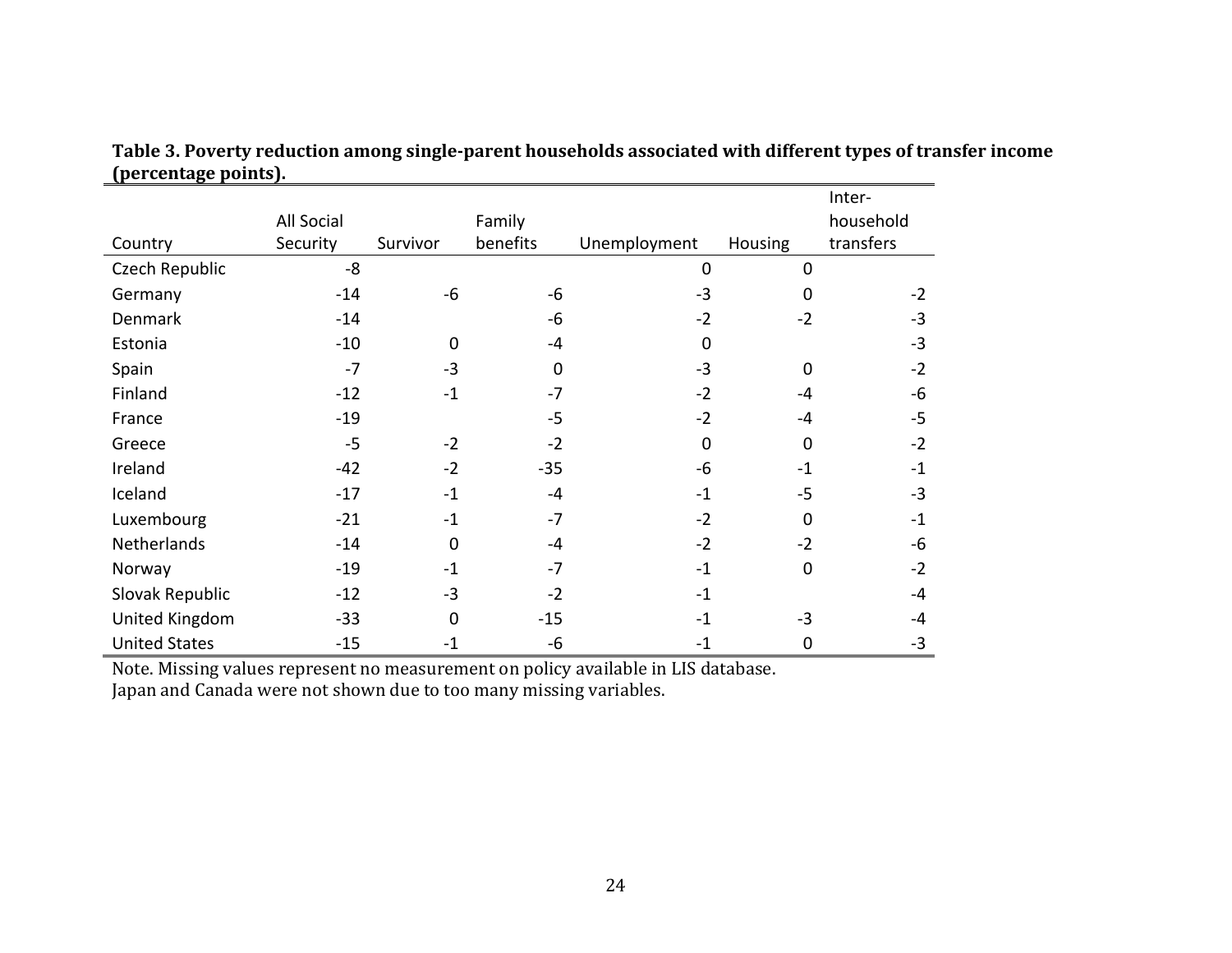#### **Country Case Studies**

 

A key finding in the previous section was that inadequate wages are an important determinant of in-work poverty among single parents, whereas some countries deviate from this overall pattern by means of redistribution. Based on these findings we selected for our country case studies (1.) the Nordic countries that have low rates of inadequate wages, (2.) Ireland and the United Kingdom that have very high rates of inadequate wages yet low in-work poverty, and (3.) the United States and Luxembourg that have high in-work poverty among single parents.

*Balanced performance: The Nordic Countries have low in-work poverty through low inadequate wages and redistribution*

The Nordic countries stand out with low in-work poverty among single-parent families. Denmark, Finland, and Norway have low rates of inadequate wages, while Iceland has slightly higher inadequate wages and diverges from the other Nordic countries.<sup>3</sup>

The Nordic welfare state model has a strong tradition of promoting equality on the labor market, both with respect to class and gender (Korpi, 2000). With a long history of women's strong political representation, the Nordic countries have been a proponent of the dual earner model promoting gender equality on the labor market, both through policies and through norms. Indeed, gender equality is essential to address some of the

<sup>3</sup> Sweden is not included in the LIS database since 2005, and therefore also not include in the description here.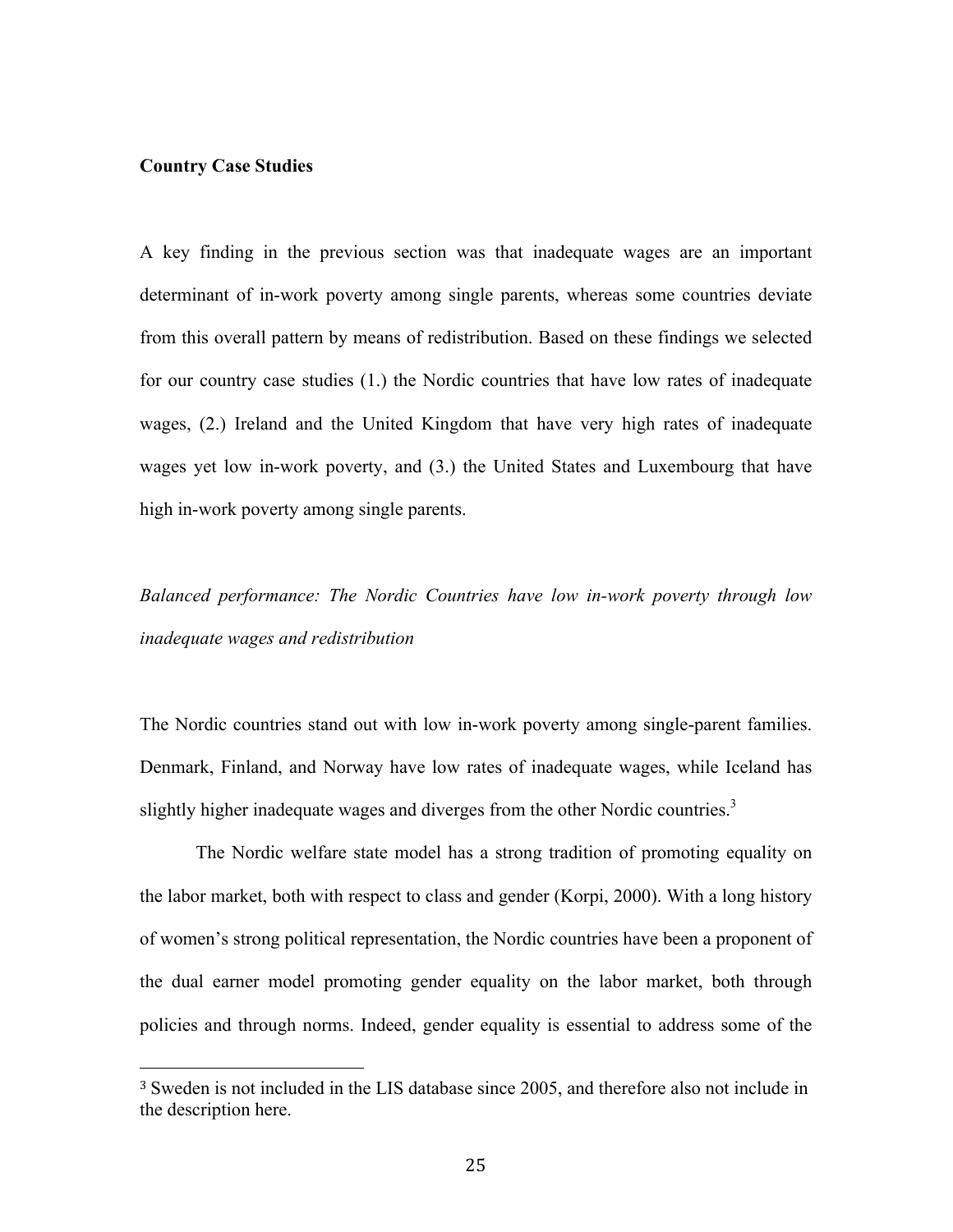underlying challenges that single parents experience in the labor market. Notably, the Nordic countries have not only supported the dual-earner model, but also actively promoted the dual-carer model (Lewis, 1997).

Nordic countries are forerunners in providing family policies that facilitate the employment of single parents through paid leave and subsidized childcare for pre-school children. Work-family policies are designed for *both* parents: mothers and fathers. They stimulate the employment of mothers in couples, which has both short and long-term benefits for their economic independence, such as after separation. In addition, the policy design to "use-it-or-lose-it" has stimulated the uptake of parental leave by fathers (Eydal et al., 2015).

Nordic family policy is universal, while also providing supplemental benefits to single-parent families. Paid leave is designed for all families, with some Nordic countries providing single parents with additional leave. Likewise, childcare is a universal scheme with added benefits for single parents. There are many options for publically paid childcare for when the child is aged three and up. Parents can choose to place their child(ren) in center-based day care, private day care, or receive a childcare home allowance to look after their child(ren) themselves. In some cases, the childcare arrangements require out-of-pocket expenses, for which many Nordic countries offer discounts to single-parent families (OECD, 2013b). Norwegian single parents also receive a supplemental childcare benefit (OECD, 2013b). Many of these center-based day care arrangements are part-time and full-time care and also offer around the clock care if needed (OECD, 2013a), affording working single parents greater flexibility to combine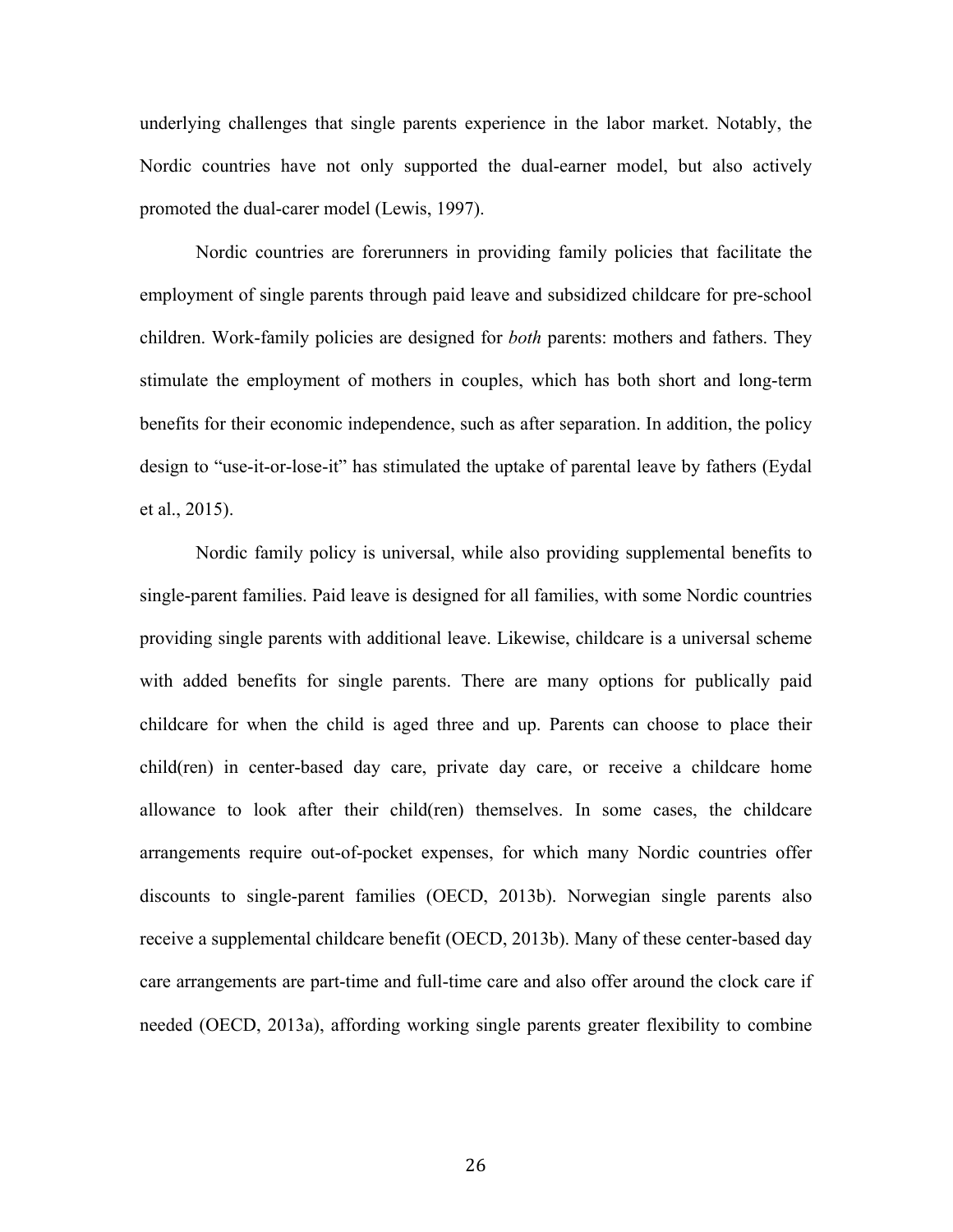work and care for their families. Parents who decide not to use daycare are offered a monthly allowance to care for a child up until age three, and their job remains protected.

Even though the Nordic countries are without minimum wage legislation, levels of inadequate wages are low (Figure 1). This is partly to due to the fact that these countries have collective bargaining agreements between trade unions and employment organizations that create fair wages. The Nordic model is one with strong social partners, high union membership, and extensive labour market regulations through collective agreements (Kristiansen, 2015).

The level of equality with respect to both class and gender (cf. Korpi, 2000) in the Nordic countries was represented in our findings. It was, for instance, seen in Table 2 that in Denmark a comparatively large share of single parents worked as manager of professional, often with adequate wages (cf. Figure 3). Among single parents working in elementary/laborer occupations in Denmark and Finland the risk of inadequate wages was low compared to many other countries, indicating the level of equality on these labor markets.

The low levels of inadequate wages in the Nordic countries make for a comparatively small distributional challenge: i.e. the amount of distribution required to achieve desirable outcomes, for instance with respect to in-work poverty (see: Atkinson, 2015). The Nordic countries take a balanced approach of ensuring low wage inequality as well as redistribution. Child benefits are typically universal with additional benefits for single-parent families. In Denmark, for example, single parents receive normal family benefits but also qualify for supplemental payment and additional payments for each child (OECD, 2013b). A single parent widow or widower can also receive a special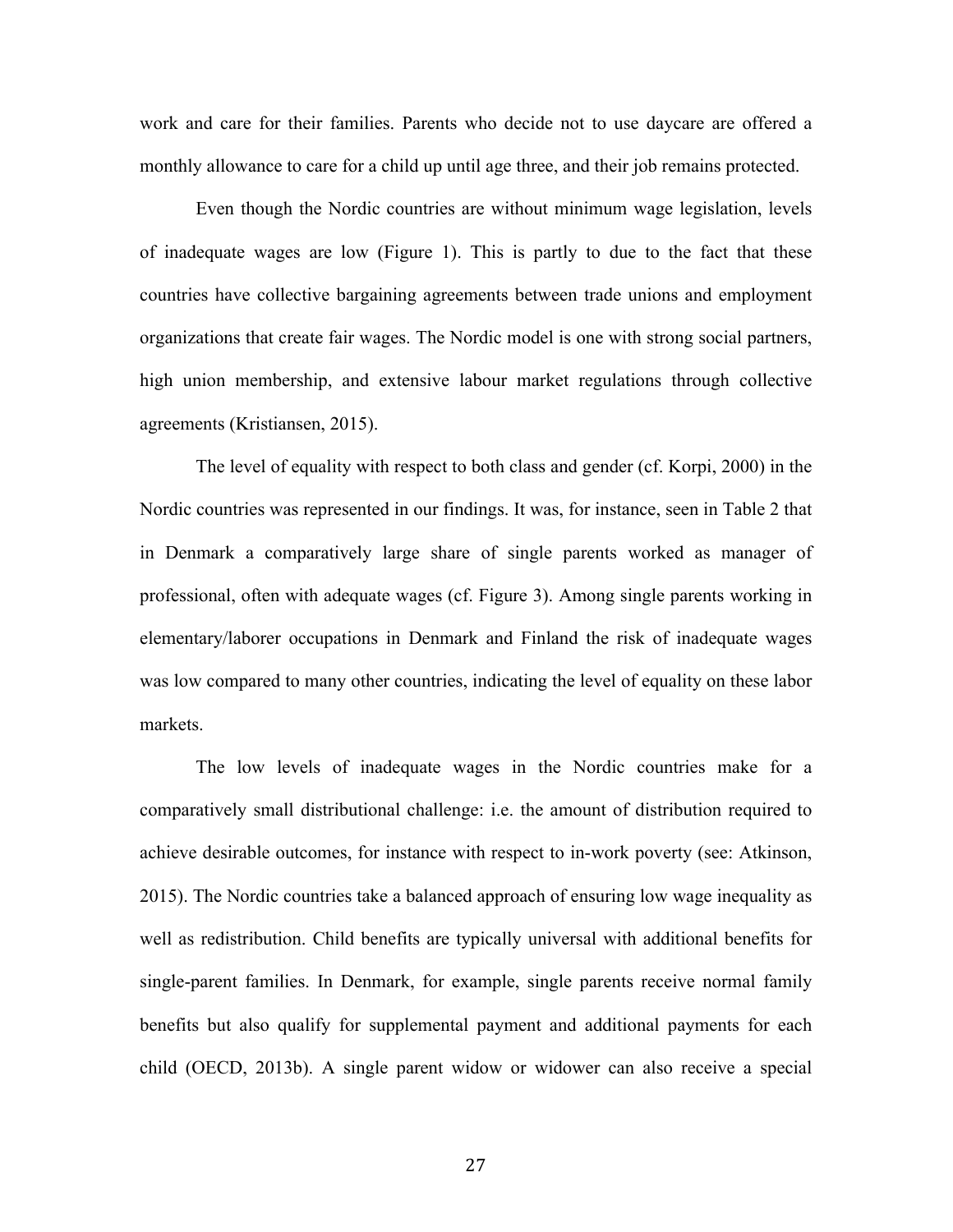family benefit for each child. In Finland and Norway family benefit is paid at a higher rate to single parents, representing a supplement for one child more than the actual number (OECD, 2013b). Iceland is the exception, as the one Nordic country that does not have universal family benefit and is targeted for low-income families (Ólafsson, 2015). Nordic countries have a high percentage of single parents receiving child support (European Parliament, 2014), and provide an advance on child support payments if needed (OECD, 2011a). Inter-household transfers, including child support, were found to reduce in-work poverty by 3 percentage points in Iceland and Denmark, and 6 percentage points in Finland.

## *Unbalanced performance: Ireland and the United Kingdom have low-in work poverty through high redistribution*

Ireland and the United Kingdom are notable regarding the large impact of redistribution on reducing in-work poverty among single-parent families. Despite having the highest levels of inadequate wages, both countries have low levels of in-work poverty among single-parent families.

The high rates of inadequate wages among single parents are in line with low levels of employment protection. Atkinson brought this issue to the fore and stated that much more needs to be done to reduce poverty before redistribution, emphasizing the importance of reducing labor market inequalities (Atkinson, 2015). These inequalities on the labor market were clear in Figure 2, showing the large differences between occupations in the degree of inadequate wages of single-parent workers. Compared to the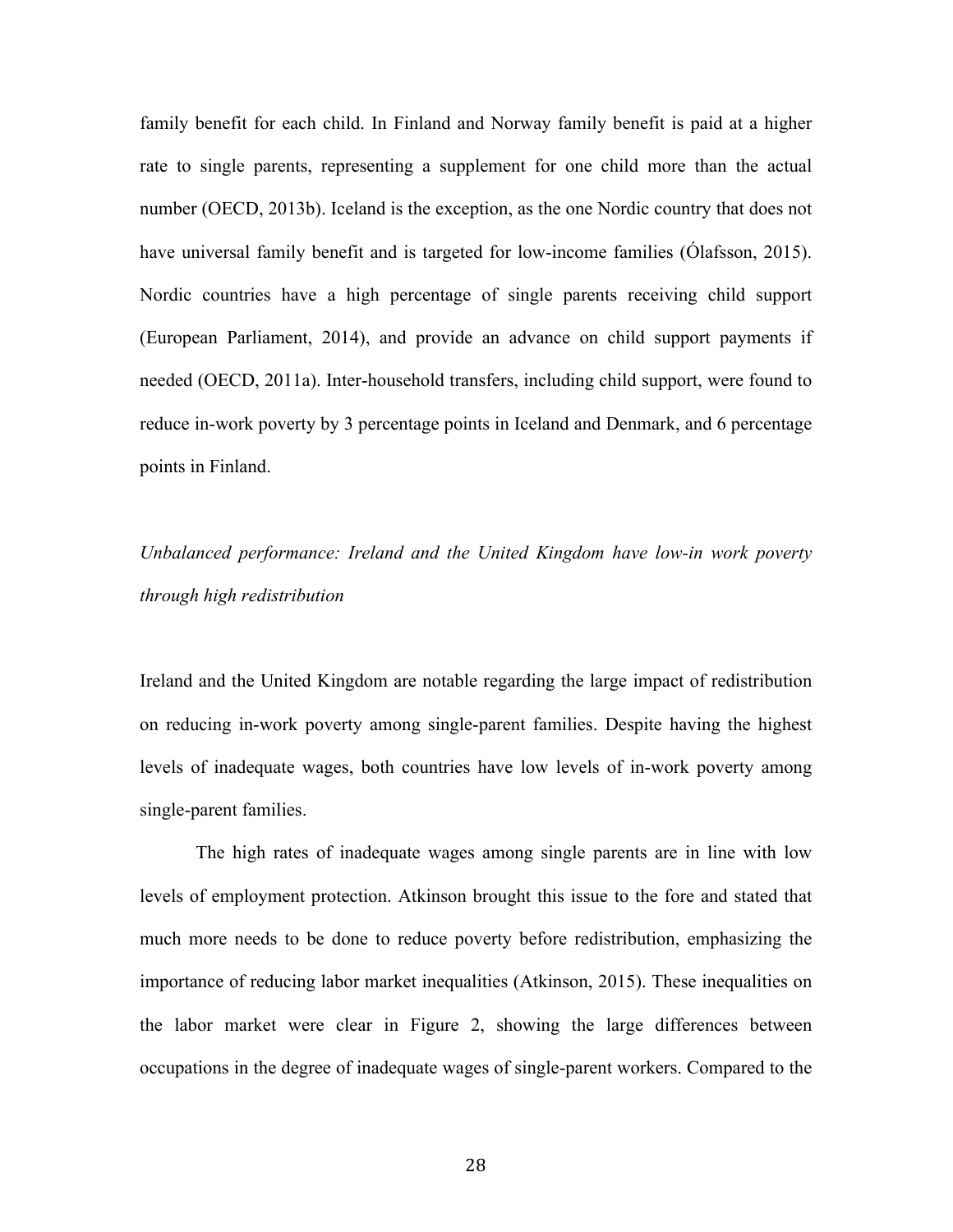Nordic countries, fewer single-parent workers seemed to be in professional occupations in Ireland and the United Kingdom, and other skilled and laborer occupations were substantially more likely to provide inadequate wages. Dual-earner couples were substantially less likely to face inadequate wages, irrespective of their occupation.

Ireland and the United Kingdom, as compared to the Nordic countries, have less generous family policies for paid leave and early childhood education. Ireland has 13 full time equivalent weeks of paid leave and the United Kingdom has 9 weeks. The United Kingdom does provide some free early education for three and four years olds (OECD, 2013b), but the childcare expenditure per child for pre-school in the United Kingdom is significantly lower than in the Nordic countries.

Ireland and the United Kingdom made significant strides in reducing their poverty rates through redistribution. A substantial part of their redistribution was achieved through family-oriented transfers. Through family transfers, Ireland reduced poverty by a remarkable 35 percentage points and the United Kingdom reduced poverty by 15 percentage points. Inter-household transfers, including child support, in comparison, reduce poverty much more modestly at 1 percentage point in Ireland and a more substantial 4-percentage points in the United Kingdom. The United Kingdom guarantees an advance on child support payments, whereas Ireland does not. Still, with an advance on child support payments, the percentage of single parents receiving child support in the United Kingdom is low with 22.8% in 2004 (Beamont & Mason, 2014). In addition to transfers, there is a supplement to basic tax credit, different income tax schedules, and nonrefundable tax credit for working single parents (OECD, 2013b).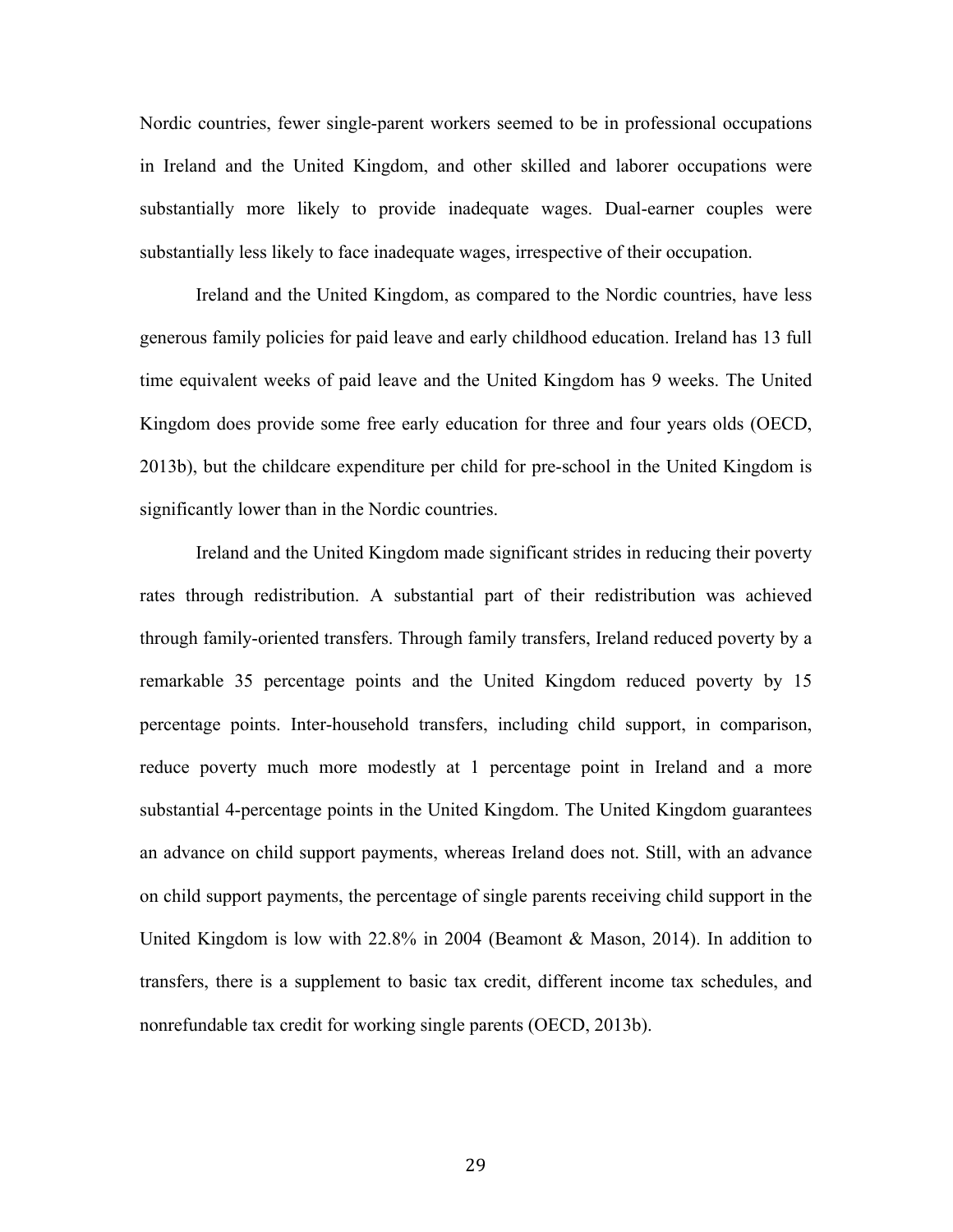In contrast to the Nordic countries with universal schemes with supplemental benefits for single-parent families, Ireland and the United Kingdom have means-tested benefits for single-parent families. In Ireland, single parents are entitled to unemployment insurance and a family payment (OECD, 2013b). This amount represents the 50% of unemployment insurance benefits, single parents can also receive child supplements in addition to the One-Parent Family Payment (OFP). The OFP is paid at the same rates as unemployment benefits, but was formerly not activity tested before the youngest child was aged 18. In the United Kingdom, single parents not in work are eligible for Jobseekers Allowance or Income Support that is a means-tested benefit with no work penalties for single parents with children under 5 (OECD, 2013b). Entitlement to these benefits is not affected by child support payments received from the non-custodial parent. In addition, single-parent families were eligible to receive a supplemental working tax credit (OECD, 2013b).

It should be mentioned that there have been recent changes in legislation of both Ireland and the United Kingdom that have not yet been reflected in these data, but that affected a large number of families by disqualifying them. Prior to reforms, Ireland provided means-tested benefits to single parents with few stipulations to engage in employment, education or training, though the One-Parent Family Payment (OFP). However, this has since changed. In 2015, the age limit for children was reduced from 18 to 7 years. Consequentially, many families were no longer eligible for the OFP. A greater emphasis was placed on single parents to work, however, according to advocacy organizations like One Family, without adequate training and childcare services (Duffin, 2015).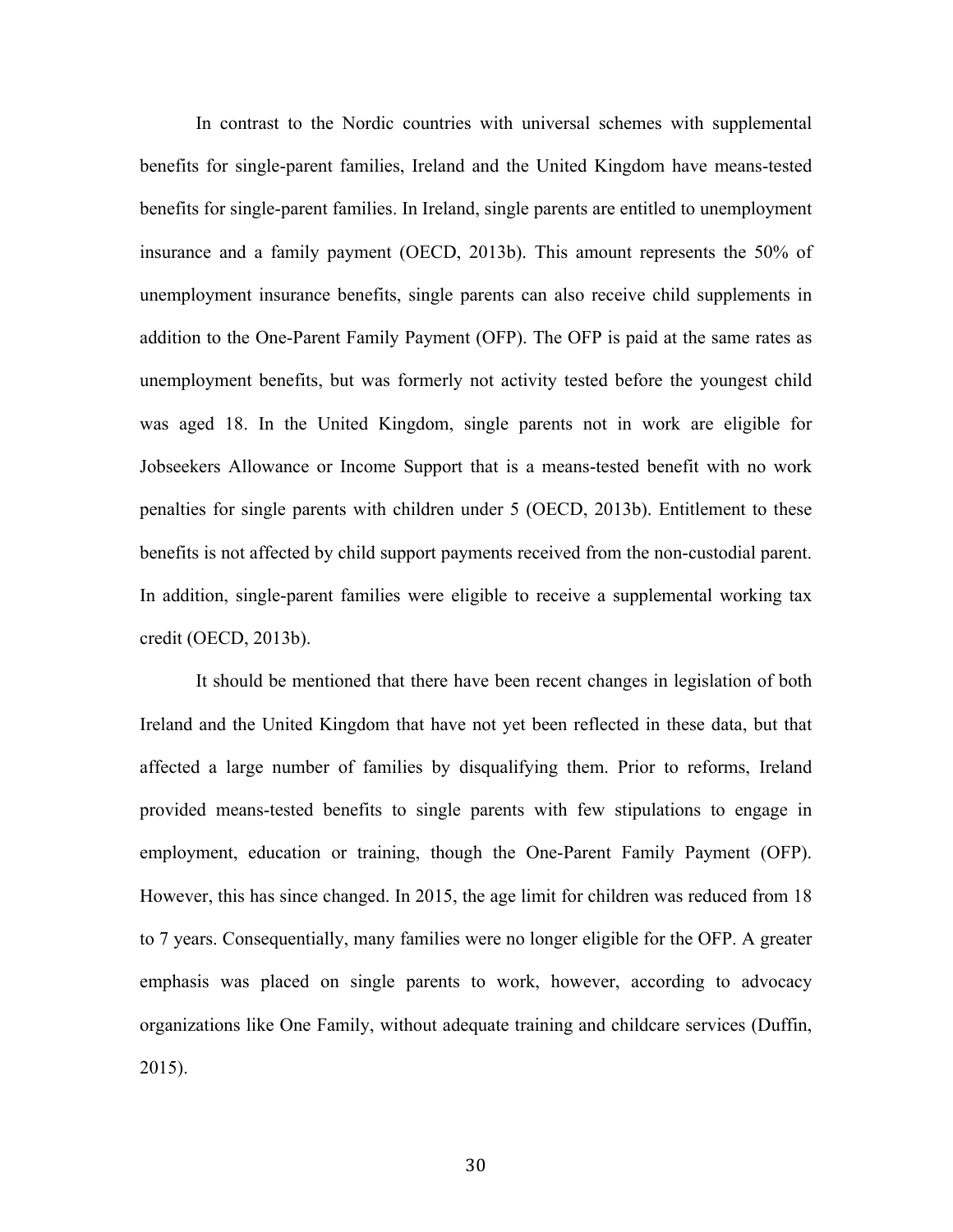In 2010 the United Kingdom government announced budget cuts and the merging of six working age benefits, including the child tax credit as well as the income-based jobseeker's allowance, income-related employment and support allowance, income support, child tax credit, working tax credit and housing benefit will receive a single universal credit payment into a 'Universal Credit', to be phased in from 2013 (Bennett, 2012). The associated cuts may hit single-parent families especially hard as they have fewer other options for income security. The issue for many is that work is not paying adequately and subsidized childcare expensive and not flexible enough to facilitate irregular and non-standard working hours.

## *Limited performance: Luxembourg and the United States with high in-work poverty, high inadequate wages and low redistribution*

Luxembourg and the United States are examples of countries with exceptionally high inwork poverty rates for single parents, that are associated with limited performance on two accounts. These countries have very high rates of inadequate wages, associated with work-family policies that fail to support working single parents and limited employment protection, that are not matched with levels of redistribution to achieve poverty rates that are on par with other countries.

Luxembourg is an interesting case because even though it has strong regulation of part-time employment and an average duration of full-time equivalent paid parental leave, it has high rates of inadequate wages that combined with low levels of redistribution result in the highest poverty risks for working single parents in the 18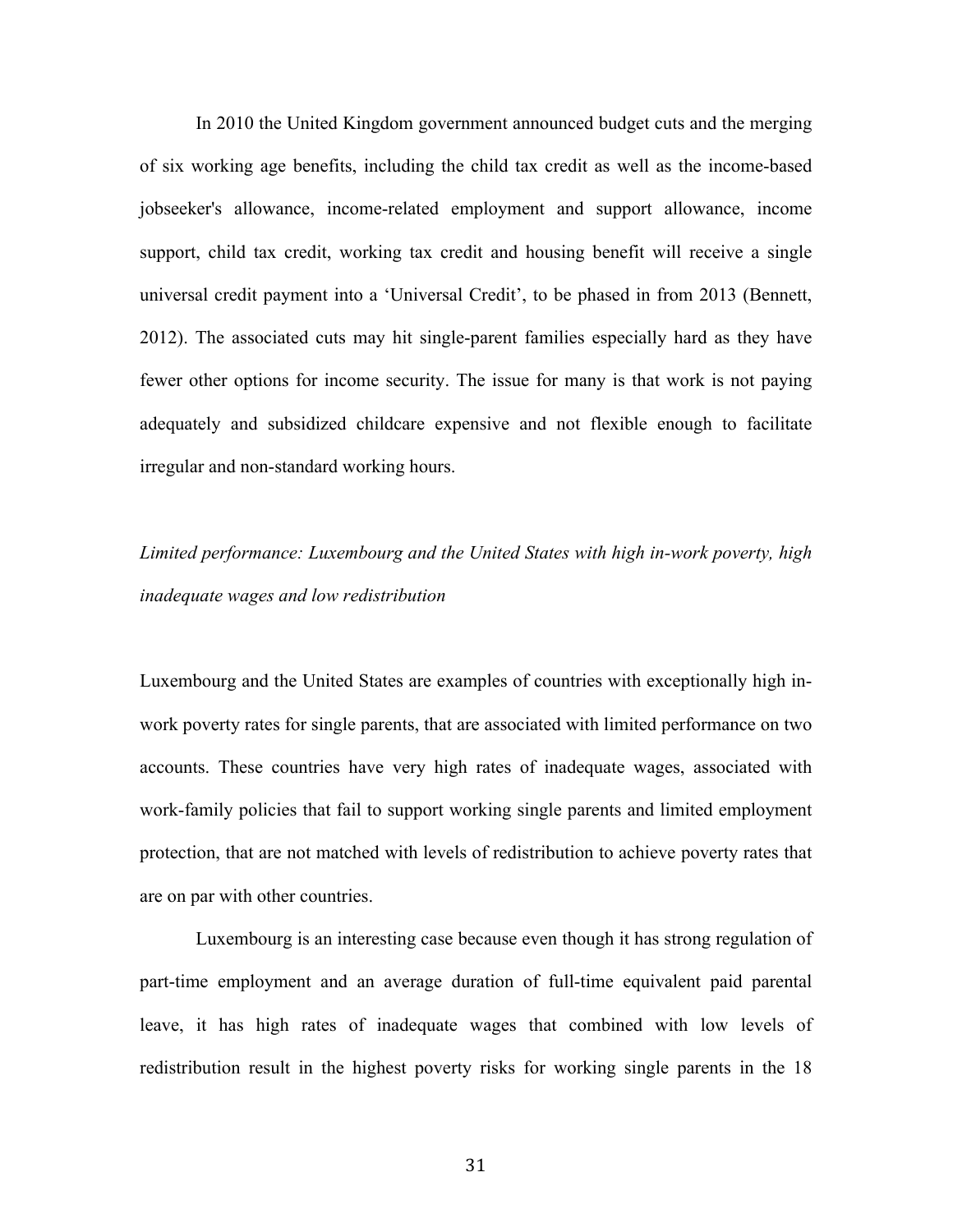countries examined here. This is in line with Luxembourg being described as a corporatist welfare state, and having high and rising rates of low pay for all workers (see Chapter 8 by Maître, Nolan and Whelan, and Chapter 9 by Horemans, in this volume). Moreover, we show that in Luxembourg, single-parent workers were least likely to be employed in professional occupations, with the other occupations less commonly providing adequate wages.

The United States has limited employment protection, a low minimum wage, and weak collective bargaining. The United States has the highest rate of low-wage employment with approximately one-quarter of all workers in the low-wage labor market; whereas the OECD average is 17% (OECD, 2015, p. 290). Within this context of a large low-wage labor market, single parents have disproportionally high rates of lowwage employment with 35% percent of single-mother families were low-wage and lowincome workers from 1979 to 2011 (Albelda & Carr, 2014, p. 11).

The United States has no national policies for paid leave and child benefit, inadequate coverage for (affordable) child care and pre-school services. Smaller localities such as states and cities have passed legislation on minimum wage, paid leave, and universal pre-kindergarten for four year olds. These are promising initiatives, however there is missing policy at the federal level. Child care of high quality and low cost is out of reach for many single parents as the out-of-pocket expenses are too high. Even if childcare is available, fewer than one-third of low-income families use center-based child care (Williams & Boushey, 2010). The child care options do not necessarily align with work schedules. Many single parents often rely on informal kinds of child care from grandparents or other relatives (ibid).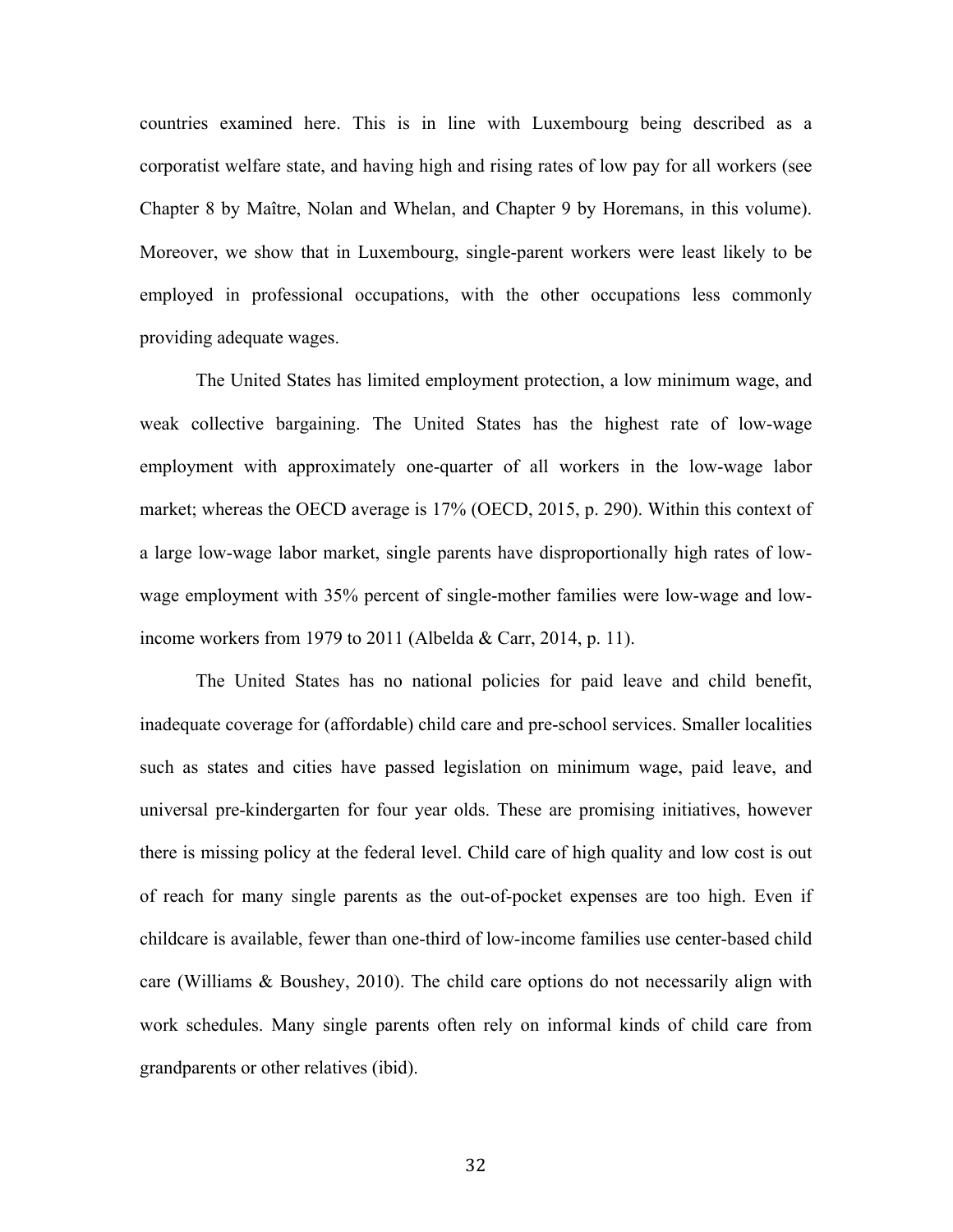Luxembourg has universal policies that are not targeted to single parents, including child benefits. The particular policy design is not necessarily lifting working single parents out of poverty. Luxembourg's child benefits reduce single parent-poverty by 7 percentage-points. However, unlike the Nordic countries, there are no supplemental benefits targeted for single parents. Whereas in most other OECD countries, the design of child benefits was favorable to single-parent families, resulting in a relatively large reduction of poverty among single parents, in Luxembourg, there is some evidence that the design was more favorable to coupled parents (Bradshaw & Finch, 2002).

While Luxembourg does provide an advance on child support payments, the child support is much less effective in reducing poverty than the Nordic countries. This is partly due to the majority of single parents do not receive child support in Luxembourg. In 2000, in the Nordic countries, the percentage of single parents receiving child support in Denmark was a high of 99%; Finland a high of 73%, and Luxembourg a low of 40% (European Parliament, 2014, p 17).

The United States has often been presented as a case with exceptionally high poverty among single parents (e.g. Gornick & Jäntti, 2012; Maldonado & Nieuwenhuis, 2015a), and described as the country where single parents are worst off (Casey  $\&$ Maldonado, 2012). Here, the results show that the United States also still shows very high poverty rates among single parents who are (mostly or fully) employed, but not the highest. This suggests that is partly due to the poverty reduction of 6 percentage points associated with family and child related transfers, which include the Earned Income Tax Credit (EITC) and Temporary Assistance for Needy Families (TANF), reducing poverty by 6-percentage points among working single parents are inadequate to counter high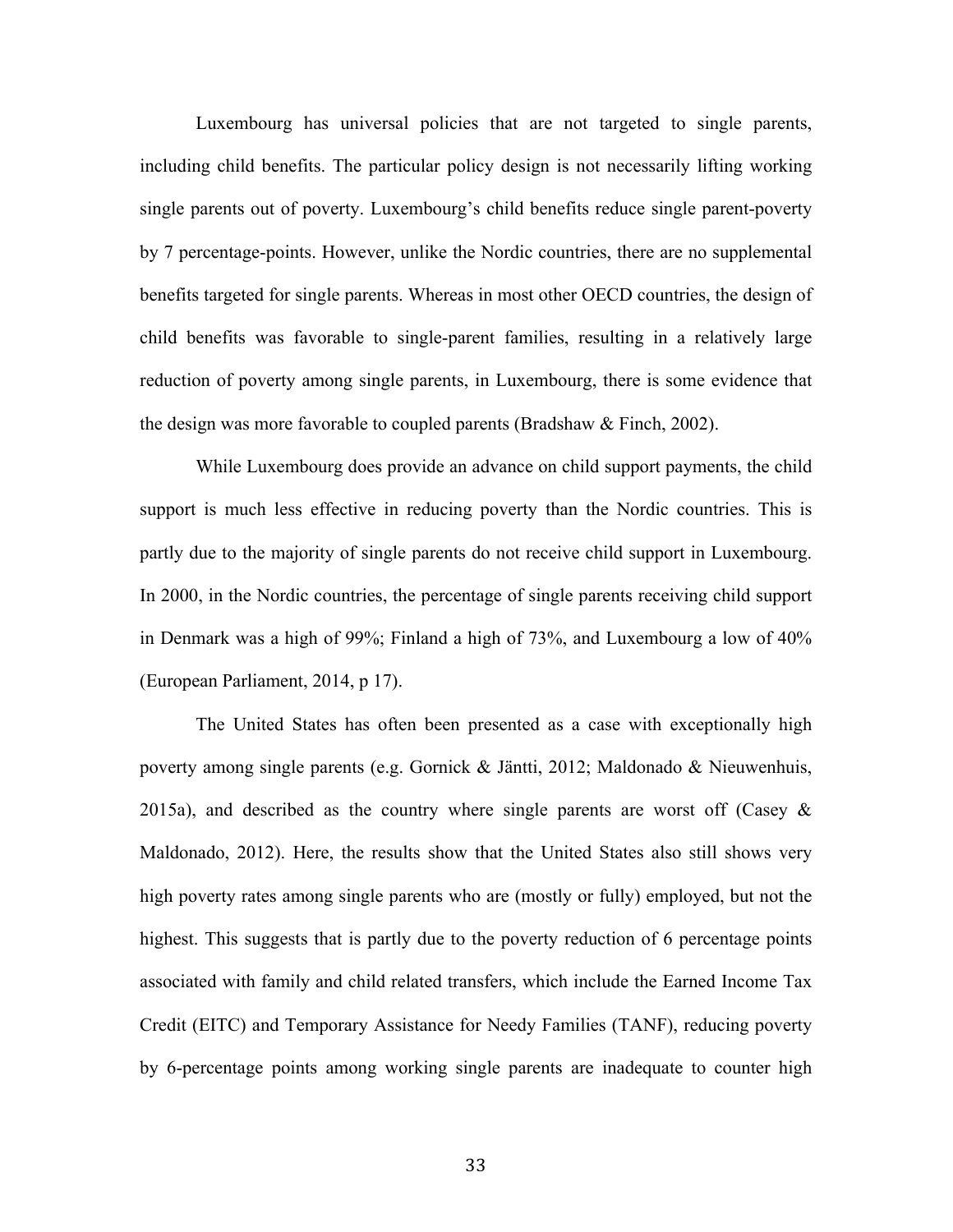levels of inadequate wages. Social assistance is targeted to single parents, and in association with this targeting the uptake is low. In 2014, for every 100 families in poverty, only 23 actually receive social assistance (Floyd, Pavetti & Schott, 2015). The United States does not provide an advance on child support payments and the child support receipt is low.

#### **Conclusion and discussion**

In studying in-work poverty among single parents, the distinction made in this chapter between redistribution and inequality on the labor market (as indicated by inadequate wages), proved to be insightful. Across countries, lower rates of inadequate wages were associated with lower rates of in-work poverty - for single parents as well as for coupled parents. Yet, our findings suggest three distinct patterns of performance in countries' approach to in-work poverty among single parents.

Inadequate wages were found to be less common among single parents in countries that provide more strict regulation of fixed-time employment contracts and the use of temporary work agencies. Of course, this type of employment protection does not stand on its own, and other factors play a role in shaping workers' capability to earn adequate wages on the labor market. Yet, it indicates an overall commitment to employment protection for workers in more precarious forms of employment, and it corresponds to stronger positions of unions (as we have seen, for instance, in Nordic countries), which is also important for other employment conditions such as (minimum) wages and regulations on irregular and non-standard working hours. This finding also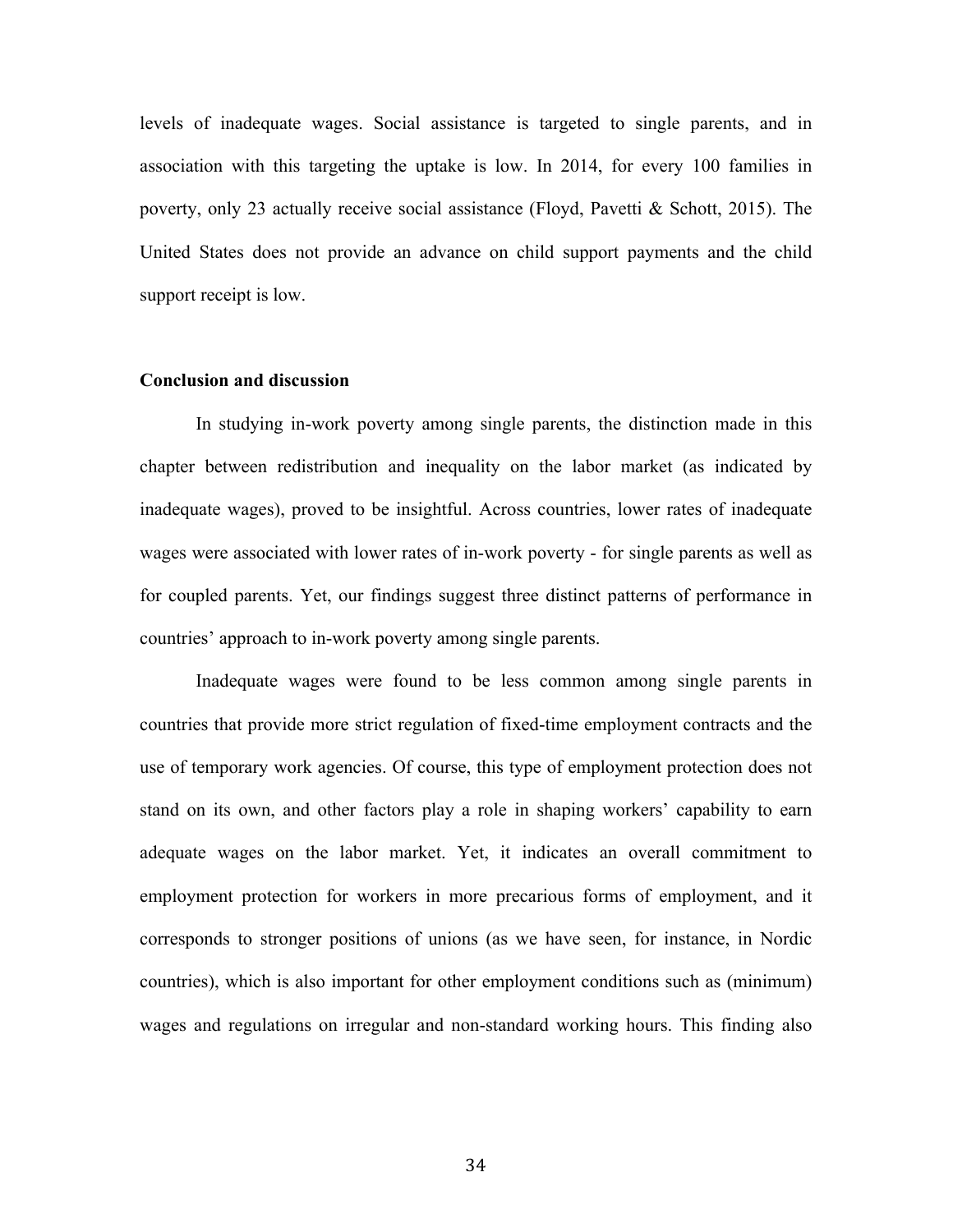illustrates how many of the known determinants of in-work poverty (e.g. see Lohmann, 2009) are important to single-parent families.

Given the strongly gendered nature of single parenthood, with women more likely to be a single parent and facing disadvantaged positions on the labor market, it is not surprising that policies aimed at facilitating the combination of work and family responsibilities are associated with a lower prevalence of inadequate wages, particularly for single parents. This was shown for paid parental leave, but also applies to public expenditure on childcare - if affordable and available when the work schedule demands it. These policies prevent interruptions in work histories of single parents, as well as of women in coupled households, thereby increasing both current wages and future earnings potential. This highlights the importance of taking a life-course perspective: policies that facilitate more gender equal employment patterns within households contribute to a better position on the labor market of single parents after they separated. From this perspective it also becomes clear that stimulating the uptake of parental leave by fathers, which so far we have only seen in the Nordic countries to a substantial degree (Eydal et al., 2015), would foster the capability of (future) single mothers to earn adequate wages.

The importance given here to adequate employment to reduce (income) poverty is not to imply that other activities and life domains are of a lesser importance (Saraceno, 2015; Folbre, Gornick, Connolly & Munzi, 2013). Likewise, for many, employment is important for more than just the paycheck at the end of the month. That said, the relevance of our findings lies in the fact that social policy perspectives increasingly regard employment as a primary strategy in reducing poverty (Cantillon &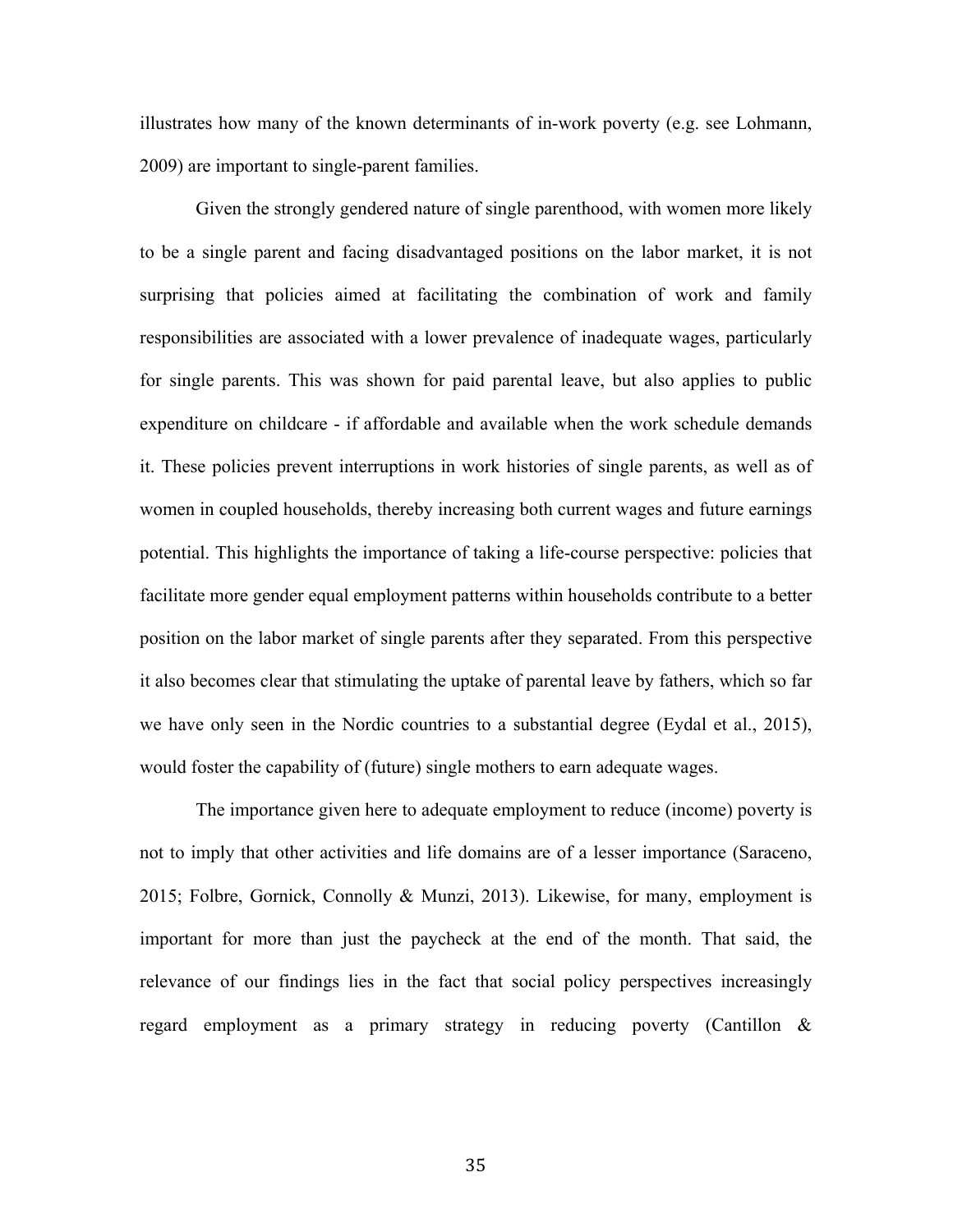Vandenbroucke, 2014). This is, for instance, evident in the social investment package adopted in 2013 by the European Commission.

Our results raise the concern that employment might not be a sufficient antipoverty strategy for many single parents. We showed that single parents have substantially higher rates of inadequate wages and in-work poverty compared to coupled parents, and that this difference was mainly driven by dual-earner couples. This suggests that as dual earnership becomes more common, single earners, both single parents and in couples, have more difficulties of earning a wage that is considered adequate. In addition to a second wage, dual earnership provides additional security such as being better able to compensate for temporary interruptions in employment of one of the partners. With ongoing diversification in family structures, including single-parent families becoming more common, this marked advantage that dual-earner families have challenges employment as an adequate and sufficient strategy against poverty for those with a less strong position on the labor market. This is further underlined by our finding that occupations differ markedly in the degree to which they provide adequate wages. Despite educational expansion and increasing attention to life-long learning, a future scenario in which everyone works in a managerial/professional occupation (or with a similar earnings potential) seems implausible.

This means that redistribution remains an important strategy to reduce poverty among working single parents. Indeed, it was redistribution that made the difference between Luxembourg and the United States on the one hand, and Ireland and the United Kingdom on the other hand. The effectiveness of redistribution policies is not only determined by the amounts individuals or households are entitled to, but also by the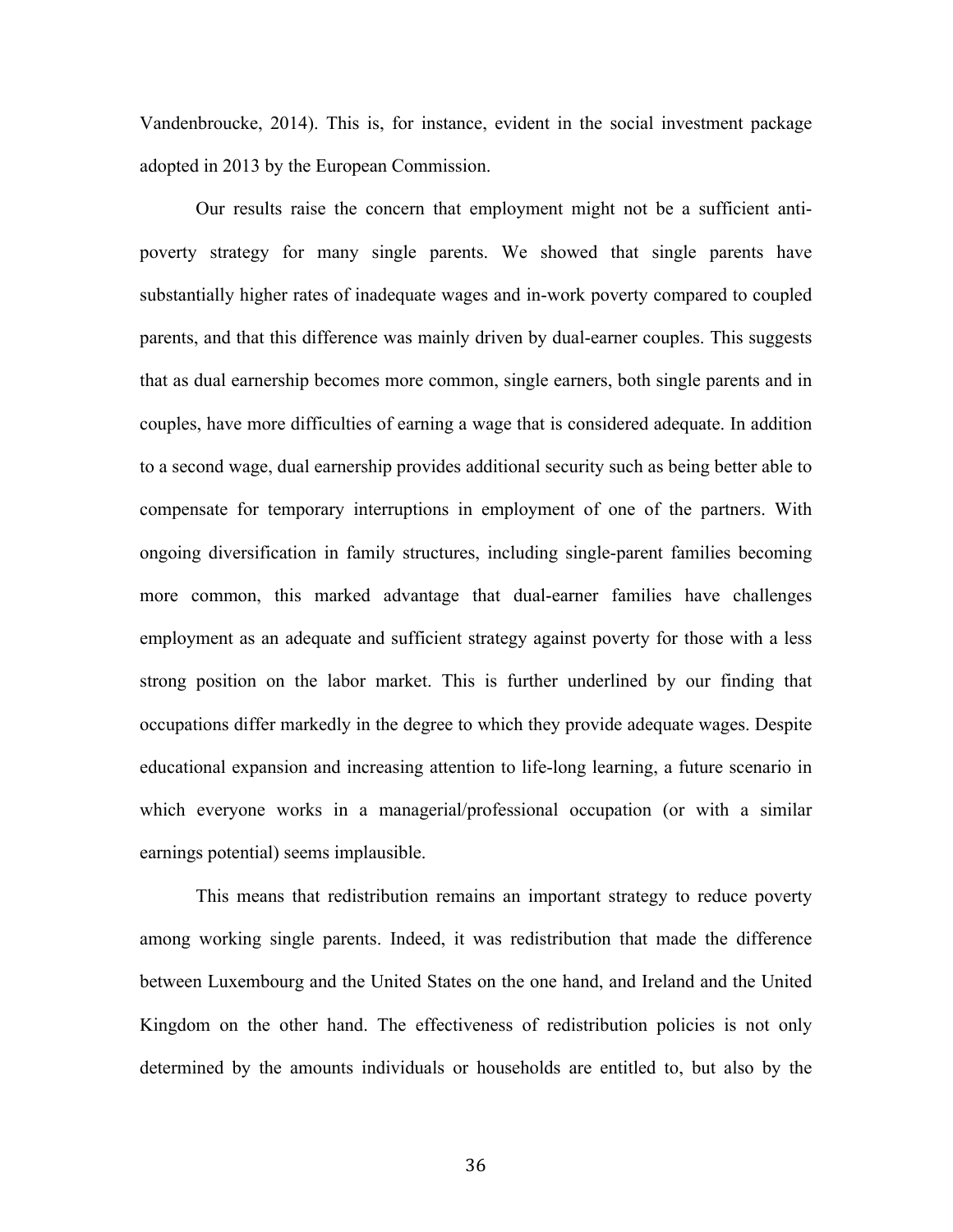policy design. We saw this in Luxembourg with child benefits actually favoring coupled parents and in the United States where, due to strong targeting and complex rules, uptake of social assistance was very low. As we focused on working single-parent families, it is not surprising that benefits related to families with children were found to be very important here. Private transfers, mostly in the form of child support and alimonies, were also found to reduce poverty across countries. Unemployment benefits contributed to reducing poverty somewhat, which represents the importance of a safety net for the employment interruptions among those who are mostly employed.

It was shown in Ireland and the United Kingdom that redistribution can go a long way in compensating high rates of inadequate wages to comparatively low rates of inwork poverty. Yet, recent policy developments in these countries also demonstrate the risk of an unbalanced reliance on redistribution strategies alone to achieve low in-work poverty. When faced with budget pressures, policy makers may perceive these redistributive strategies as too expensive. If, as was the case in Ireland and the United Kingdom, the labor market produces high rates of inadequate wages, reducing the redistributive capacity of social security may quickly result in high rates of in-work poverty. On the other hand, redistribution played an important role even in countries with low rates of inadequate wages. Hence, it seems that countries that rely on a balanced approach of reducing inequality on the labor market (both with respect to class and gender), policies to support working parents and gender equality, combined with an adequate level of redistribution, are best situated for a durable reduction of poverty among working single parents.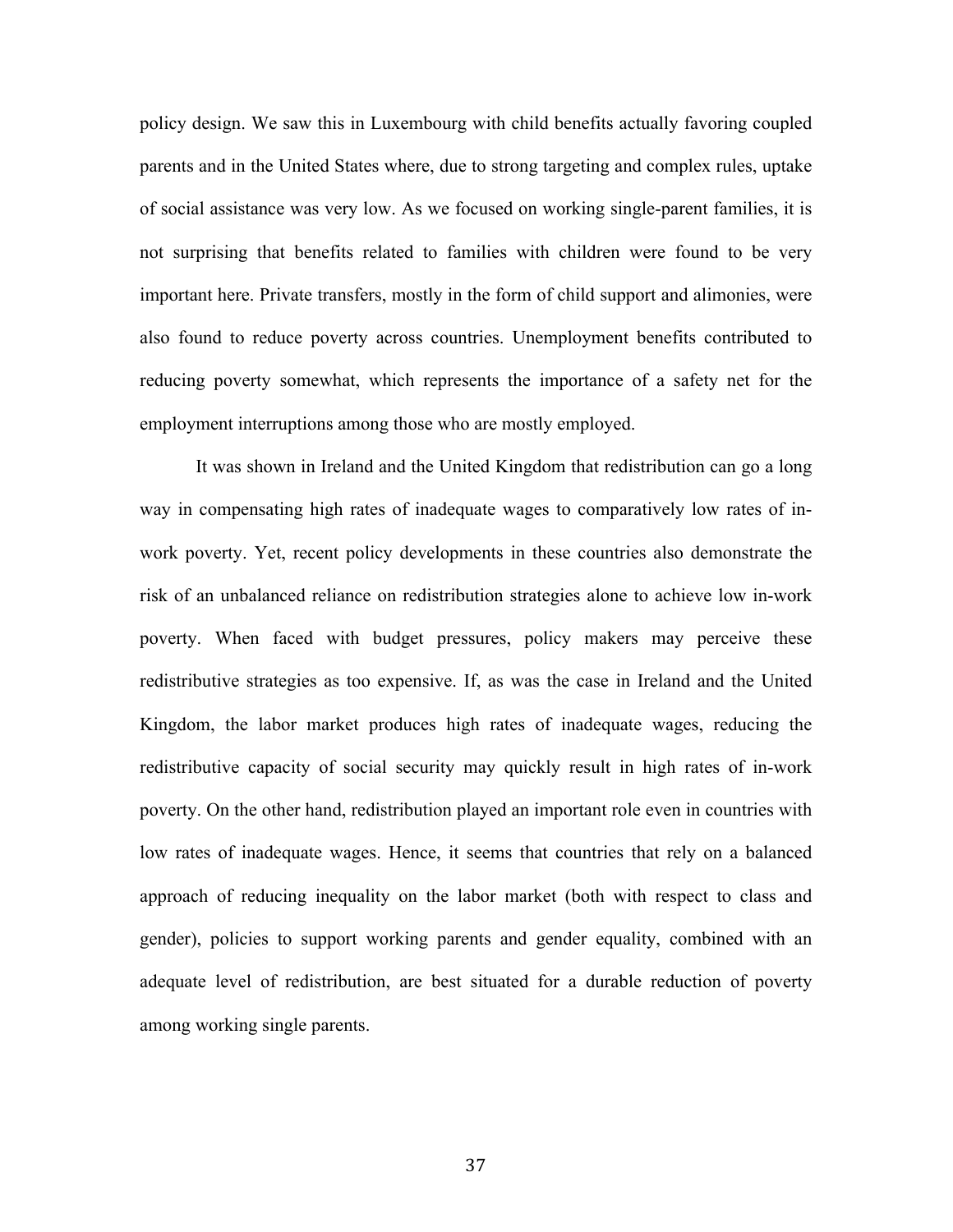#### **References**

Atkinson, A. (2015). *Inequality: what can be done?* Harvard University Press.

- Atkinson, A., & Brandolini, A. (2001). Promise and pitfalls in the use of ``secondary'' data-sets: Income inequality in OECD countries as a case study. *Journal of Economic Literature*, *39*(3), 771–799. Retrieved from http://www.jstor.org/stable/10.2307/2698313
- Beaumont, K., & Mason, P. (2014). *Child maintenance systems in EU Member States from a gender perspective* (pp. 1–37). European Commission.
- Bennett, F. (2012). Universal credit: overview and gender implications. *Social policy review*, 24, 15-34.
- Breen, R., & Salazar, L. (2009). Has Increased Women's Educational Attainment Led to Greater Earnings Inequality in the United Kingdom? A Multivariate Decomposition Analysis. *European Sociological Review*, *26*(2), 143–157.
- Brady, D., & Burroway, R. (2012). Targeting, universalism, and single-mother poverty: a multilevel analysis across 18 affluent democracies. *Demography*, *49*(2), 719–46.
- Bradley, K. (2000). The incorporation of women into higher education: Paradoxical outcomes? *Sociology of education*, 73 (1), 1–18.
- Budig, M., Misra, J., & Boeckmann, I. (2015, forthcoming). Work-Family Policy Tradeoffs for Mothers? Unpacking the Cross-National Variation in the Motherhood Earnings Penalty. *Work and Occupations.*
- Card, D., Kluve, J., & Weber, A. (2010). Active Labour Market Policy Evaluations: A Meta-Analysis. *The Economic Journal*, *120*(1976), 452–477.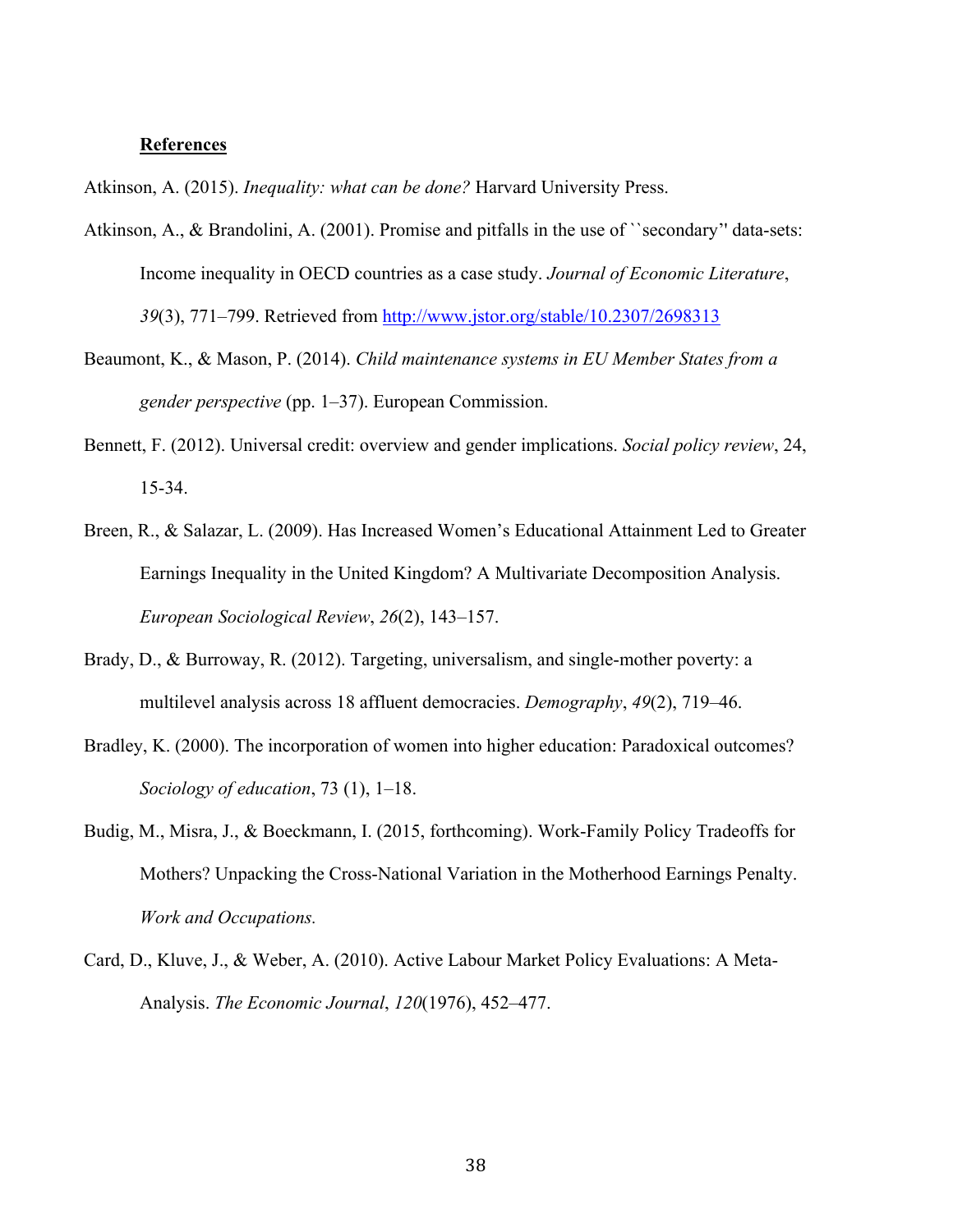- Casey, T., & Maldonado, L. (2012). *Worst Off - Single-Parent Families inn the United States. A Cross-National Comparison of Single Parenthood in the U.S. and Sixteen Other High-Income Countries*. New York.
- Cantillon, B., & Vandenbroucke, F. (Eds.). (2014). *Reconciling work and poverty reduction. How successful are European welfare states?* Oxford University Press.
- Duffin, J.S. (2015, May). Minimum Income; Childcare; and One Parent Families in Ireland. Retrieved from https://onefamily.ie/wp-content/uploads/2015/05/One-Family-Working-Paper\_Minimum-Income-Childcare-and-One-Parent-Families-in-Ireland\_March-2015.pdf
- Duncan, G. & K. Magnuson. (2011). The nature and impact of early achievement skills, attention and behavior problems. In G.J. Duncan and R.J. Murnane (eds), *Whither Opportunity: rising inequality, schools, and children's life chances*. New York: Russell Sage.
- Esping-Andersen, G. (2009). *The Incomplete Revolution: Adapting to Women's New Roles*. Polity Press.
- Estevão, M. (2007). Labour Policies to Raise Employment. *IMF Staff Papers*, *54*(1), 113–138. doi:10.1057/palgrave.imfsp.9450004
- Eydal, G. B., Gíslason, I., Rostgaard, T., Brandth, B., Duvander, A.-Z., & Johanna, L.-T. (2015). Trends in parental leave in the Nordic countries: Has the forward march of gender equality halted? *Community, Work & Family*, *18*(2), 167–181. doi:10.1080/13668803.2014.1002754
- Gíslason, I., & Eydal, G. B. (Eds.). (2011). *Parental leave, childcare and gender equality in the Nordic countries* (2015). Nordic Council of Ministers.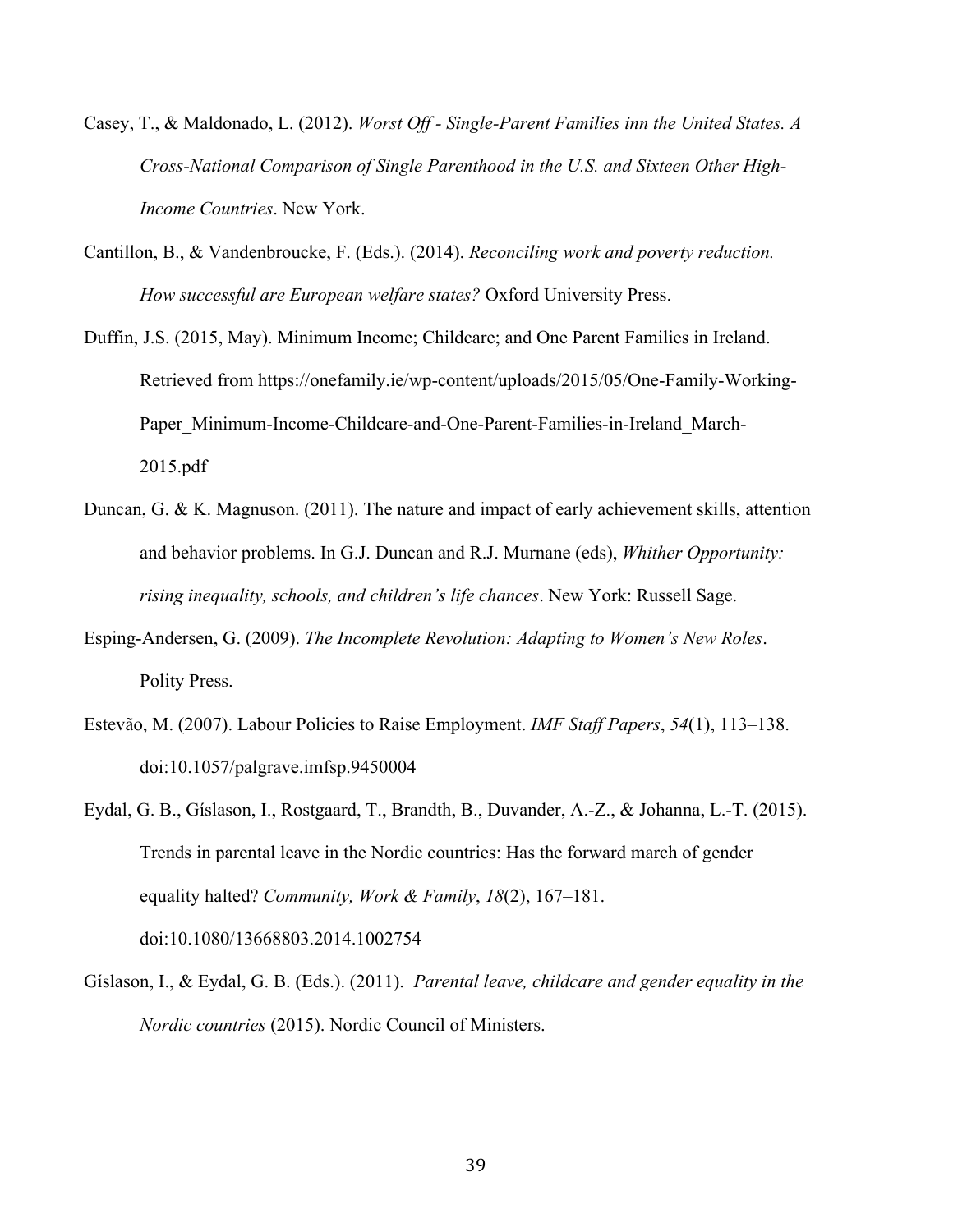- Gornick, J. C. & Meyers, Marcia K. (2003). *Families That Work. Policies for Reconciling Parenthood and Employment*. Russel Sage Foundation, New York.
- Folbre, N., Gornick, J. C., Connolly, H., & Munzi, T. (2013). Women's Employment, Unpaid Work and Economic Inequality. In J. C. Gornick & M. Jäntti (Eds.), *Income Inequality: Economic Disparities and the Middle Class in Affluent Countries* (pp. 234–260). Stanford, California.
- Floyd, I., Pavetti, L., & Schott, L. (2015). TANF Continues to Weaken as Safety Net. Center on Budget and Policy Priorities. October, 27, 2015.
- Ghysels, J., & Van Lancker, W. (2011). The unequal benefits of activation: an analysis of the social distribution of family policy among families with young children. *Journal of European Social Policy*, *21*(5), 472–485.
- Gornick, J. C. and Jäntti, M. (2012). Child poverty in cross-national perspective: Lessons from the Luxembourg Income Study, *Children and Youth Services Review*, Vol. 34, No. 3, pp. 558-568.
- Gornick, J. C., & Meyers, M. K. (2003). *Families that work. Policies for Reconciling Parenthood and Employment*. New York: Russel Sage Foundation.
- Hagenaars, A., K. de Vos and M.A. Zaidi (1994), *Poverty Statistics in the Late 1980s: Research Based on Micro-data*, Office for Official Publications of the European Communities. Luxembourg.
- Harkness, S. (2013). Women's Employment and Household Income Inequality. In J. C. Gornick & M. Jäntti (Eds.), *Income Inequality: Economic Disparities and the Middle Class in Affluent Countries* (pp. 207–233). Stanford, California: Stanford University Press. Retrieved from http://www.sup.org/book.cgi?id=21329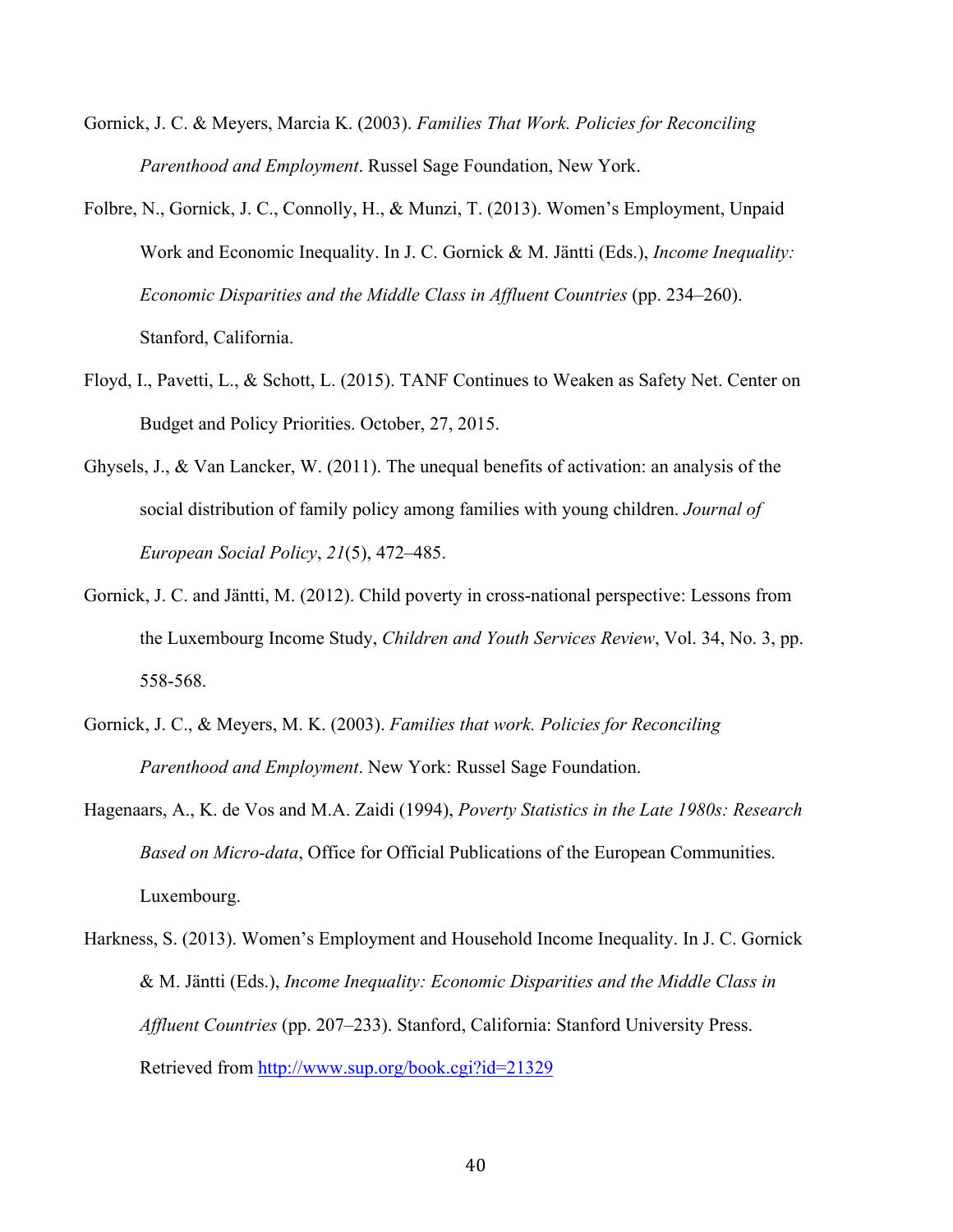- Jaehrling, K., Kalina, T., & Mesaros, L. (2014). A paradox of activation strategies: why increasing labour market participation among single mothers failed to bring down poverty rates. *Social Politics: International Studies in Gender, State & Society*, *22*(1), 86–110. doi:10.1093/sp/jxu017
- Kahn, L. (2012). Labour market policy: A comparative view on the costs and benefits of labour market flexibility. *Journal of Policy Analysis and Management*, *31*(1), 94–110. doi:10.1002/pam
- Karoly, L., & Burtless, G. (1995). Demographic Change, Rising Earnings Inequality, and the Distribution of Personal Well-Being, 1959-1989. *Demography*, *32*, 379–405.
- Korpi, W. (2000). Faces of Inequality: Gender, Class, and Patterns of Inequalities in Different Types of Welfare States. *Social Politics: International Studies in Gender, State & Society*, *7*(2), 127–191. doi:10.1093/sp/7.2.127
- Kristiansen, J.J. (Ed.). (2015). *Europe and the Nordic Collective-Bargaining Model. The Complex Ineraction between Nordic and European Labour Law*. Nordic Council of Ministers.
- Krug, G. (2008). In-work Benefits for Low-wage Jobs: Can Additional Income Reduce Employment Stability? *European Sociological Review*, *25*(4), 459–474. doi:10.1093/esr/jcn062
- Levanon, A., England, P., & Allison, P. (2009). Occupational feminization and pay: Assessing causal dynamics using 1950–2000 US census data. *Social Forces*, *88*(2), 865-891.
- Lewis, J. E. (Ed.). (1997). *Lone mothers in European welfare regimes: Shifting policy logics*. Jessica Kingsley Publishers.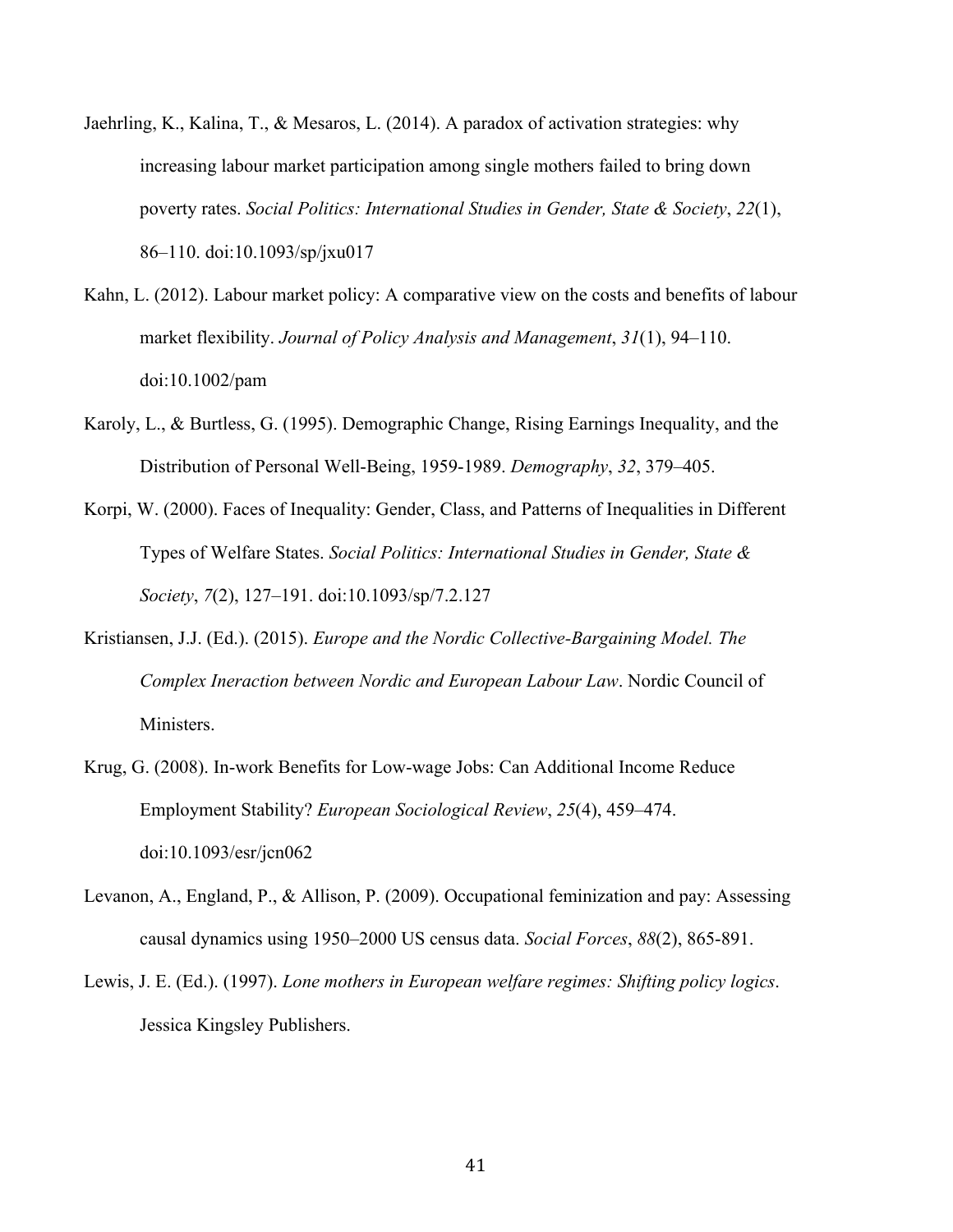- Lieberman, E. S. (2005). Nested Analysis as a Mixed-Method Strategy for Comparative Research. *American Political Science Review*, *99*(3), 435–452.
- Lightman, E., Mitchell, A., & Herd, D. (2010). Cycling Off and On Welfare in Canada. *Journal of Social Policy*, *39*(04), 523–542. doi:10.1017/S0047279410000279
- Lindsay, C., & McQuaid, R. W. (2009). New Governance and the Case of Activation Policies: Comparing Experiences in Denmark and the Netherlands. *Social Policy & Administration*, *43*(5), 445–463. doi:10.1111/j.1467-9515.2009.00673.x
- Lohmann, H. (2009). Welfare states, labour market institutions and the working poor: A comparative analysis of 20 European countries. *European Sociological Review*, 25(4), 489-504.
- Luxembourg Income Study (LIS) Database (2016) (multiple countries) Luxembourg: LIS. Available at: www.lisdatacenter.org (accessed May 2016).
- Maldonado, L. C., & Nieuwenhuis, R. (2015a). Family Policies and Single Parent Poverty in 18 OECD Countries, 1978-2008. *Community, Work & Family*, *18*(4), 395–415. Retrieved from http://dx.doi.org/10.1080/13668803.2015.1080661
- Maldonado, L. C., & Nieuwenhuis, R. (2015b). *Single-Parent Family Poverty in 24 OECD Countries: A Focus on Market and Redistribution Strategies*.
- Marx, I., Marchal, S., & Nolan, B. (2012). Mind the gap: net incomes of minimum wage workers in the EU and the US.
- Marx, I., & Nolan, B. (2012). In-Work Poverty. AIAS, *GINI Discussion Paper* 51.
- Marx, I., & Verbist, G. (2008). Combating in-work poverty in Europe: the policy options assessed. Chapters.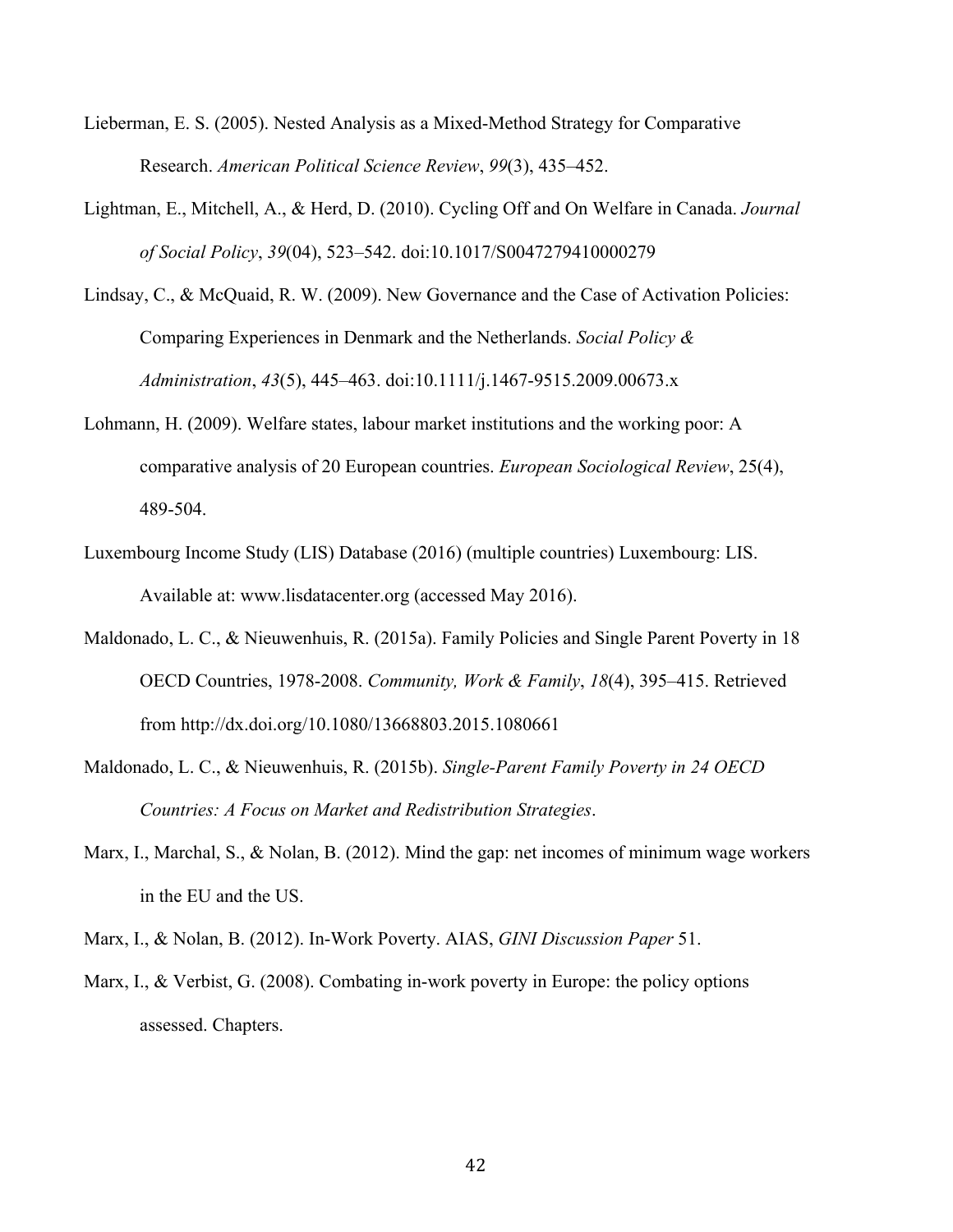- Moffitt, R. A. (2015). The Deserving Poor, the Family, and the U.S. Welfare System. *Demography*, *52*(3), 729–49. doi:10.1007/s13524-015-0395-0
- Morel, N., Palier, B., & Palme, J. (2012). *Towards a Social Investment Welfare state? Ideas, Policies and Challenges*. Policy Press.
- Morissens, A. and Sainsbury, D. (2005). Migrants' Social Rights, Ethnicity and Welfare Regimes. *Journal of Social Policy*, 34(04):637.
- Morgan, S. L., & Winship, C. (2007). *Counterfactuals and Causal inference, Methods and Principles for Social Research*. Cambridge University Press.
- Nelson, K. (2003). *Fighting Poverty: Comparative studies on social insurance, means-tested benefits and income redistribution*. Stockholm University.
- Nelson, K. (2004). Mechanisms of poverty alleviation: anti-poverty effects of non-means-tested and means-tested benefits in five welfare states. *Journal of European Social Policy*, *14*(4), 371–390. doi:10.1177/0958928704046879
- Nieuwenhuis, R. (2014). *Family Policy Outcomes: combining institutional and demographic explanations of women's employment and earnings inequality in OECD countries, 1975- 2005*. University of Twente. Retrieved from http://www.rensenieuwenhuis.nl/familypolicy-outcomes/
- Nieuwenhuis, R., Need, A., & Van Der Kolk, H. (2012). Institutional and Demographic Explanations of Women's Employment in 18 OECD Countries, 1975-1999. *Journal of Marriage and Family*, *74*(3), 614–630. doi:10.1111/j.1741-3737.2012.00965.x
- Nieuwenhuis, R., T. Munzi, and J. Gornick (2016). Comparative Research with Net and Gross Income Data: An Evaluation of Two Netting Down Procedures for the LIS Database. *Review of Income and Wealth*. doi: 10.1111/roiw.12233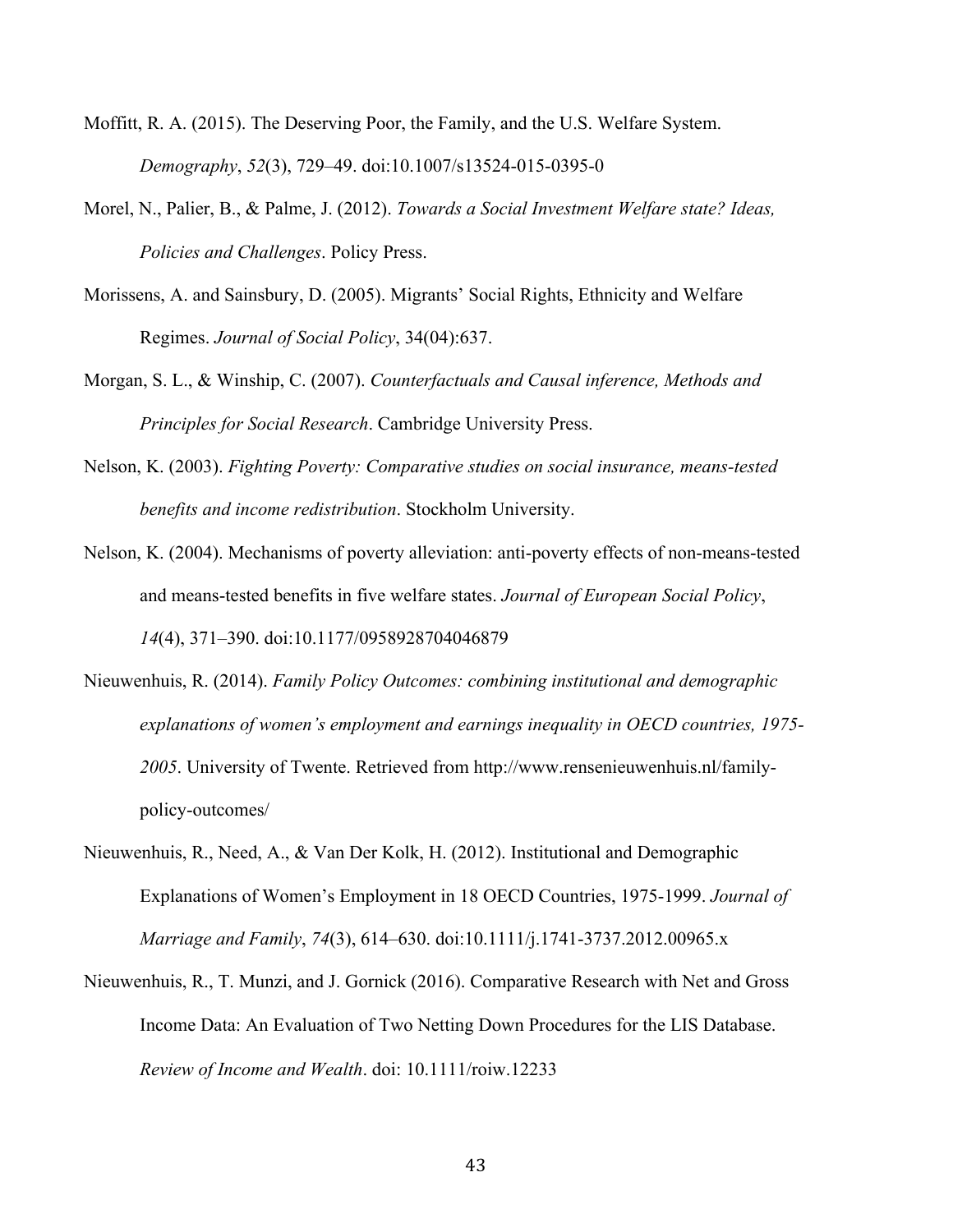- Nieuwenhuis, R., H. van der Kolk, and A. Need (2016). Women's earnings and household inequality in OECD countries, 1973-2013. *Acta Sociologica*. doi: 10.1177/0001699316654528
- OECD (2011a). *Doing Better for Families.* OECD Publishing.
- OECD (2011b). *The Future of Families To 2030.* OECD Publishing.
- OECD (2013a), *OECD Employment Outlook 2013*, OECD Publishing, Paris. DOI: http://dx.doi.org/10.1787/empl\_outlook-2013-en (Accessed on 4 November 2015).
- OECD (2013a), "Labour market programmes: expenditure and participants", *OECD Employment and Labour Market Statistics* (database). DOI: http://dx.doi.org/10.1787/data-00312-en (Accessed on 11 March 2015).
- OECD (2013b). *Benefits and Wages*. OECD Publishing.
- OECD (2015). *OECD Economic Outlook*. OECD Publishing,
- Ólafsson (2015). ESPN Thematic Report on Social Investment Iceland. European Union.
- Rønsen, M., & Skarðhamar, T. (2009). Do welfare-to-work initiatives work? Evidence from an activation programme targeted at social assistance recipients in Norway. *Journal of European Social Policy*, *19*(1), 61–77. doi:10.1177/0958928708098524
- Saraceno, C. (2015). A Critical Look to the Social Investment Approach from a Gender Perspective. *Social Politics*, *22*(2), 257–269. doi:10.1093/sp/jxv008
- Schwarz, P. (2012). Tax disincentives and female employment in Organisation for Economic Co-operation and Development (OECD) countries. *Journal of European Social Policy*, *22*(1), 17–29. doi:10.1177/0958928711425267
- Thévenon, O. (2011). Family policies in OECD countries: a comparative analysis. *Population and Development Review*, *37*(1), 57–87.